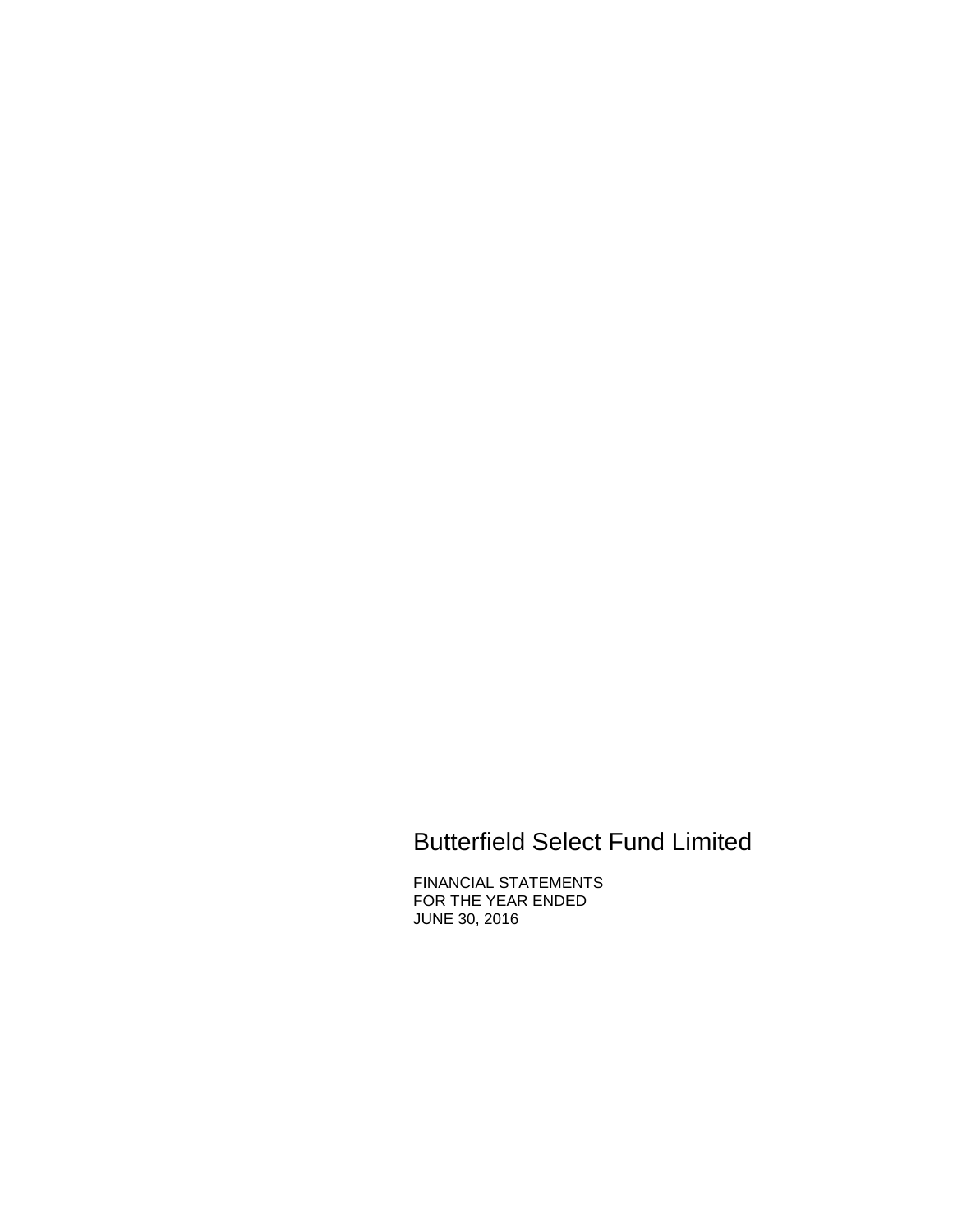# **INVESTMENT MANAGER'S REPORT**

For the year ended June 30, 2016

### **Global Fixed Income Class**

The net asset value (NAV) per share increased from \$18.59 to \$19.57 over the Fiscal year to 30 June, 2016, representing a 5.27% return for the year, net of all fees and expenses.

Financial markets had an eventful year between 30 June, 2015 and 30 June, 2016 as China devalued its currency twice and the Federal Reserve finally raised interest rates for the first time in nine years. Volatility in August 2015 rose to its highest level since 2011 followed by several periods of risk aversion which impacted U.S. Treasury yields and credit spreads. Elevated market volatility, lower oil prices and weaker U.S. economic data ultimately prompted policy makers to keep interest rates on hold through 30 June, 2016.

A brief period of calm remained in place until close to the end of the Fiscal year when the British people, against broad market expectations, voted to leave the European Union. This triggered a rush to safety and a downgrade of inflation and growth outlooks globally.

During the second half of calendar 2015 U.S. Treasury yields were mostly range-bound, with the 10 year ending the year only 8bps lower than at 30 June, 2015. However, risk aversion surged in January of 2016 and U.S. Treasuries fell to a new low, whilst credit spreads rose to oversold levels. We remained invested in good quality credit throughout this volatile period.

Our underweight duration positioning detracted from performance over the course of the year, but this was offset by our overweight to credit. In anticipation of Brexit-induced volatility we also sold all of the Emerging Market debt position and reinvested the proceeds into a floating rate note and cash reserves.

As at 30 June, 2016 the Class remained overweight investment grade credit versus its benchmark and maintained a small, diversified exposure to global High Yield bonds. Duration as at 30 June, 2016 was 4.6 which was 72% of the benchmark index. The overall credit quality of the fund increased to BBB, as rated by Standard & Poor's.

# **Equity Class**

The net asset value (NAV) per share decreased from \$13.02 to \$12.36 over the Fiscal year to 30 June, 2016, representing a -5.07% return for the year, net of all fees and expenses.

U.S. stock markets continued to outperform the MSCI World as weak markets in Europe and in Japan impacted the total return of the Class. Equity markets in the U.S. are relatively expensive by historical standards, however, the broad US economic picture is healthier than most of the world and this has continued to support further inflows to the asset class. Europe and Japan remain locked in a sub-par growth environment and further monetary stimulus has been implemented in both regions over the Fiscal year.

The Equity Class was overweight Europe and underweight North America for a period over the Fiscal year, which detracted from performance. However, good stock selection by the underlying managers generated significant alpha offsetting some of the impact.

During the year the fund sold its entire position in both the Acadian Global Equity Fund and the Morgan Stanley Global Brands Fund. Acadian's performance had been below par for some time and we ultimately lost confidence in the largely quantitative investment process. In contrast, Global Brands Fund's performance was exceptional, significantly outperforming its benchmark and going beyond the Fund's stated performance objective, so we took profits on the entire position.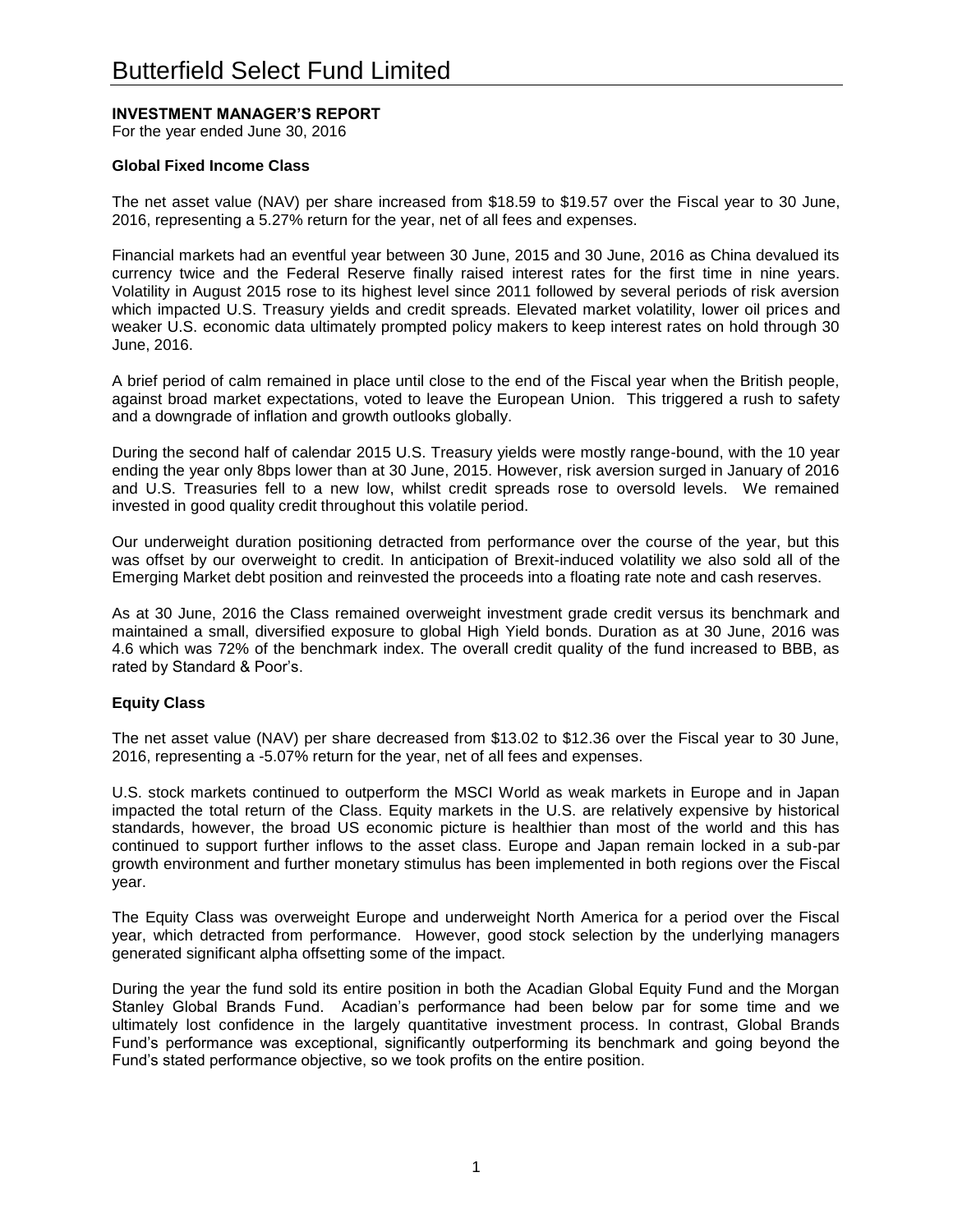# **INVESTMENT MANAGER'S REPORT**

For the year ended June 30, 2016

# **Equity Class (continued)**

The fund continues to avoid large sector deviations from the benchmark, but is overweight the Consumer Cyclical, Financial Services and Energy sectors with underweights to Communications and Utilities. Subsequent to the British Referendum vote to leave the European Union, we moved the portfolio back to a neutral position in North American Equities and a neutral position in European equities.

#### **Alternative Class**

The net asset value (NAV) per share decreased from \$15.63 to \$14.82 over the Fiscal year to 30 June, 2016, representing a -5.18% return for the year, net of all fees and expenses.

The Sub-Advisor to the Fund, GCM Grosvenor, had all underlying Hedge Funds positioned in their preferred providers by 31 January, 2016, versus being 83% invested as at 30 June 2015. The Class is allocated to 18 investment managers with an average allocation of approximately 5% to each manager. The largest allocation the Fund had as at 30 June, 2016 was to the Macro and Commodities sector, with just over 30%, followed by Equities Strategies at 25%. Thematically, the Class is invested along three paths where the Sub-Advisor sees the best opportunities to capture manager skill, Hedged Equities, Opportunistic Credit and Diversifying Strategies. Within Hedged Equities, the portfolio is focused on managers that have low net exposure to equity directionality and event driven managers, whilst investments in Relative Value, Macro and Commodities managers provide for a low overall portfolio correlation to equity market returns and volatility.

Michael Neff President Butterfield Select Fund Limited October 6, 2016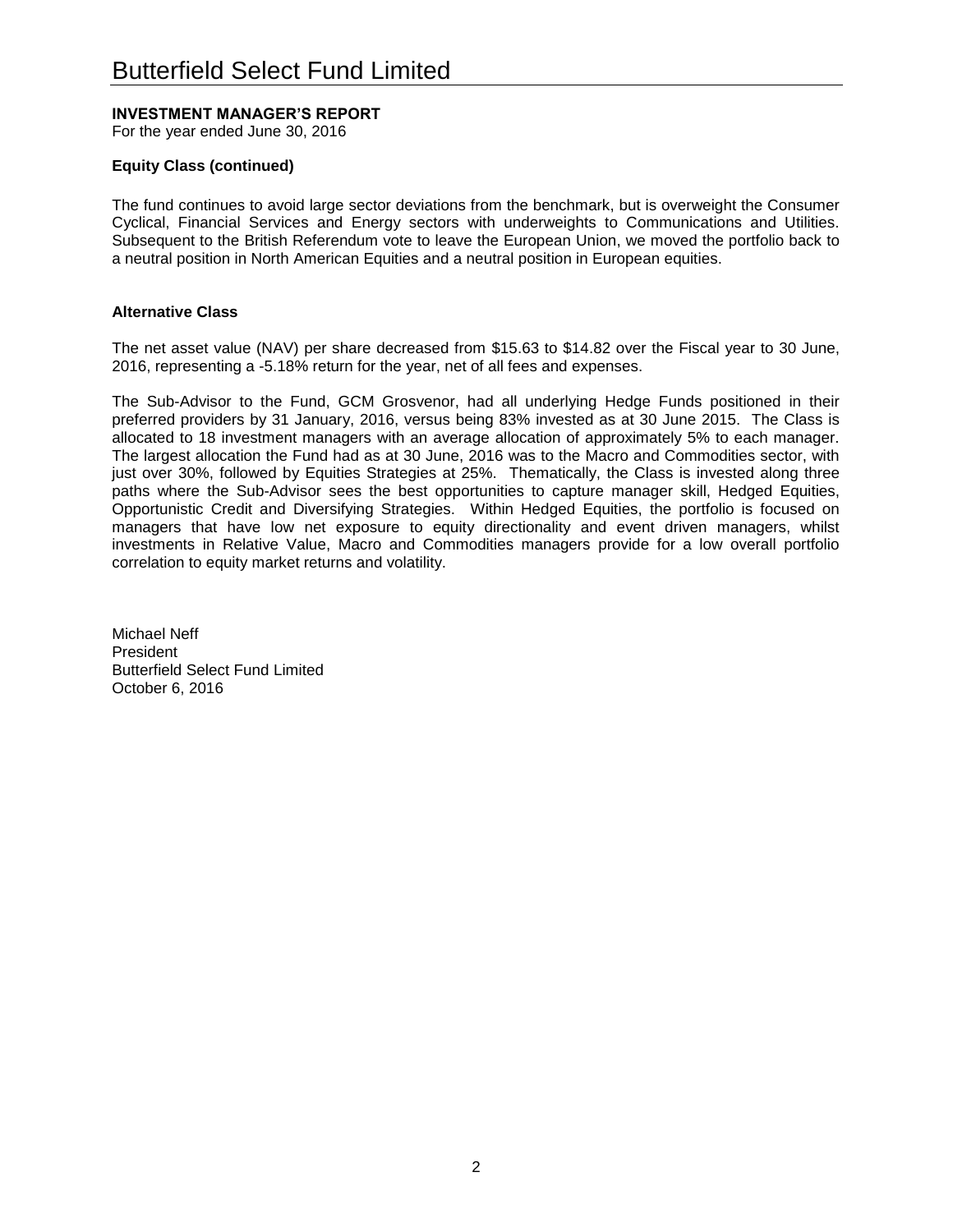

Ernst & Young Ltd. 3 Bermudiana Road Hamilton HM 08, Bermuda P.O. Box 463 Hamilton HM BX, Bermuda

Tel: +1 441 295 7000 Fax: +1 441 295 5193 www.ey.com/bermuda

# Independent Auditors' Report

The Board of Directors

Butterfield Select Fund Limited, comprising Equity Class, Global Fixed Income Class, and Alternative Class (collectively referred to as the Fund)

We have audited the accompanying financial statements of Butterfield Select Fund Limited, comprising Equity Class, Global Fixed Income Class, and Alternative Class, which comprise the statements of financial position as at June 30, 2016 and 2015, and the statements of comprehensive income, changes in net assets attributable to shareholders and cash flows for the years then ended, and a summary of significant accounting policies and other explanatory information.

#### **Management's Responsibility for the Financial Statements**

Management is responsible for the preparation and fair presentation of these financial statements in accordance with International Financial Reporting Standards, and for such internal control as management determines is necessary to enable the preparation of financial statements that are free from material misstatement, whether due to fraud or error.

#### **Auditors' Responsibility**

Our responsibility is to express an opinion on these financial statements based on our audits. We conducted our audits in accordance with Canadian generally accepted auditing standards. Those standards require that we comply with ethical requirements and plan and perform the audit to obtain reasonable assurance about whether the financial statements are free from material misstatement.

An audit involves performing procedures to obtain audit evidence about the amounts and disclosures in the financial statements. The procedures selected depend on the auditors' judgment, including the assessment of the risks of material misstatement of the financial statements, whether due to fraud or error. In making those risk assessments, the auditors consider internal control relevant to the entity's preparation and fair presentation of the financial statements in order to design audit procedures that are appropriate in the circumstances, but not for the purpose of expressing an opinion on the effectiveness of the entity's internal control. An audit also includes evaluating the appropriateness of accounting policies used and the reasonableness of accounting estimates made by management, as well as evaluating the overall presentation of the financial statements.

We believe that the audit evidence we have obtained in our audits is sufficient and appropriate to provide a basis for our audit opinion.

#### **Opinion**

In our opinion, the financial statements present fairly, in all material respects, the financial position of Butterfield Select Fund Limited, comprising Equity Class, Global Fixed Income Class, and Alternative Class, as at June 30, 2016 and 2015, and its financial performance and its cash flows for the years then ended, in accordance with International Financial Reporting Standards.

Ennet + Young ktd.

October 6, 2016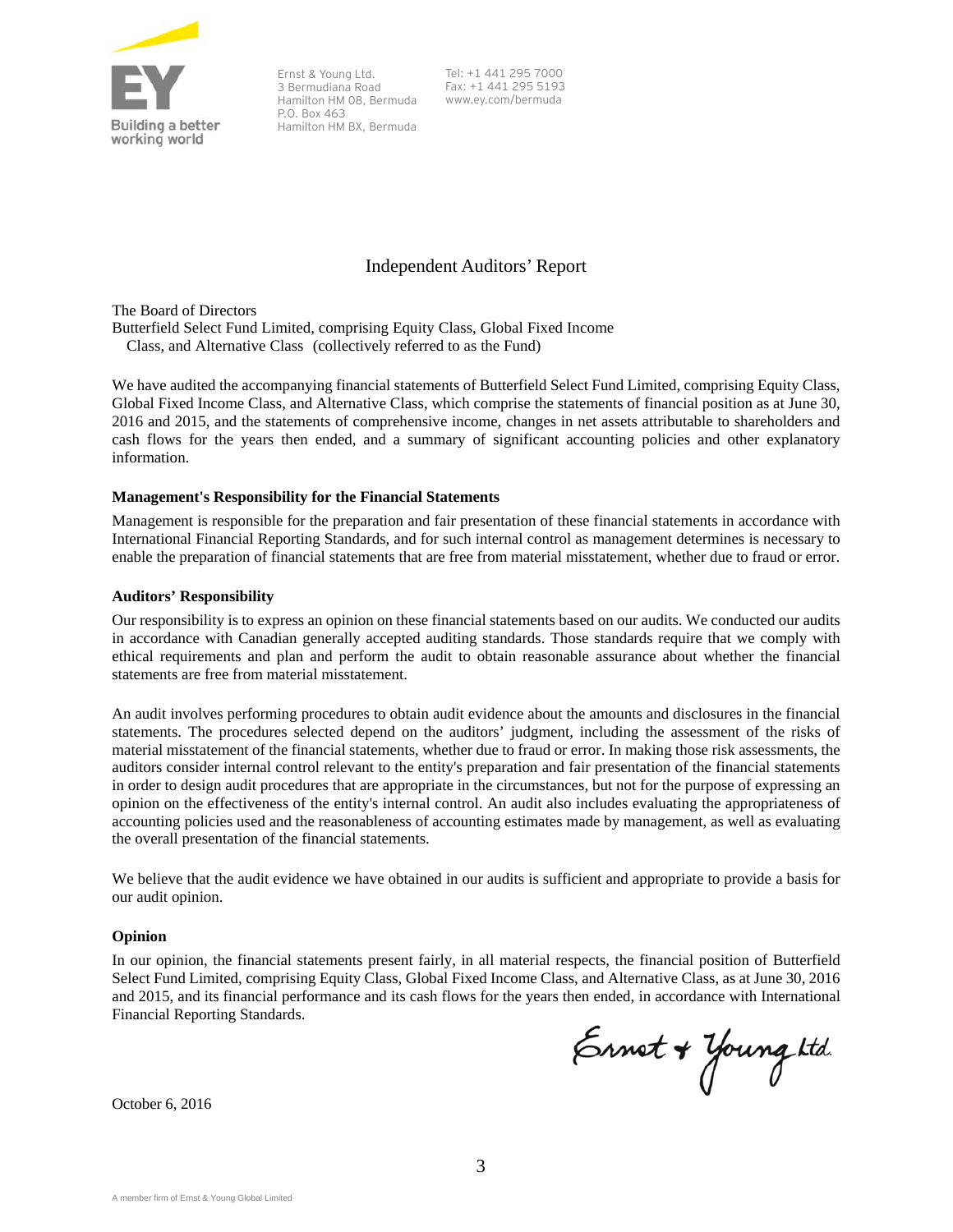# **COMPANY INFORMATION**

#### **DIRECTORS**

Michael Neff (President) David Ware Dawn Griffiths Richard Foley

#### **INVESTMENT ADVISER**

Butterfield Asset Management Limited P.O. Box HM 195 Hamilton HM AX Bermuda

# **CUSTODIAN**

Butterfield Trust (Bermuda) Limited P.O. Box HM 195 Hamilton HM AX Bermuda

# **SUB-CUSTODIAN**

Brown Brothers Harriman, 140 Broadway 11<sup>th</sup> Floor New York NY 10005

# **REGISTRAR, TRANSFER AGENT AND ADMINISTRATOR**

MUFG Fund Services (Bermuda) Limited The Belvedere Building 69 Pitts Bay Road Pembroke HM 08 Bermuda

# **AUDITORS**

Ernst & Young Ltd. P.O. Box HM 463 Hamilton HM BX Bermuda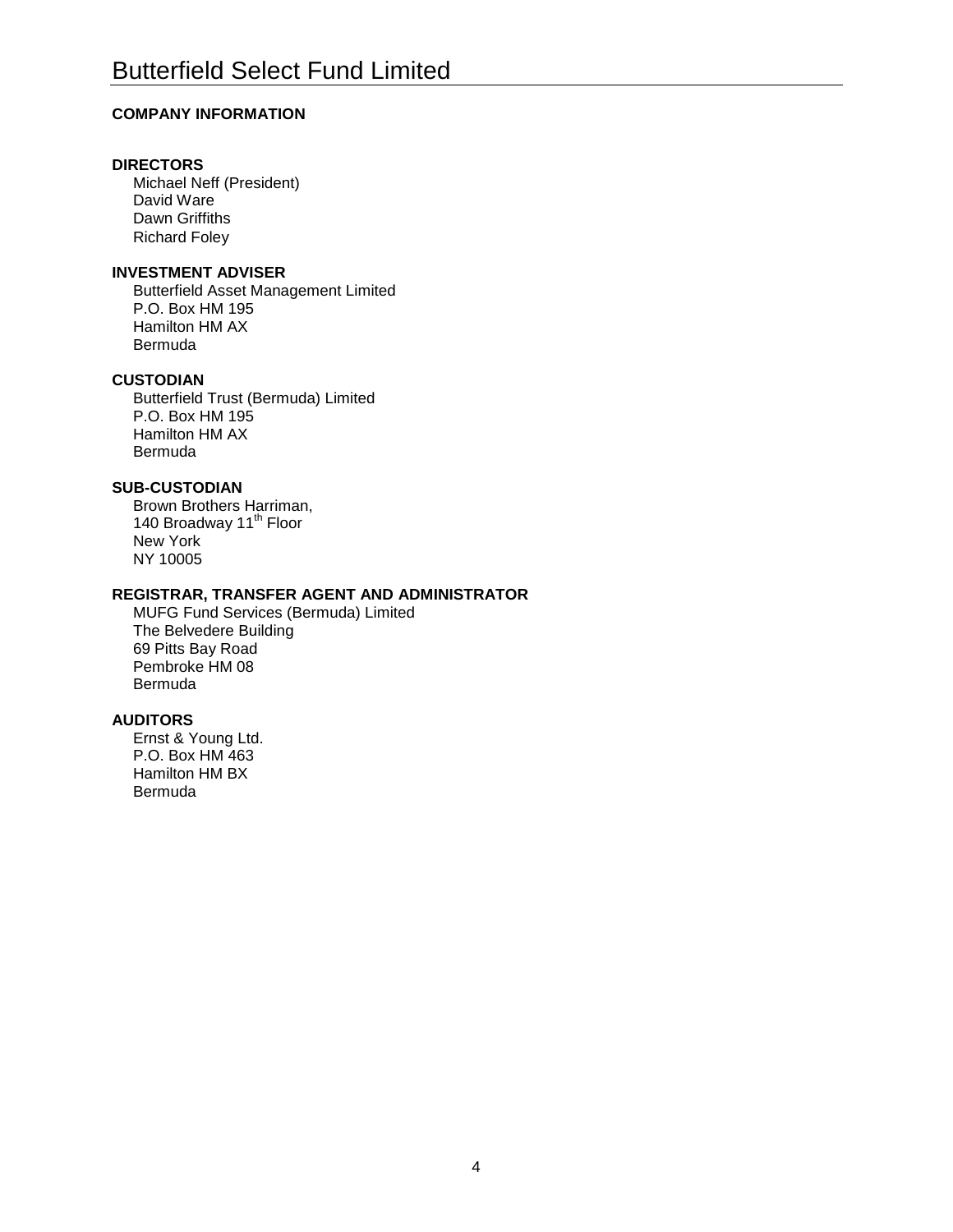# **STATEMENT OF FINANCIAL POSITION**

As at June 30, 2016

# **(Expressed in US Dollars)**

|                                                                      |              | <b>EQUITY CLASS</b>   |                       |  |
|----------------------------------------------------------------------|--------------|-----------------------|-----------------------|--|
|                                                                      |              | June 30, 2016<br>US\$ | June 30, 2015<br>US\$ |  |
|                                                                      | <b>Notes</b> |                       |                       |  |
| <b>Assets</b>                                                        |              |                       |                       |  |
| Cash and cash equivalents                                            | $2h$ )       | 1,269,342             | 9,549                 |  |
| Financial assets at fair value through profit or                     |              |                       |                       |  |
| loss (Cost: 2016-\$100,843,275; 2015-                                |              |                       |                       |  |
| \$107,460,832)                                                       | 3, 4         | 105,399,821           | 121,647,709           |  |
| Receivable for investments sold                                      |              |                       | 483,766               |  |
| Dividends receivable                                                 |              |                       | 68,298                |  |
| Other assets                                                         |              | 5,965                 | 11,705                |  |
| <b>Total assets</b>                                                  |              | 106,675,128           | 122,221,027           |  |
|                                                                      |              |                       |                       |  |
| <b>Liabilities</b>                                                   |              |                       |                       |  |
| Accrued expenses                                                     | 6, 7         | 188,048               | 202,925               |  |
| Subscriptions received in advance                                    |              | 30,455                | 45,000                |  |
|                                                                      |              | 218,503               | 247,925               |  |
|                                                                      | 5            |                       |                       |  |
| Organisational shares<br>Total liabilities and equity (including net |              | 12,000                | 12,000                |  |
| assets attributable to shareholders)                                 |              | 106,675,128           | 122,221,027           |  |
|                                                                      |              |                       |                       |  |
| Net assets attributable to shareholders                              |              | 106,444,625           | 121,961,102           |  |
|                                                                      |              |                       |                       |  |
| Number of common shares in issue                                     | 5            | 8,613,458             | 9,364,778             |  |
|                                                                      |              |                       |                       |  |
| Net asset value per common share                                     |              | 12.36                 | 13.02                 |  |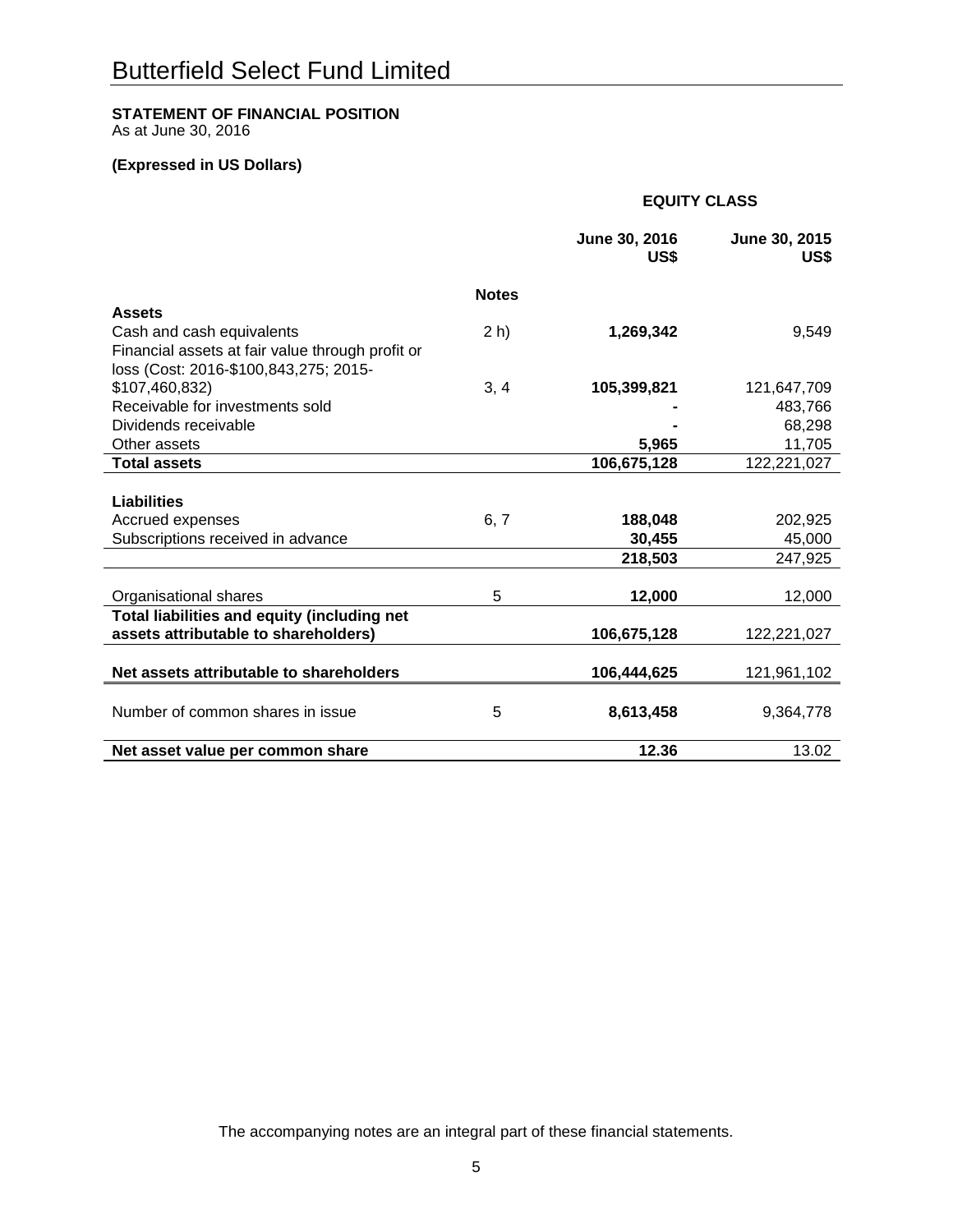# **STATEMENT OF FINANCIAL POSITION (CONTINUED)**

As at June 30, 2016

# **(Expressed in US Dollars)**

|                                                  |              | <b>GLOBAL FIXED INCOME CLASS</b> |                       |  |
|--------------------------------------------------|--------------|----------------------------------|-----------------------|--|
|                                                  |              | June 30, 2016<br>US\$            | June 30, 2015<br>US\$ |  |
|                                                  | <b>Notes</b> |                                  |                       |  |
| <b>Assets</b>                                    |              |                                  |                       |  |
| Cash and cash equivalents                        | $2h$ )       | 2,299,984                        | 2,667,611             |  |
| Financial assets at fair value through profit or |              |                                  |                       |  |
| loss (Cost: 2016-\$48,277,296; 2015-             |              |                                  |                       |  |
| \$50,780,784)                                    | 3, 4         | 51,295,412                       | 52,276,143            |  |
| Interest receivable                              |              | 390,385                          | 445,183               |  |
| Other assets                                     |              | 3,277                            | 16,712                |  |
| <b>Total assets</b>                              |              | 53,989,058                       | 55,405,649            |  |
|                                                  |              |                                  |                       |  |
| <b>Liabilities</b>                               |              |                                  |                       |  |
| Accrued expenses                                 | 6, 7         | 96,631                           | 97,304                |  |
| Subscriptions received in advance                |              | 40,891                           |                       |  |
|                                                  |              | 137,522                          | 97,304                |  |
|                                                  |              |                                  |                       |  |
| <b>Net assets</b>                                |              | 53,851,536                       | 55,308,345            |  |
|                                                  |              |                                  |                       |  |
| Number of common shares in issue                 | 5            | 2,751,879                        | 2,974,678             |  |
| Net asset value per common share                 |              | 19.57                            | 18.59                 |  |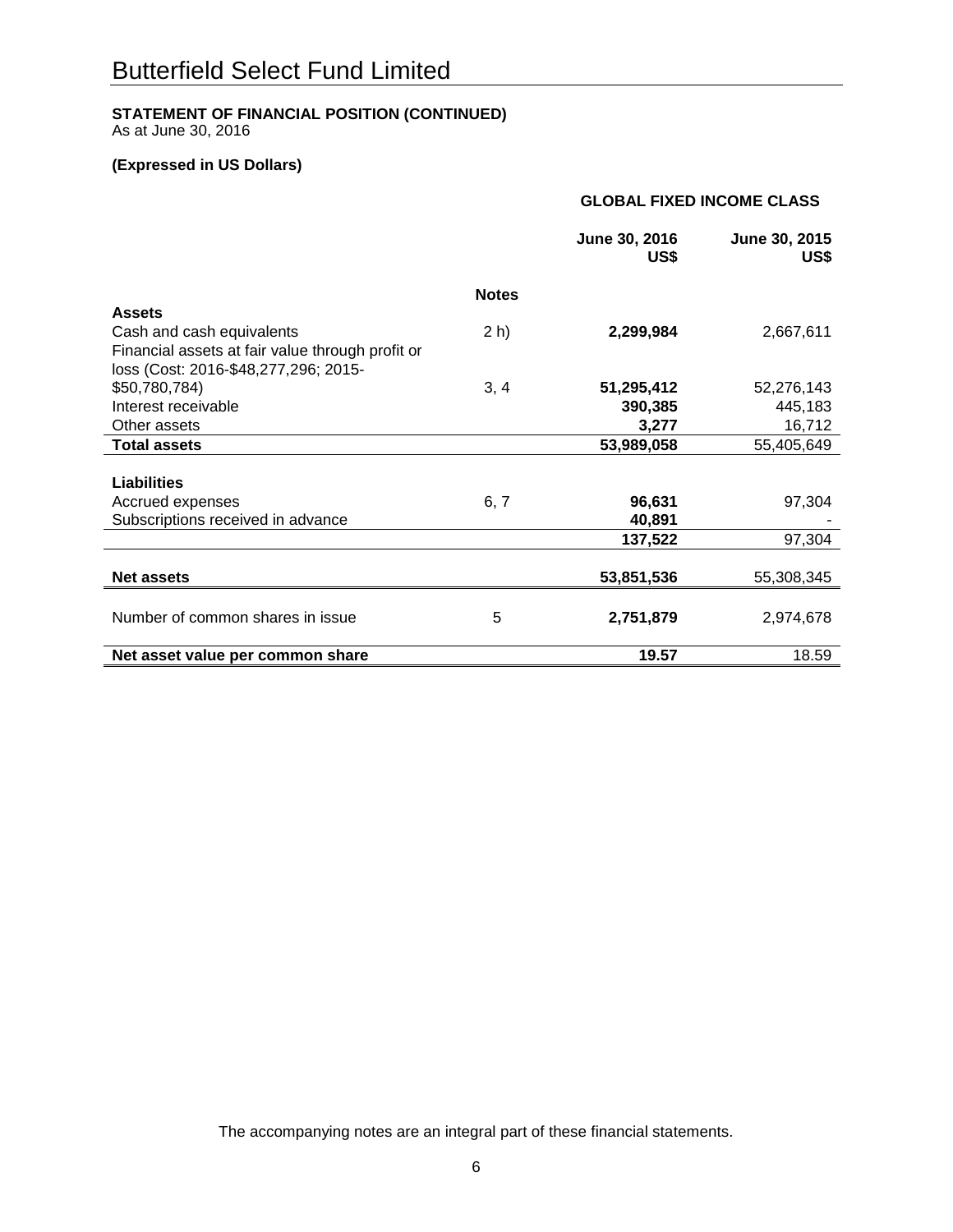# **STATEMENT OF FINANCIAL POSITION (CONTINUED)**

As at June 30, 2016

# **(Expressed in US Dollars)**

|                                                               |              | <b>ALTERNATIVE INVESTMENT</b><br><b>CLASS</b> |                       |
|---------------------------------------------------------------|--------------|-----------------------------------------------|-----------------------|
|                                                               |              | June 30, 2016<br>US\$                         | June 30, 2015<br>US\$ |
|                                                               | <b>Notes</b> |                                               |                       |
| <b>Assets</b>                                                 |              |                                               |                       |
| Cash and cash equivalents                                     | $2 h$ )      | 5,259,750                                     | 7,128,324             |
| Financial assets at fair value through profit or              |              |                                               |                       |
| loss (Cost: 2016-\$61,032,114; 2015-                          |              |                                               |                       |
| \$51,646,162)<br>Receivable for investments sold/subscription | 3, 4         | 59,322,891                                    | 52,399,955            |
| in advance                                                    |              |                                               | 1,254,794             |
| Other assets                                                  |              | 19,530                                        | 20,300                |
| <b>Total assets</b>                                           |              | 64,602,171                                    | 60,803,373            |
|                                                               |              |                                               |                       |
| <b>Liabilities</b>                                            |              |                                               |                       |
| Accrued expenses                                              | 6, 7         | 161,358                                       | 154,951               |
| Subscriptions received in advance                             |              | 231,024                                       |                       |
|                                                               |              | 392,382                                       | 154,951               |
|                                                               |              |                                               |                       |
| <b>Net assets</b>                                             |              | 64,209,789                                    | 60,648,422            |
|                                                               |              |                                               |                       |
| Number of common shares in issue                              | 5            | 4,332,012                                     | 3,881,143             |
| Net asset value per common share                              |              | 14.82                                         | 15.63                 |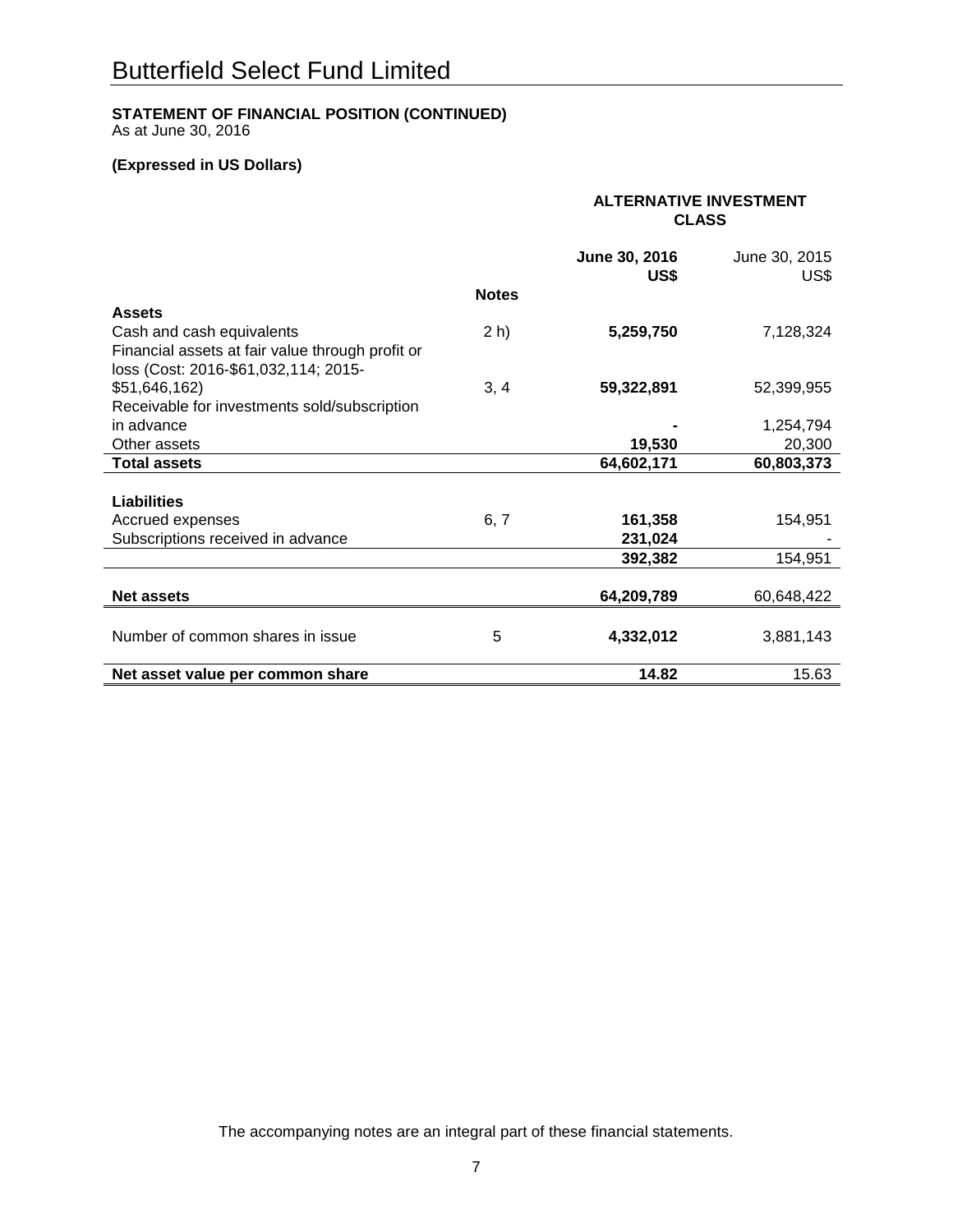# **SCHEDULE OF PORTFOLIO INVESTMENTS**

As at June 30, 2016

# **(Expressed in US Dollars)**

# **EQUITY CLASS**

|                                                                                                                    | 2016                       |    |                   |                            |
|--------------------------------------------------------------------------------------------------------------------|----------------------------|----|-------------------|----------------------------|
|                                                                                                                    | Number of<br><b>Shares</b> |    | <b>Fair Value</b> | $%$ of<br><b>Portfolio</b> |
| <b>INVESTMENTS</b>                                                                                                 |                            |    |                   |                            |
| <b>Investment Funds</b><br>American Century SICAV - ACI Global Growth Equity - Institutional I (x)<br>Accumulating | 756,396                    | \$ | 11,497,211        | 10.91%                     |
| Artisan Value Fund - Institutional                                                                                 | 664.035                    |    | 8.214.114         | 7.79%                      |
| BNY Mellon Long Term Global Equity Fund                                                                            | 10,275,363                 |    | 13,055,877        | 12.39%                     |
| Lazard US Equity Concentrated Fund                                                                                 | 75,000                     |    | 7,901,250         | 7.50%                      |
| MFS Meridian Funds - Global Equity Fund                                                                            | 52,406                     |    | 11,413,436        | 10.83%                     |
| MFS Meridian Funds - US Value Fund                                                                                 | 38,257                     |    | 7,962,374         | 7.55%                      |
| Schroder International Selection Fund - OEP Global Core                                                            | 395,335                    |    | 7,711,168         | 7.32%                      |
| Wellington Global Equity Opportunities Equity Portfolio-SUHUSD                                                     | 696,979                    |    | 11,249,244        | 10.67%                     |
|                                                                                                                    |                            | \$ | 79,004,674        | 74.96%                     |
|                                                                                                                    |                            |    |                   |                            |
| <b>Exchange Traded Funds</b>                                                                                       |                            |    |                   |                            |
| DB X-Trackers MSCI Europe Index UCITS ETF (DR)                                                                     | 113,900                    | S  | 5,881,796         | 5.58%                      |
| <b>IShares Global Energy ETF</b>                                                                                   | 75,000                     |    | 2.423.250         | 2.30%                      |
| <b>IShares Global Financials ETF</b>                                                                               | 72,500                     |    | 3,465,500         | 3.29%                      |
| <b>IShares MSCI World UCITS ETF-Distribution</b>                                                                   | 163,850                    |    | 5,722,461         | 5.43%                      |
| Vanguard FTSE Europe ETF                                                                                           | 111,000                    |    | 5,179,260         | 4.91%                      |
| Wisdomtree Japan Hedged Equity Fund                                                                                | 96,000                     |    | 3,722,880         | 3.53%                      |
|                                                                                                                    |                            | \$ | 26,395,147        | 25.04%                     |
|                                                                                                                    |                            |    |                   |                            |
| <b>TOTAL INVESTMENTS (Cost: 2016 - \$100,843,275)</b>                                                              |                            | \$ | 105,399,821       | 100%                       |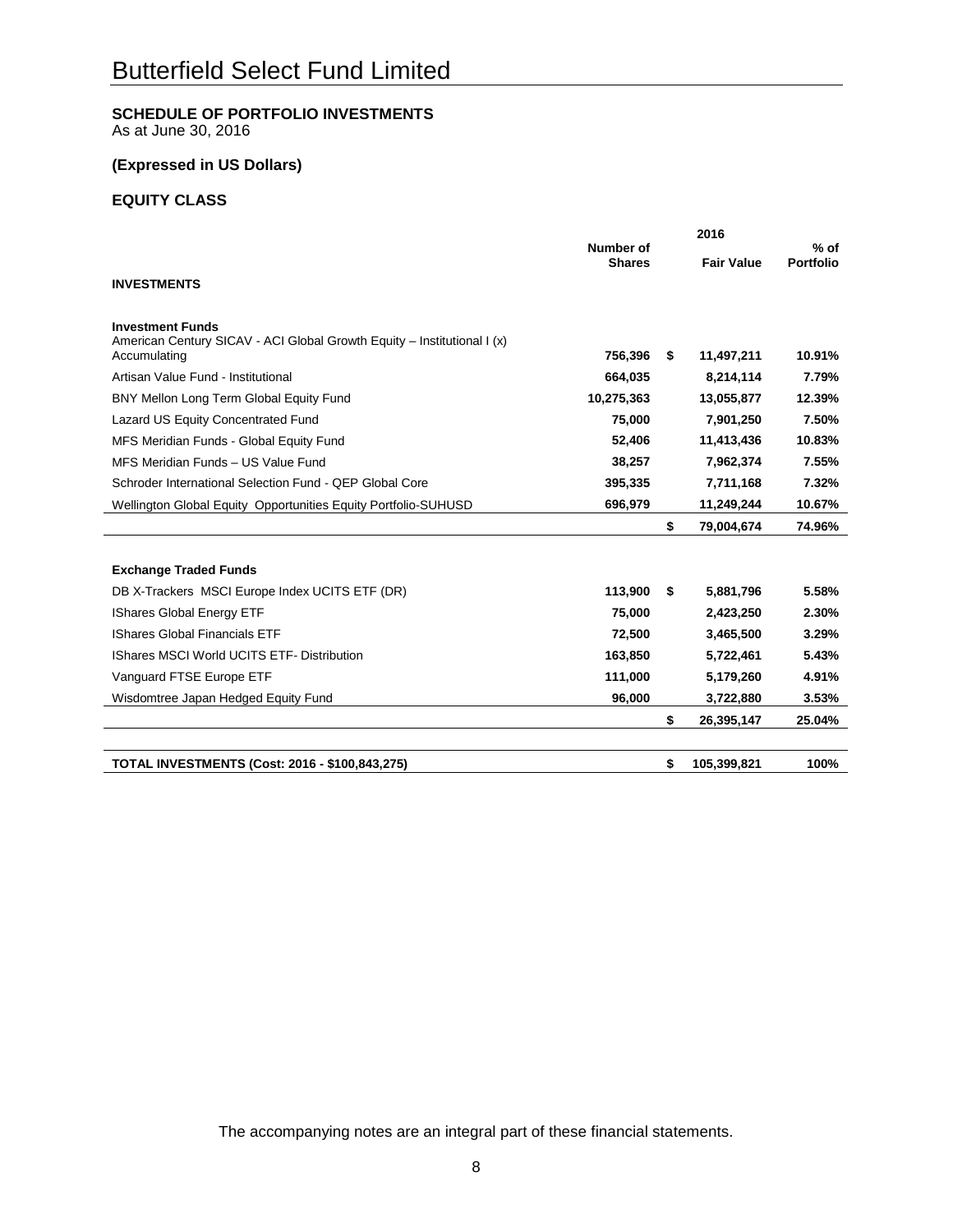# **SCHEDULE OF PORTFOLIO INVESTMENTS (CONTINUED)**

As at June 30, 2016

#### **(Expressed in US Dollars)**

# **GLOBAL FIXED INCOME CLASS**

|                                                           |                | 2016              |                  |
|-----------------------------------------------------------|----------------|-------------------|------------------|
|                                                           |                |                   | % of             |
|                                                           | <b>Nominal</b> | <b>Fair Value</b> | <b>Portfolio</b> |
| <b>INVESTMENTS</b>                                        |                |                   |                  |
| <b>Corporate and Government Debt Securities</b>           |                |                   |                  |
| Arcelormittal 6.125% 06/01/18                             | 1,000,000      | \$<br>1,052,380   | 2.05%            |
| BHP Billiton Finance USA Ltd 3.850% 09/30/23              | 1,500,000      | 1,632,245         | 3.18%            |
| CDP Financial Inc 3.150% 07/24/24                         | 1,500,000      | 1,612,055         | 3.14%            |
| Citigroup Inc 3.500% 05/15/23                             | 1,500,000      | 1,530,776         | 2.98%            |
| Cooperatieve Rabobank Ua 3.950% 11/09/22                  | 1,300,000      | 1,344,435         | 2.62%            |
| Corp Andina De Fomento 4.375% 06/15/22                    | 1,500,000      | 1,674,585         | 3.26%            |
| Endurance Specialty HD Ltd 4.700% 10/15/22                | 1,500,000      | 1,573,043         | 3.07%            |
| Fedex Corp 1998 Pass TST 6.720% 01/15/22 SR: 981A         | 1,567,022      | 1,766,817         | 3.44%            |
| Ford Motor Credit Co Flt 01/08/19                         | 250,000        | 253,835           | 0.49%            |
| GE Capital Intl Funding 2.342% 11/15/20                   | 830,000        | 855,034           | 1.67%            |
| General ELEC CAP Corp 5.300% 02/11/21                     | 286,000        | 331,814           | 0.65%            |
| General Motors FINL CO 3.500% 07/10/19                    | 1,500,000      | 1,552,118         | 3.03%            |
| Goldman Sachs Group Inc 4.000% 03/03/24                   | 400,000        | 427,628           | 0.83%            |
| Goldman Sachs Group Inc FLT 11/29/23                      | 1,500,000      | 1,496,795         | 2.92%            |
| Govt of Bermuda 5.603% 07/20/20 SR: 144A                  | 400,000        | 440,000           | 0.86%            |
| Govt of Bermuda 5.603% 07/20/20 SR: REGS                  | 1,100,000      | 1,210,000         | 2.36%            |
| ING Bank NV 5.800% 09/25/23 SR:REGS                       | 1,500,000      | 1,646,126         | 3.22%            |
| INTL BK Recon & Development 05/01/18 SR: MTNB             | 500,000        | 486,945           | 0.95%            |
| JPMorgan Chase & Co 3.375% 05/01/23                       | 1,500,000      | 1,529,294         | 2.98%            |
| Lloyds Banking Group Plc 4.582% 12/10/25                  | 1,753,000      | 1,762,217         | 3.44%            |
| MET Life Glob Funding I 3.875% 04/11/22 SR: 144A          | 1,757,000      | 1,911,201         | 3.73%            |
| Morgan Stanley 4.875% 11/01/22                            | 1,500,000      | 1,642,584         | 3.20%            |
| Newell Rubbermaid Inc 2.875% 12/01/19                     | 750,000        | 770,768           | 1.50%            |
| Schlumberger Investment 3.300% 09/14/21 SR:144A           | 900,000        | 953,743           | 1.86%            |
| Schneider Electric Se 2.950% 09/27/22                     | 1,500,000      | 1,555,478         | 3.03%            |
| Standard Chartered Plc 3.950% 01/11/23 SR: 144A           | 1,000,000      | 969,583           | 1.89%            |
| State Street Capital Trust IV Flt 06/15/37                | 1,500,000      | 1,252,995         | 2.44%            |
| US Treasury Strips 0.000% 08/15/22                        | 1,400,000      | 1,296,708         | 2.53%            |
| US Treasury Strips 0.000% 08/15/23                        | 1,000,000      | 906,551           | 1.77%            |
| South West Airlines 07-1 TRUST 6.150% 02/01/2024 SR: 07-1 | 1,413,628      | 1,579,730         | 3.08%            |
| US Treasury N/B 1.125% 02/28/21                           | 1,500,000      | 1,510,547         | 2.94%            |
| US Treasury N/B 1.500% 03/31/23                           | 1,500,000      | 1,521,621         | 2.97%            |
| US Treasury N/B 1.750% 01/31/23                           | 1,500,000      | 1,546,055         | 3.01%            |
| US Treasury N/B 1.875% 10/31/22                           | 1,500,000      | 1,558,653         | 3.04%            |
| Vale Overseas Limited 4.625% 09/15/20                     | 1,500,000      | 1,456,875         | 2.84%            |
|                                                           |                | \$<br>44,611,234  | 86.97%           |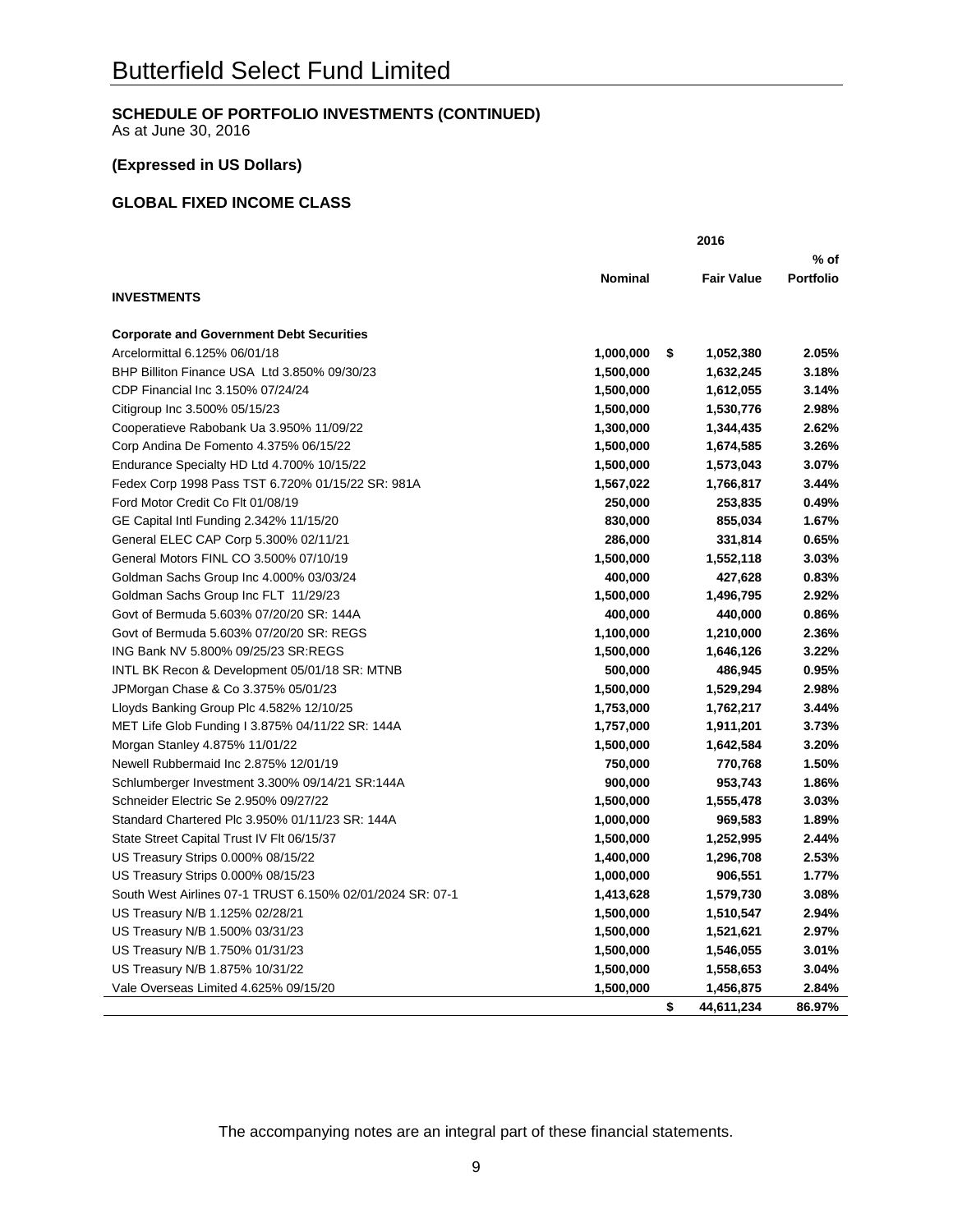# **SCHEDULE OF PORTFOLIO INVESTMENTS (CONTINUED)**

As at June 30, 2016

# **(Expressed in US Dollars)**

# **GLOBAL FIXED INCOME CLASS (Continued)**

|                                                                              | 2016          |    |                   |                  |
|------------------------------------------------------------------------------|---------------|----|-------------------|------------------|
|                                                                              | <b>Number</b> |    |                   | % of             |
|                                                                              | of Shares     |    | <b>Fair Value</b> | <b>Portfolio</b> |
| <b>INVESTMENTS (Continued)</b>                                               |               |    |                   |                  |
| <b>Investment Funds</b>                                                      |               |    |                   |                  |
| PIMCO Funds: Global Investors Series plc Global High Yield Bond Fund         |               |    |                   |                  |
| Institutional                                                                | 127,451       | \$ | 2,640,781         | 5.15%            |
| PIMCO Funds: Global Investors Series plc Global Investment Grade Credit Fund |               |    |                   |                  |
| Institutional                                                                | 230,000       |    | 4,043,397         | 7.88%            |
|                                                                              |               | \$ | 6,684,178         | 13.03%           |
| <b>TOTAL INVESTMENTS (Cost: 2016 - \$48,277,296)</b>                         |               | \$ | 51,295,412        | 100%             |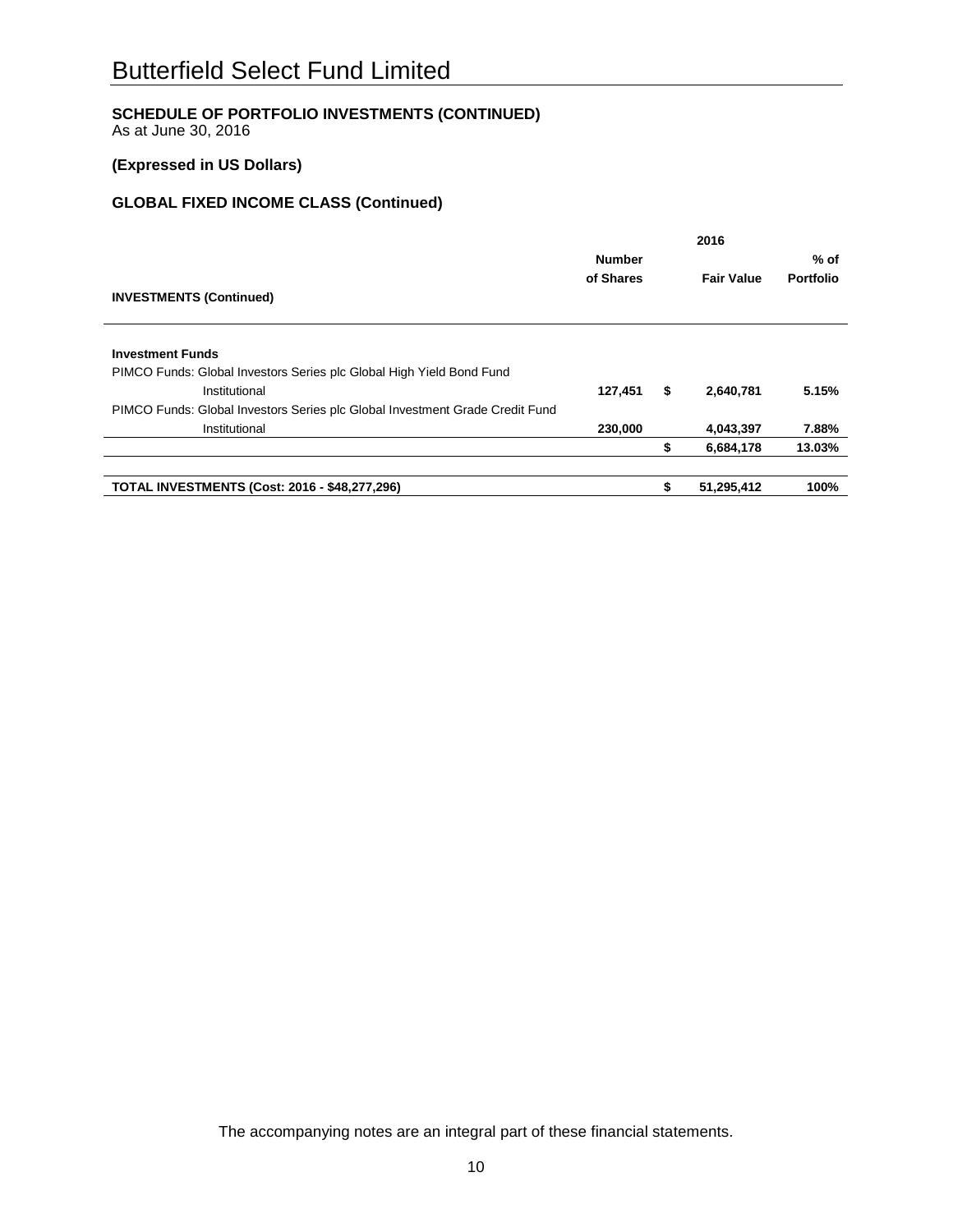# **SCHEDULE OF PORTFOLIO INVESTMENTS (CONTINUED)**

As at June 30, 2016

# **(Expressed in US Dollars)**

# **ALTERNATIVE INVESTMENT CLASS**

|                                                                                | 2016          |    |                   |                  |
|--------------------------------------------------------------------------------|---------------|----|-------------------|------------------|
|                                                                                | <b>Number</b> |    |                   | % of             |
|                                                                                | of Shares     |    | <b>Fair Value</b> | <b>Portfolio</b> |
| <b>INVESTMENTS</b>                                                             |               |    |                   |                  |
| <b>Investment Funds</b>                                                        |               |    |                   |                  |
| Absolute Insight Credit Fund Class B2P2 US Dollar Shares                       | 2,635,856     | \$ | 3,220,225         | 5.43%            |
| Aristeia Institutional Ltd CLASS b Voting USD Class B-V Series 02/15           | 1,697         |    | 1,705,391         | 2.87%            |
| Aspect institutional Diversified Fund Class A Shares                           | 20,140        |    | 2,666,043         | 4.49%            |
| Atreaus Overseas Fund Ltd Tranche D April 2016                                 | 2,500         |    | 2,483,905         | 4.19%            |
| Blue Mountain Credit Alternatives Fund Ltd - Class S-Restricted- February 2015 | 12,000        |    | 1,182,004         | 1.99%            |
| Blue Mountain Credit Alternatives Fund Ltd - Class S-Restricted - January 2016 | 30,149        |    | 2,974,442         | 5.01%            |
| Blue Mountain Long/Short Equity Fund Ltd. - Restricted - August 2015           | 500           |    | 439,086           | 0.74%            |
| Blue Mountain Long/Short Equity Fund Ltd -Restricted- June 2015                | 800           |    | 709,877           | 1.20%            |
| Blue Mountain Long/Short Equity Fund Ltd - Restricted- March 2015              | 2,100         |    | 1,933,083         | 3.26%            |
| BlueMountain Long/Short Equity Fund Ltd. - Restricted - September 2015         | 400           |    | 353,587           | 0.60%            |
| Chenavari European Structured Credit Fund Ltd- Mar 2015 Series                 | 2,400         |    | 2,336,753         | 3.94%            |
| Graticule Asia Macro Fund Ltd Class E1 Aug 2015                                | 700           |    | 690,530           | 1.16%            |
| Graticule Asia Macro Fund Ltd Class E1 Feb 2015                                | 1,200         |    | 1,200,671         | 2.02%            |
| Graticule Asia Macro Fund Ltd Class E1 Mar 2015                                | 1,100         |    | 1,071,995         | 1.81%            |
| Graticule Asia Macro Fund Ltd Class E1 Oct 2012                                | 752           |    | 950,331           | 1.60%            |
| GS Gamma INVT Ltd CL A REDDM PART SHS                                          | 2,442         |    | 2,225,520         | 3.75%            |
| Impala ELS Fund Ltd Class A Restricted                                         | 2,883         |    | 2,914,278         | 4.91%            |
| Incline Global ELS Ltd Class R Series Fee-5                                    | 3,363         |    | 3,117,919         | 5.26%            |
| Ionic Volatility Arbitrage Fund II Ltd Class A New Issue Restricted Series 1.1 | 2,621         |    | 2,895,740         | 4.88%            |
| JCAM Global Fund Ltd Class F Ex Series                                         | 43            |    | 32,042            | 0.05%            |
| Koppenberg Macro Comdty Fund Ltd CLS B Ser Mar 15                              | 1,800         |    | 1,826,514         | 3.08%            |
| Koppenberg Macro Commodity Fund Ltd Class B Series Feb 15                      | 1,150         |    | 1,142,606         | 1.93%            |
| MKM Longboat Multi Strategy Fund - Series 82                                   | 371           |    |                   |                  |
| Nipun Asia Total Return Offshore Fund Ltd - Class A - 1Oct2015                 | 2,000         |    | 1,768,061         | 2.98%            |
| OZ ELS Overseas Fund Ltd. - Class B, Series 7                                  | 4,101         |    | 3,835,897         | 6.47%            |
| Passport Global Long Short Offshore Ltd Class A2 II Non New Issue Series 14    | 4,127         |    | 4,513,351         | 7.61%            |
| The Drake Global Opportunities Fund                                            | 46            |    | 39,972            | $0.07\%$         |
| Trend Macro Offshore Ltd A-82-0215                                             | 3,082         |    | 3,365,804         | 5.67%            |
| Winton Futures Fund Ltd Class B USD Lead Series                                | 2,527         |    | 2,506,191         | 4.22%            |
| Winton Futures Fund Ltd Cls B Usd August Series                                | 14,000        |    | 1,326,889         | 2.24%            |
| York European Opportunities Unit Trust A10 - 2009                              | 147,512       |    | 2,749,823         | 4.64%            |
| York European Opportunities Unit Trust A/R/8-2015                              | 61,729        |    | 1,144,361         | 1.93%            |
| TOTAL INVESTMENTS (Cost: 2016 - \$61,032,114)                                  |               | \$ | 59,322,891        | 100.00%          |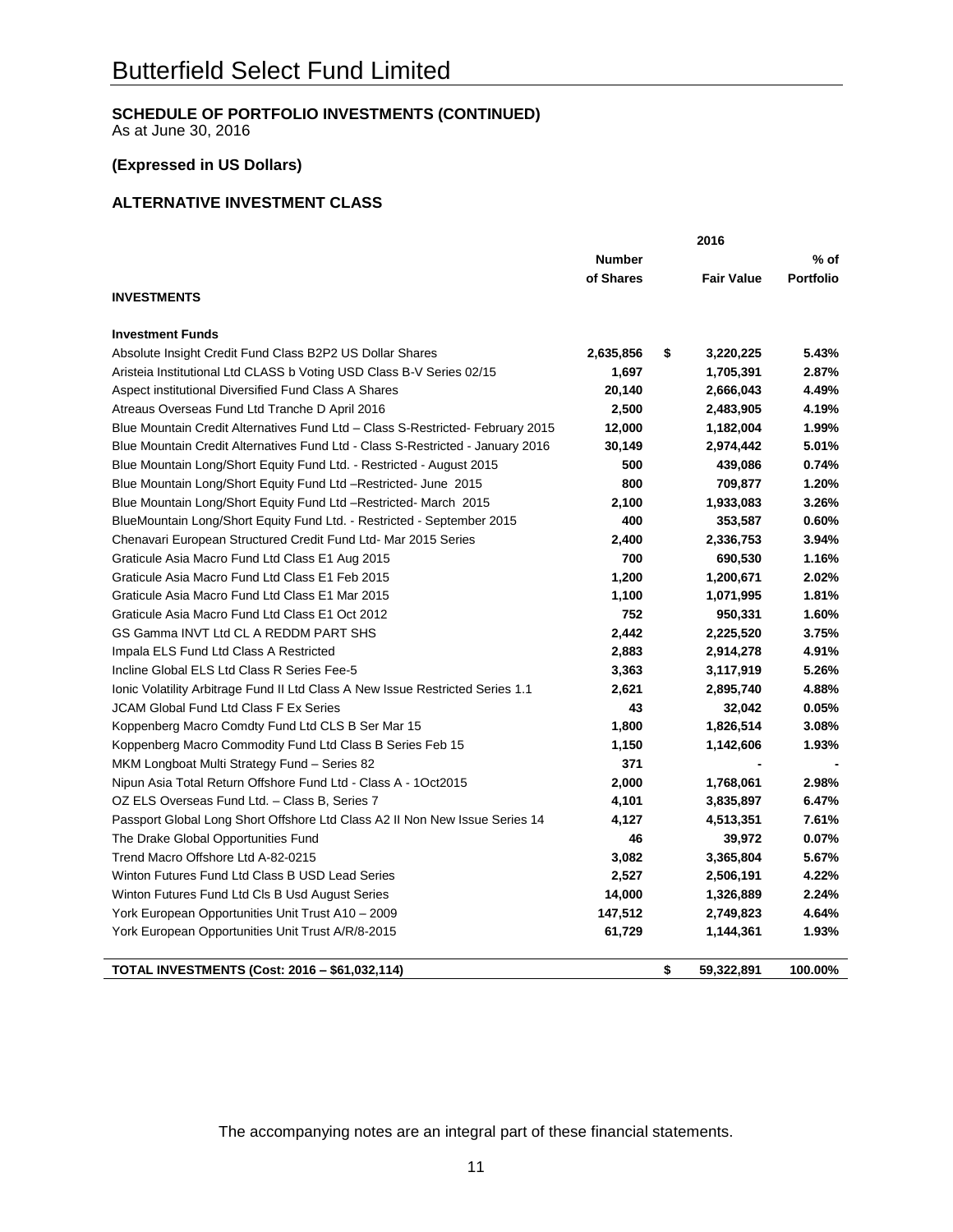# **STATEMENT OF COMPREHENSIVE INCOME**

For the year ended June 30, 2016

# **(Expressed in US Dollars)**

|                                                     | <b>EQUITY CLASS</b> |               |               |
|-----------------------------------------------------|---------------------|---------------|---------------|
|                                                     |                     | 2016<br>US\$  | 2015<br>US\$  |
|                                                     | <b>Notes</b>        |               |               |
| Income                                              |                     |               |               |
| Net realised gain on financial assets at fair value |                     |               |               |
| through profit or loss                              |                     | 2,966,219     | 6,575,361     |
| Net change in unrealised loss on financial          |                     |               |               |
| assets at fair value through profit or loss         |                     | (9,630,330)   | (6, 556, 889) |
| Dividend income                                     |                     | 2,153,153     | 1,756,481     |
| Interest                                            |                     | 1.843         | 152           |
| Other income                                        |                     | 13,388        | 12,866        |
| <b>Total (loss)/income</b>                          |                     | (4, 495, 727) | 1,787,971     |
| <b>Expenses</b>                                     |                     |               |               |
| Management fee                                      | 6 a)                | 969,290       | 1,091,179     |
| Administration fee                                  | 7                   | 249,032       | 275,320       |
| Audit fee                                           |                     | 31,928        | 30,802        |
| Custodian fee                                       | 6 <sub>b</sub>      | 35,720        | 40,896        |
| Government fee                                      |                     | 6,573         | 7,018         |
| Investment services fee                             | 6 e)                | 36,180        | 37,741        |
| Miscellaneous                                       |                     | 30,829        | 23,109        |
| Total expenses                                      |                     | 1,359,552     | 1,506,065     |
|                                                     |                     |               |               |
| Less: Withholding tax on dividend income            |                     | 168,439       | 198,449       |
| Net (decrease)/increase in net assets resulting     |                     |               |               |
| from operations attributable to shareholders        |                     | (6,023,718)   | 83,457        |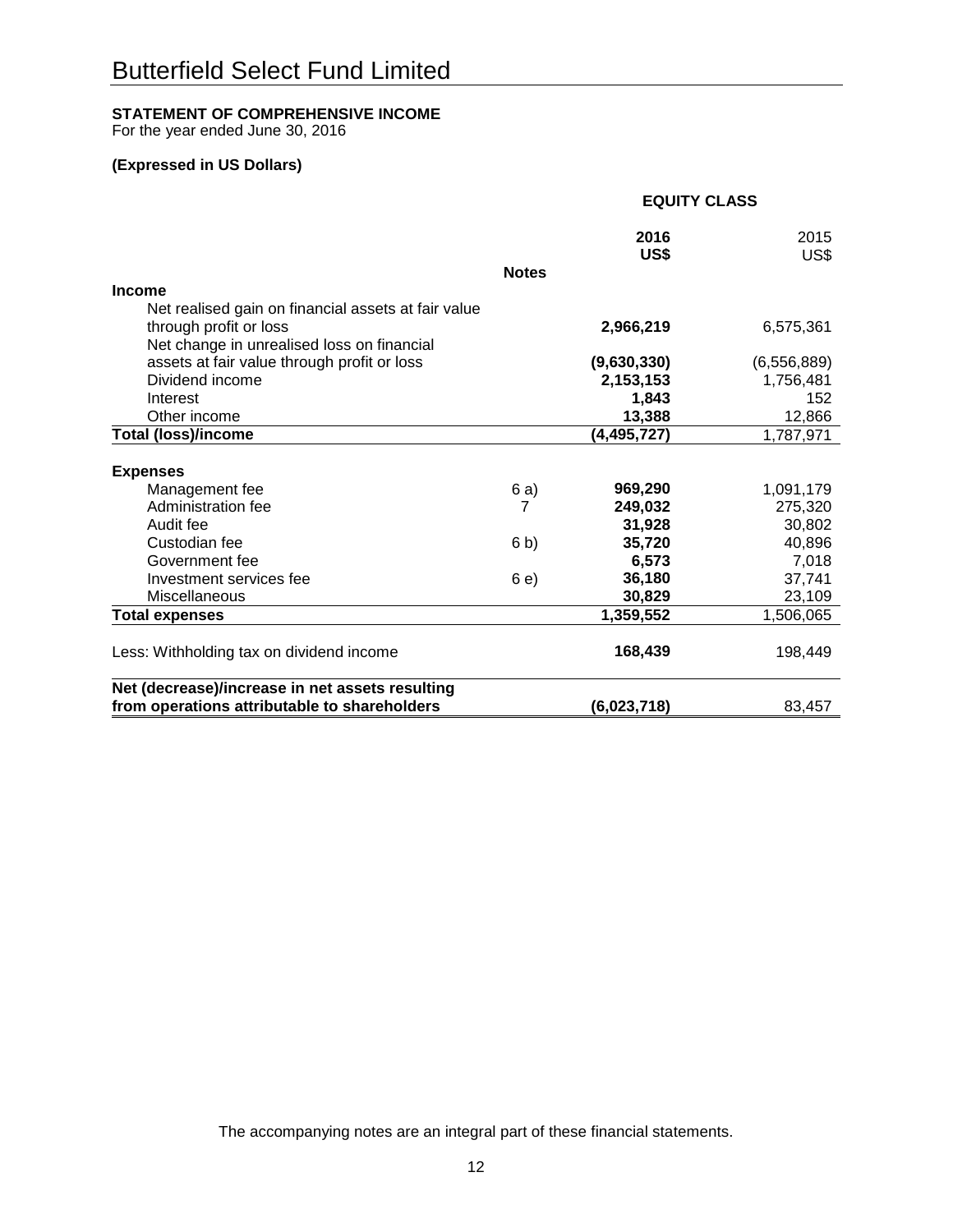# **STATEMENT OF COMPREHENSIVE INCOME (CONTINUED)**

For the year ended June 30, 2016

# **(Expressed in US Dollars)**

|                                                     |              | <b>GLOBAL FIXED INCOME CLASS</b> |              |  |
|-----------------------------------------------------|--------------|----------------------------------|--------------|--|
|                                                     |              | 2016<br>US\$                     | 2015<br>US\$ |  |
|                                                     | <b>Notes</b> |                                  |              |  |
| <b>Income</b>                                       |              |                                  |              |  |
| Net realised gain on financial assets at fair value |              |                                  |              |  |
| through profit or loss                              |              | 101,518                          | 909,257      |  |
| Net change in unrealised gain/(loss) on financial   |              |                                  |              |  |
| assets at fair value through profit or loss         |              | 1,522,978                        | (1,605,255)  |  |
| <b>Bonds interest</b>                               |              | 1,467,834                        | 1,381,008    |  |
| Dividend income                                     |              | 238,754                          | 267,629      |  |
| <b>Total income</b>                                 |              | 3,331,084                        | 952,639      |  |
|                                                     |              |                                  |              |  |
| <b>Expenses</b>                                     |              |                                  |              |  |
| Management fee                                      | 6 a)         | 457,519                          | 456,668      |  |
| Administration fee                                  | 7            | 122,262                          | 118,550      |  |
| Miscellaneous                                       |              | 17,757                           | 15,841       |  |
| Audit fee                                           |              | 14,000                           | 14,153       |  |
| Custodian fee                                       | 6 b)         | 17,535                           | 17,284       |  |
| Government fee                                      |              | 3,070                            | 2,971        |  |
| Investment services fee                             | 6 e)         | 16,560                           | 15,732       |  |
| <b>Total expenses</b>                               |              | 648,703                          | 641,199      |  |
|                                                     |              |                                  |              |  |
| Net increase in net assets resulting from           |              |                                  |              |  |
| operations attributable to shareholders             |              | 2,682,381                        | 311,440      |  |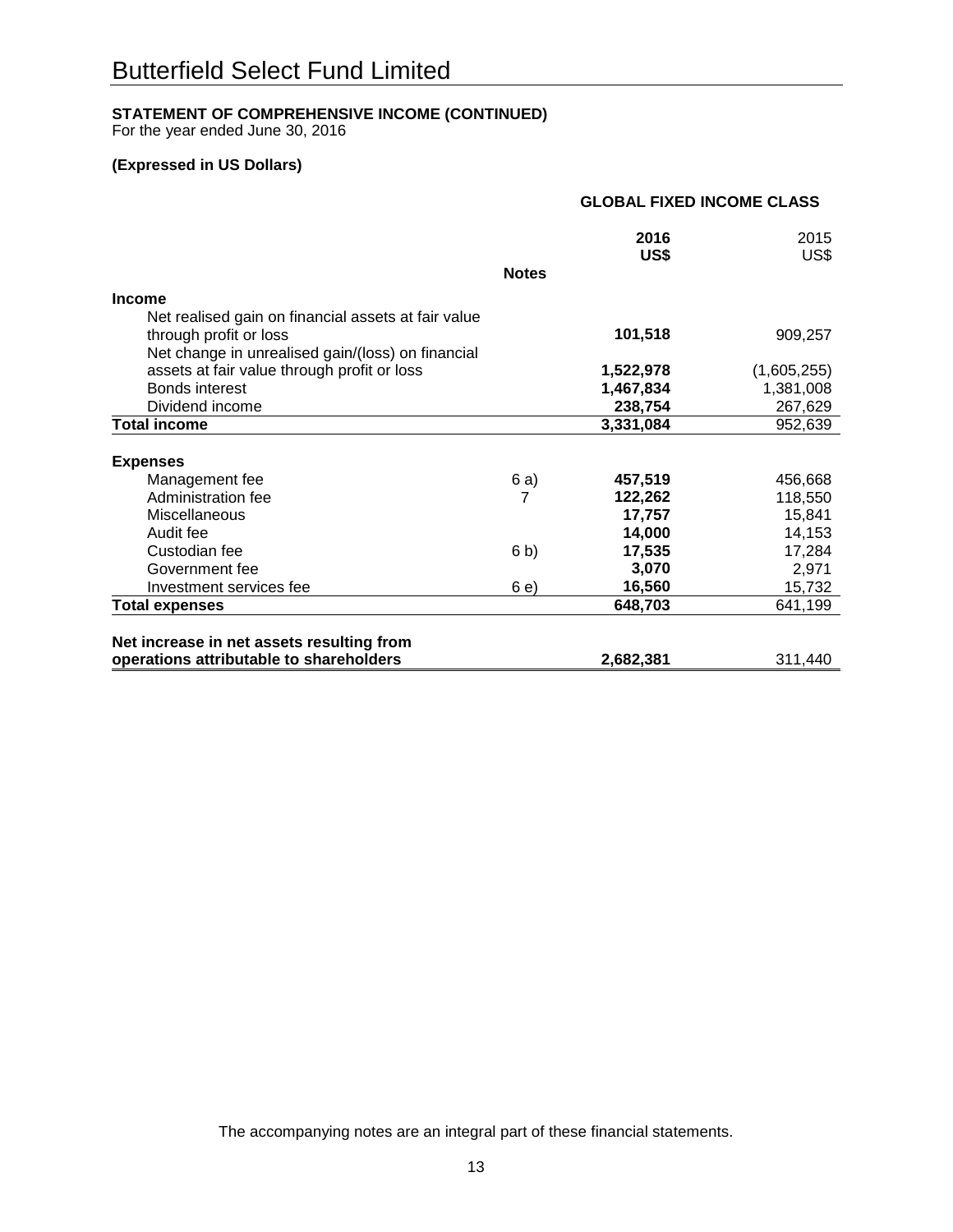# **STATEMENT OF COMPREHENSIVE INCOME (CONTINUED)**

For the year ended June 30, 2016

# **(Expressed in US Dollars)**

|                                                     |              | <b>ALTERNATIVE INVESTMENT</b><br><b>CLASS</b> |             |  |
|-----------------------------------------------------|--------------|-----------------------------------------------|-------------|--|
|                                                     |              | 2016                                          | 2015        |  |
|                                                     |              | US\$                                          | US\$        |  |
|                                                     | <b>Notes</b> |                                               |             |  |
| <b>Income</b>                                       |              |                                               |             |  |
| Net realised gain on financial assets at fair value |              |                                               |             |  |
| through profit or loss                              |              | 319,757                                       | 8,635,861   |  |
| Net change in unrealised loss on financial assets   |              |                                               |             |  |
| at fair value through profit or loss                |              | (2,462,565)                                   | (6,009,090) |  |
| Interest                                            |              | 5,856                                         | 6,520       |  |
| Other income                                        |              |                                               | 6,687       |  |
| <b>Total (loss)/income</b>                          |              | (2, 136, 952)                                 | 2,639,978   |  |
|                                                     |              |                                               |             |  |
| <b>Expenses</b>                                     |              |                                               |             |  |
| Management fee                                      | 6 a)         | 1,021,417                                     | 841,163     |  |
| Administration fee                                  | 7            | 144,599                                       | 133,098     |  |
| Miscellaneous                                       |              | 56,656                                        | 53,487      |  |
| Audit fee                                           |              | 17,000                                        | 17,000      |  |
| Custodian fee                                       | 6 b)         | 20,775                                        | 18,980      |  |
| Government fee                                      |              | 3,474                                         | 3,262       |  |
| Investment services fee                             | 6 e)         | 18,804                                        | 18,600      |  |
| <b>Total expenses</b>                               |              | 1,282,725                                     | 1,085,590   |  |
|                                                     |              |                                               |             |  |
| Net (decrease)/increase in net assets resulting     |              |                                               |             |  |
| from operations attributable to shareholders        |              | (3, 419, 677)                                 | 1,554,388   |  |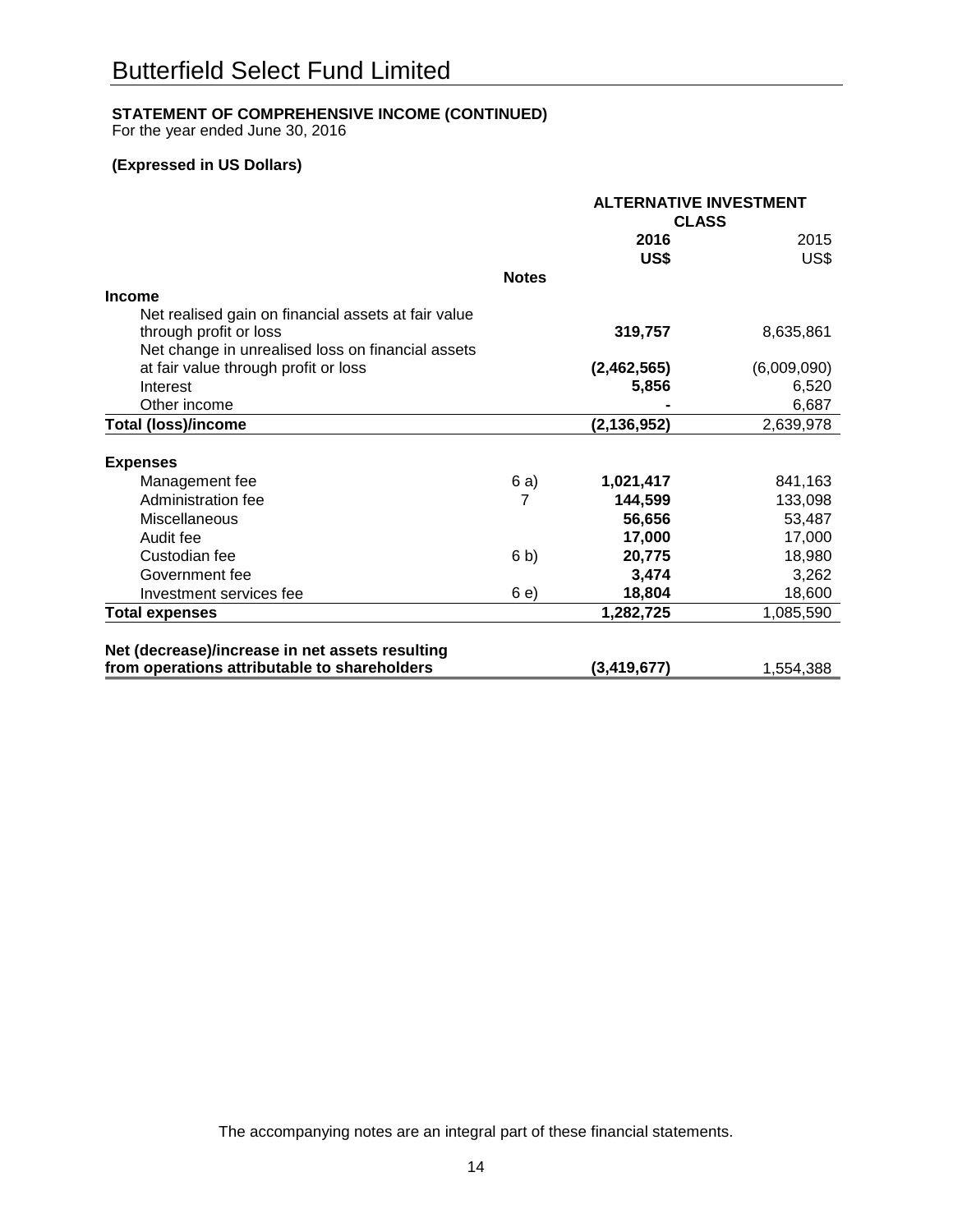# **STATEMENT OF CHANGES IN NET ASSETS ATTRIBUTABLE TO SHAREHOLDERS**

For the year ended June 30, 2016

# **(Expressed in US Dollars)**

|                                                                                                                  | <b>EQUITY CLASS</b>       |                             |  |
|------------------------------------------------------------------------------------------------------------------|---------------------------|-----------------------------|--|
|                                                                                                                  | 2016<br>US\$              | 2015<br>US\$                |  |
| NET (DECREASE)/INCREASE IN NET ASSETS<br><b>RESULTING FROM OPERATIONS</b><br><b>ATTRIBUTABLE TO SHAREHOLDERS</b> | (6,023,718)               | 83,457                      |  |
| <b>CAPITAL STOCK TRANSACTIONS</b>                                                                                |                           |                             |  |
| Issue of redeemable shares<br>Repurchase of redeemable shares                                                    | 8,248,686<br>(17,741,445) | 8,329,604<br>(14, 116, 690) |  |
| Decrease in net assets attributable to<br>shareholders from transactions in shares                               | (9,492,759)               | (5,787,086)                 |  |
| <b>NET INCREASE IN NET ASSETS</b><br><b>ATTRIBUTABLE TO SHAREHOLDERS</b>                                         | (15, 516, 477)            | (5,703,629)                 |  |
| <b>NET ASSETS ATTRIBUTABLE TO</b><br><b>SHAREHOLDERS - BEGINNING OF YEAR</b>                                     | 121,961,102               | 127,664,731                 |  |
| <b>NET ASSETS ATTRIBUTABLE TO</b><br><b>SHAREHOLDERS - END OF YEAR</b>                                           | 106,444,625               | 121,961,102                 |  |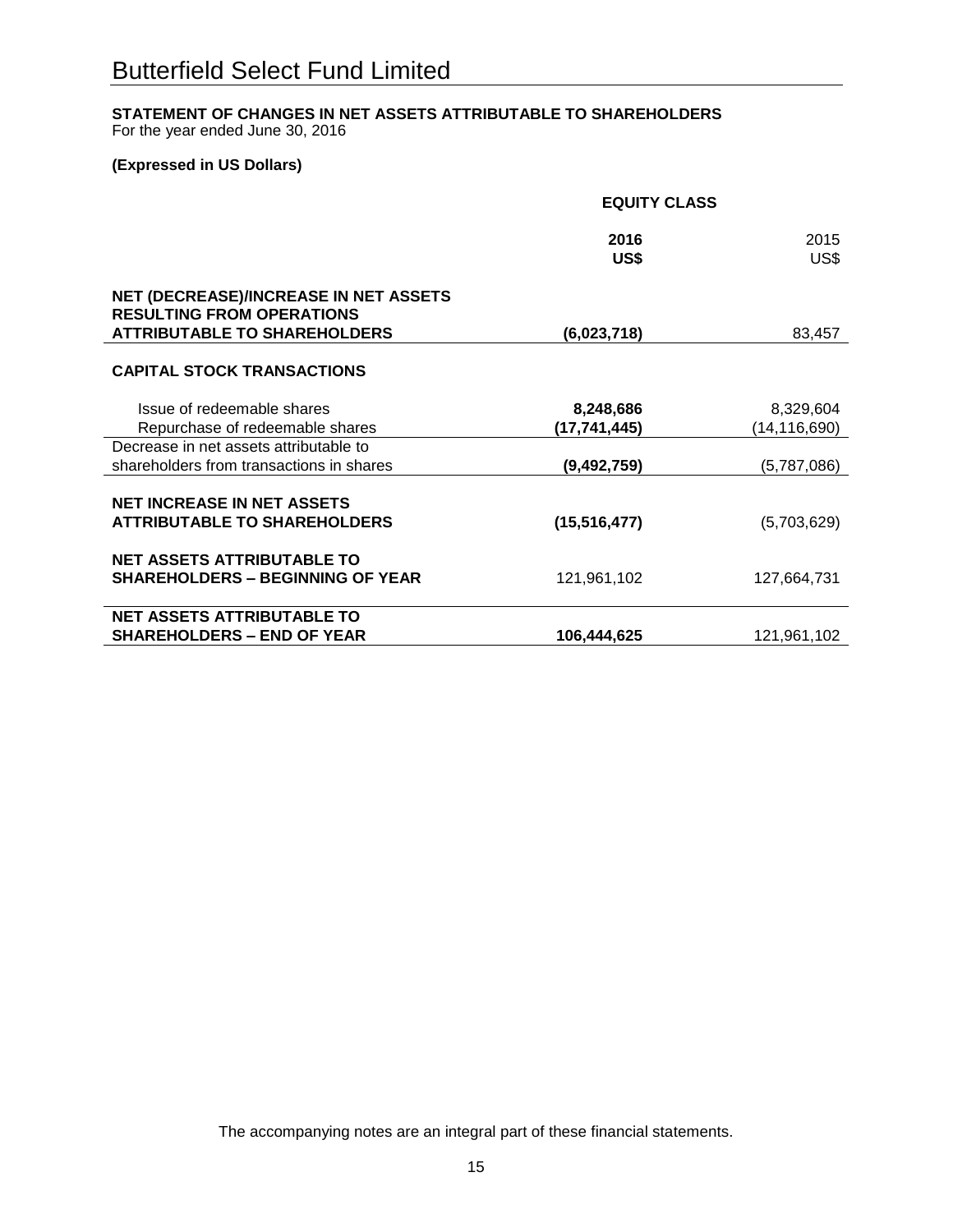# **STATEMENT OF CHANGES IN NET ASSETS ATTRIBUTABLE TO SHAREHOLDERS (CONTINUED)** For the year ended June 30, 2016

# **(Expressed in US Dollars)**

|                                                                                                              | <b>GLOBAL FIXED INCOME CLASS</b> |              |  |  |
|--------------------------------------------------------------------------------------------------------------|----------------------------------|--------------|--|--|
|                                                                                                              | 2016<br>US\$                     | 2015<br>US\$ |  |  |
| <b>NET INCREASE IN NET ASSETS RESULTING</b><br><b>FROM OPERATIONS ATTRIBUTABLE TO</b><br><b>SHAREHOLDERS</b> | 2,682,381                        | 311,440      |  |  |
|                                                                                                              |                                  |              |  |  |
| <b>CAPITAL STOCK TRANSACTIONS</b>                                                                            |                                  |              |  |  |
| Issue of redeemable shares                                                                                   | 4,764,897                        | 8,556,172    |  |  |
| Repurchase of redeemable shares                                                                              | (8,904,087)                      | (5,654,160)  |  |  |
| Decrease in net assets attributable to                                                                       |                                  |              |  |  |
| shareholders from transactions in shares                                                                     | (4, 139, 190)                    | 2,902,012    |  |  |
| <b>NET (DECREASE)/INCREASE IN NET ASSETS</b><br><b>ATTRIBUTABLE TO SHAREHOLDERS</b>                          | (1,456,809)                      | 3,213,452    |  |  |
| <b>NET ASSETS ATTRIBUTABLE TO</b><br><b>SHAREHOLDERS - BEGINNING OF YEAR</b>                                 | 55,308,345                       | 52,094,893   |  |  |
| <b>NET ASSETS ATTRIBUTABLE TO</b><br><b>SHAREHOLDERS – END OF YEAR</b>                                       | 53,851,536                       | 55,308,345   |  |  |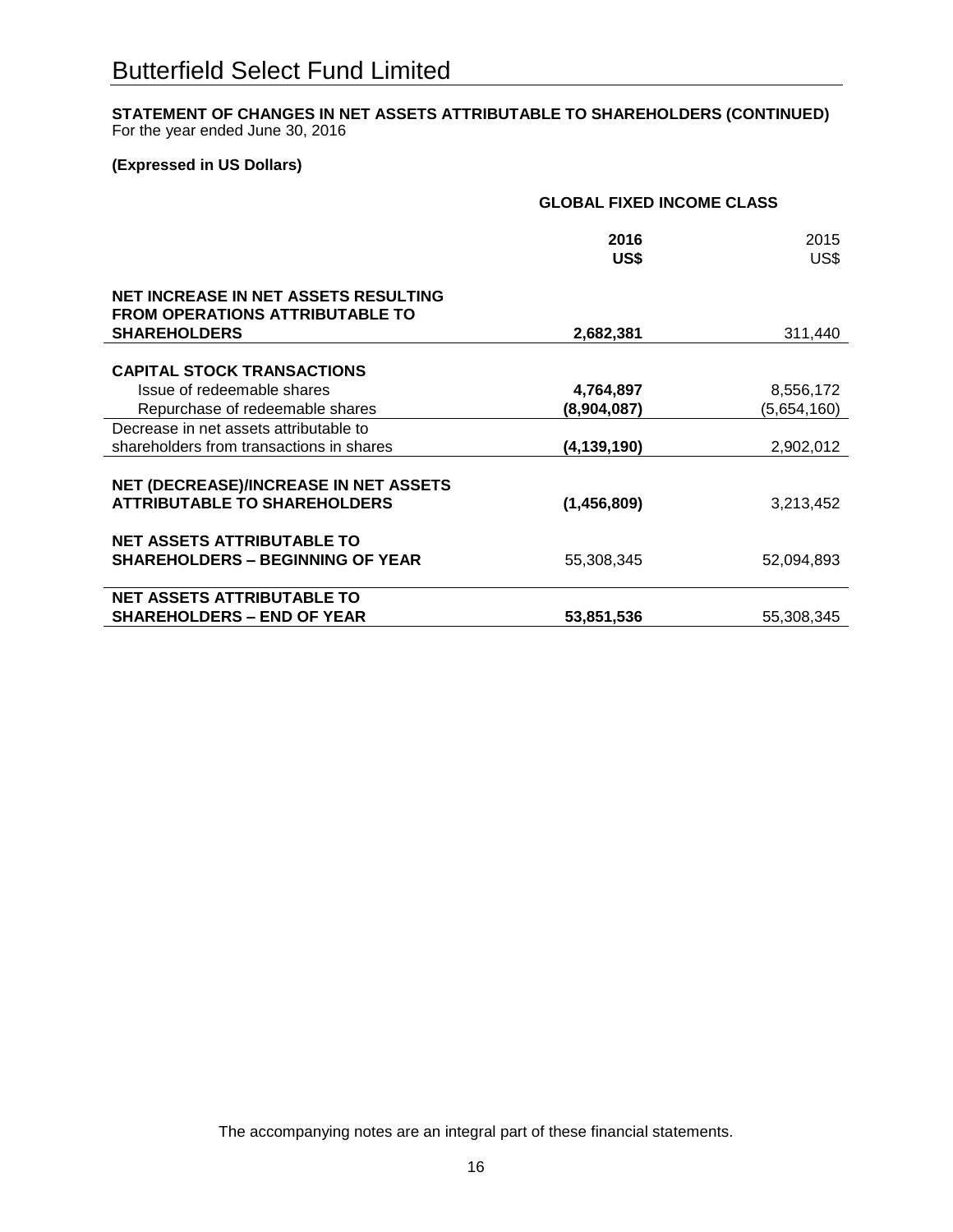# **STATEMENT OF CHANGES IN NET ASSETS ATTRIBUTABLE TO SHAREHOLDERS (CONTINUED)** For the year ended June 30, 2016

# **(Expressed in US Dollars)**

|                                                                                                                  | <b>ALTERNATIVE INVESTMENT CLASS</b> |              |  |
|------------------------------------------------------------------------------------------------------------------|-------------------------------------|--------------|--|
|                                                                                                                  | 2016<br>US\$                        | 2015<br>US\$ |  |
| NET (DECREASE)/INCREASE IN NET ASSETS<br><b>RESULTING FROM OPERATIONS</b><br><b>ATTRIBUTABLE TO SHAREHOLDERS</b> | (3, 419, 677)                       | 1,554,388    |  |
| <b>CAPITAL STOCK TRANSACTIONS</b>                                                                                |                                     |              |  |
| Issue of redeemable shares                                                                                       | 15,301,065                          | 5,246,552    |  |
| Repurchase of redeemable shares                                                                                  | (8,320,021)                         | (5,988,794)  |  |
| Increase/(decrease) in net assets attributable to                                                                |                                     |              |  |
| shareholders from transactions in shares                                                                         | 6,981,044                           | (742,242)    |  |
| <b>NET INCREASE IN NET ASSETS</b>                                                                                |                                     |              |  |
| <b>ATTRIBUTABLE TO SHAREHOLDERS</b>                                                                              | 3,561,367                           | 812,146      |  |
| <b>NET ASSETS ATTRIBUTABLE TO</b><br><b>SHAREHOLDERS - BEGINNING OF YEAR</b>                                     | 60,648,422                          | 59,836,276   |  |
|                                                                                                                  |                                     |              |  |
| <b>NET ASSETS ATTRIBUTABLE TO</b>                                                                                |                                     |              |  |
| <b>SHAREHOLDERS - END OF YEAR</b>                                                                                | 64,209,789                          | 60,648,422   |  |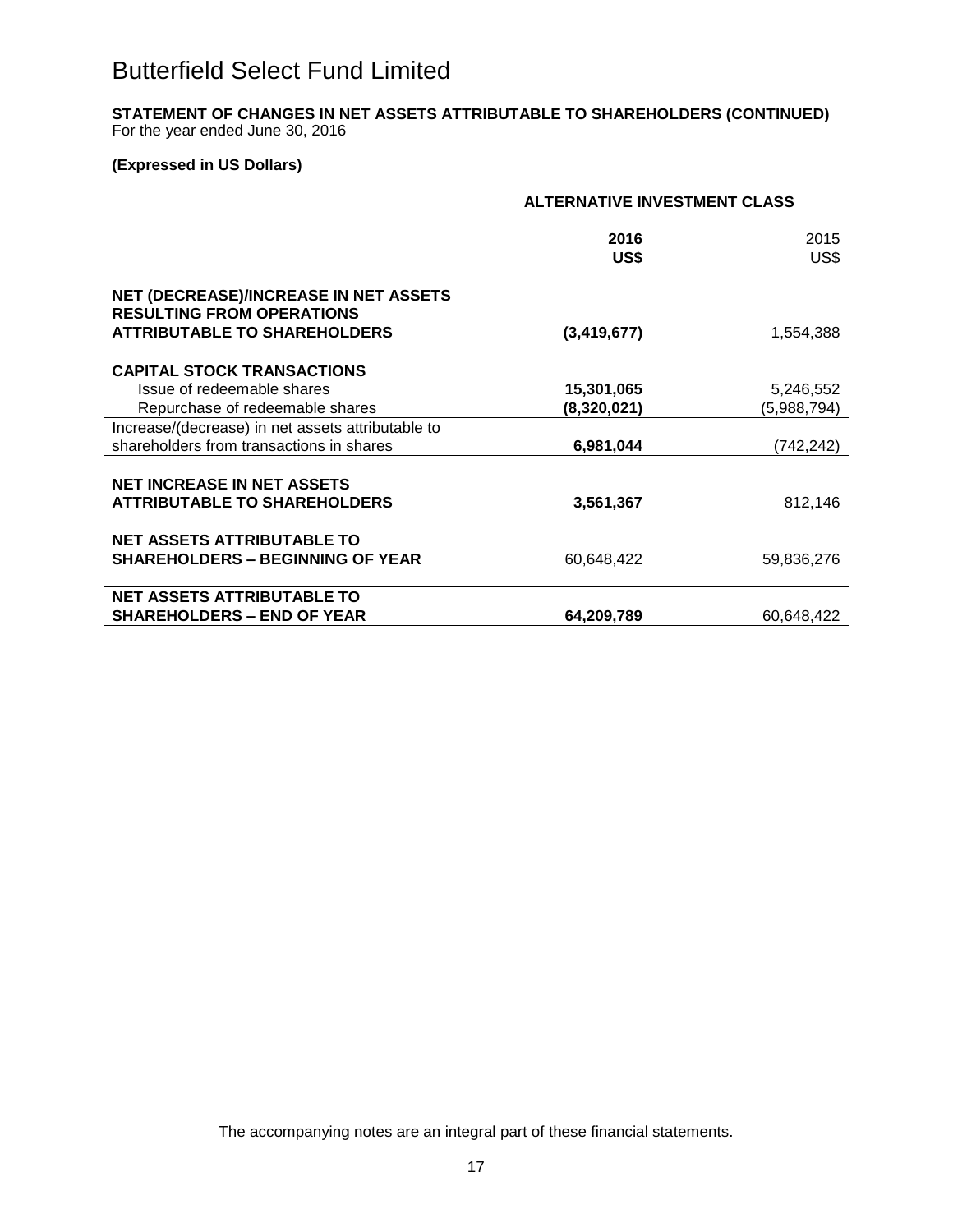# **STATEMENT OF CASH FLOWS**

For the year ended June 30, 2016

|                                                                                                                                                       | <b>EQUITY CLASS</b> |                |
|-------------------------------------------------------------------------------------------------------------------------------------------------------|---------------------|----------------|
|                                                                                                                                                       | 2016<br>US\$        | 2015<br>US\$   |
| Cash flows from operating activities                                                                                                                  |                     |                |
| Net (decrease)/increase in net assets resulting from operations                                                                                       |                     |                |
| attributable to shareholders                                                                                                                          | (6,023,718)         | 83,457         |
| Adjustments for:                                                                                                                                      |                     |                |
| Purchase of financial assets                                                                                                                          | (44, 959, 921)      | (22, 767, 208) |
| Net proceeds from sale of financial assets                                                                                                            | 55,027,464          | 27,004,232     |
| Net realised gain on financial assets at fair value through profit or loss<br>Net change in unrealised loss on financial assets at fair value through | (2,966,219)         | (6, 575, 361)  |
| profit or loss                                                                                                                                        | 9,630,330           | 6,556,889      |
| Changes in:                                                                                                                                           |                     |                |
| Dividends receivable                                                                                                                                  | 68,298              | (60, 229)      |
| Other assets                                                                                                                                          | 5,740               | (6, 491)       |
| Accrued expenses                                                                                                                                      | (14, 877)           | 27,098         |
| Net cash provided by operating activities                                                                                                             | 10,767,097          | 4,262,387      |
|                                                                                                                                                       |                     |                |
| Cash flows from financing activities                                                                                                                  |                     |                |
| Subscriptions received in advance                                                                                                                     | (14, 545)           |                |
| Proceeds from issuance of shares                                                                                                                      | 8,248,686           | 8,374,604      |
| Payments from redemption of shares                                                                                                                    | (17, 741, 445)      | (14, 116, 690) |
| Net cash used in financing activities                                                                                                                 | (9,507,304)         | (5,742,086)    |
|                                                                                                                                                       |                     |                |
| Net increase/(decrease) in cash and cash equivalents                                                                                                  | 1,259,793           | (1,479,699)    |
| Cash and cash equivalents - beginning of year                                                                                                         | 9,549               | 1,489,248      |
|                                                                                                                                                       |                     |                |
| Cash and cash equivalents - end of year                                                                                                               | 1,269,342           | 9,549          |
|                                                                                                                                                       |                     |                |
| Supplemental cash flow information:                                                                                                                   |                     |                |
| Interest received                                                                                                                                     | 1,843               | 152            |
| Dividend received, net of withholding taxes                                                                                                           | 2,221,451           | 1,497,803      |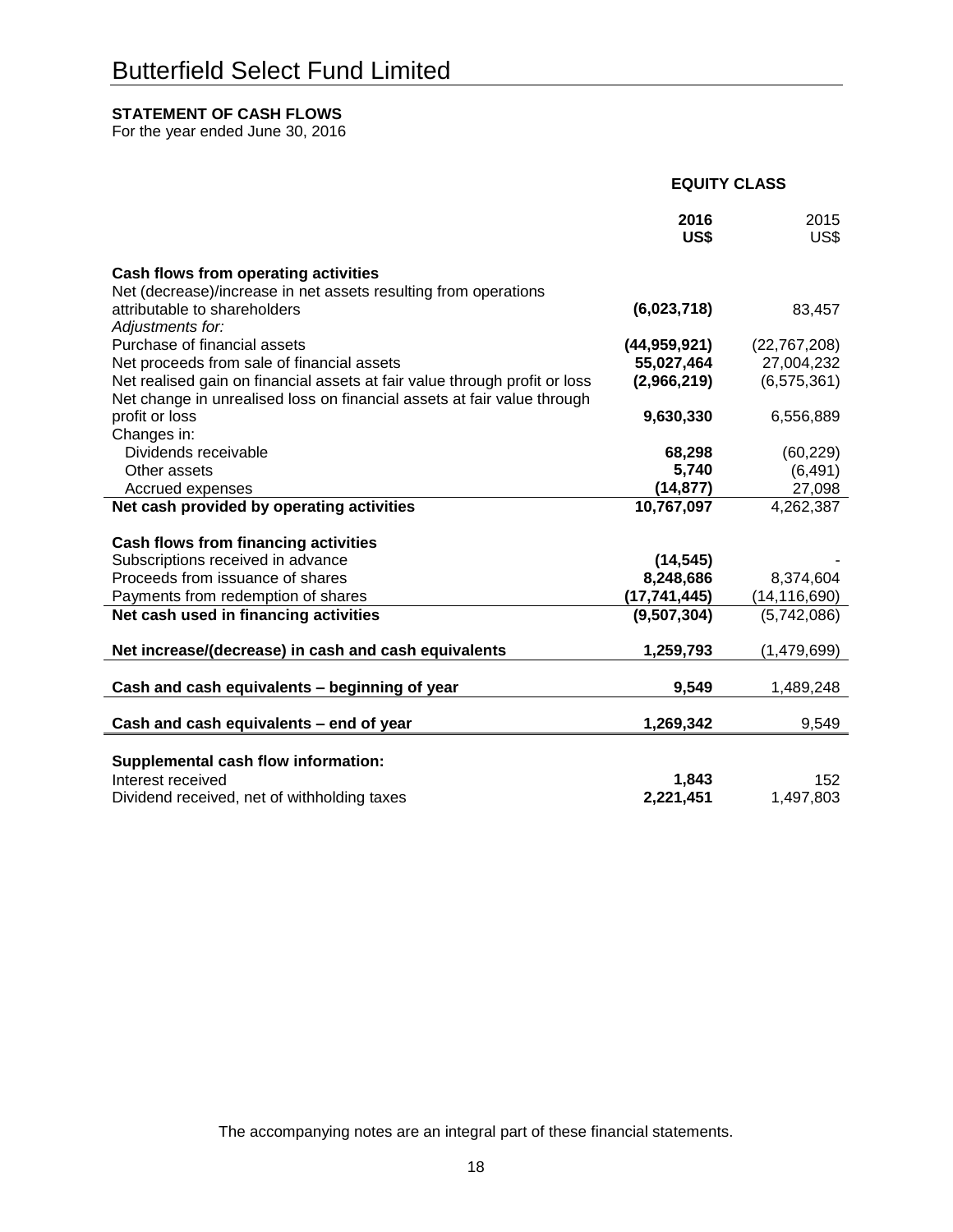# **STATEMENT OF CASH FLOWS (CONTINUED)**

For the year ended June 30, 2016

|                                                                                | <b>GLOBAL FIXED INCOME</b><br><b>CLASS</b> |                      |
|--------------------------------------------------------------------------------|--------------------------------------------|----------------------|
|                                                                                | 2016<br>US\$                               | 2015<br>US\$         |
| Cash flows from operating activities                                           |                                            |                      |
| Net increase in net assets resulting from operations attributable to           |                                            |                      |
| shareholders                                                                   | 2,682,381                                  | 311,440              |
| Adjustments for:                                                               |                                            |                      |
| Purchase of financial assets                                                   | (25, 431, 898)                             | (22, 874, 079)       |
| Net proceeds from sale of financial assets                                     | 28,037,125                                 | 19,244,455           |
| Net realised gain on financial assets at fair value through profit or          |                                            |                      |
| loss<br>Net change in unrealised (gain)/loss on financial assets at fair value | (101, 518)                                 | (909, 257)           |
| through profit or loss                                                         | (1,522,978)                                | 1,605,255            |
| Changes in:                                                                    |                                            |                      |
| Interest receivable                                                            | 54,798                                     | 33,146               |
| Other assets                                                                   | 13,435                                     | (13, 461)            |
| Accrued expenses                                                               | (673)                                      | 16,964               |
| Net cash provided/(used in) by operating activities                            | 3,730,672                                  | (2,585,537)          |
|                                                                                |                                            |                      |
| Cash flows from financing activities<br>Subscriptions received in advance      | 40,891                                     |                      |
| Proceeds from issuance of shares                                               | 4,764,897                                  | 8,556,172            |
| Payments from redemption of shares                                             | (8,904,087)                                | (5,654,160)          |
| Net cash provided (used in)/by financing activities                            | (4,098,299)                                | 2,902,012            |
|                                                                                |                                            |                      |
| Net (decrease)/increase in cash and cash equivalents                           | (367, 627)                                 | 316,475              |
| Cash and cash equivalents - beginning of year                                  | 2,667,611                                  | 2,351,136            |
|                                                                                |                                            |                      |
| Cash and cash equivalents - end of year                                        | 2,299,984                                  | 2,667,611            |
|                                                                                |                                            |                      |
| Supplemental cash flow information:                                            |                                            |                      |
| Interest received<br>Dividend received                                         | 1,522,633<br>249,890                       | 1,414,154<br>256,493 |
|                                                                                |                                            |                      |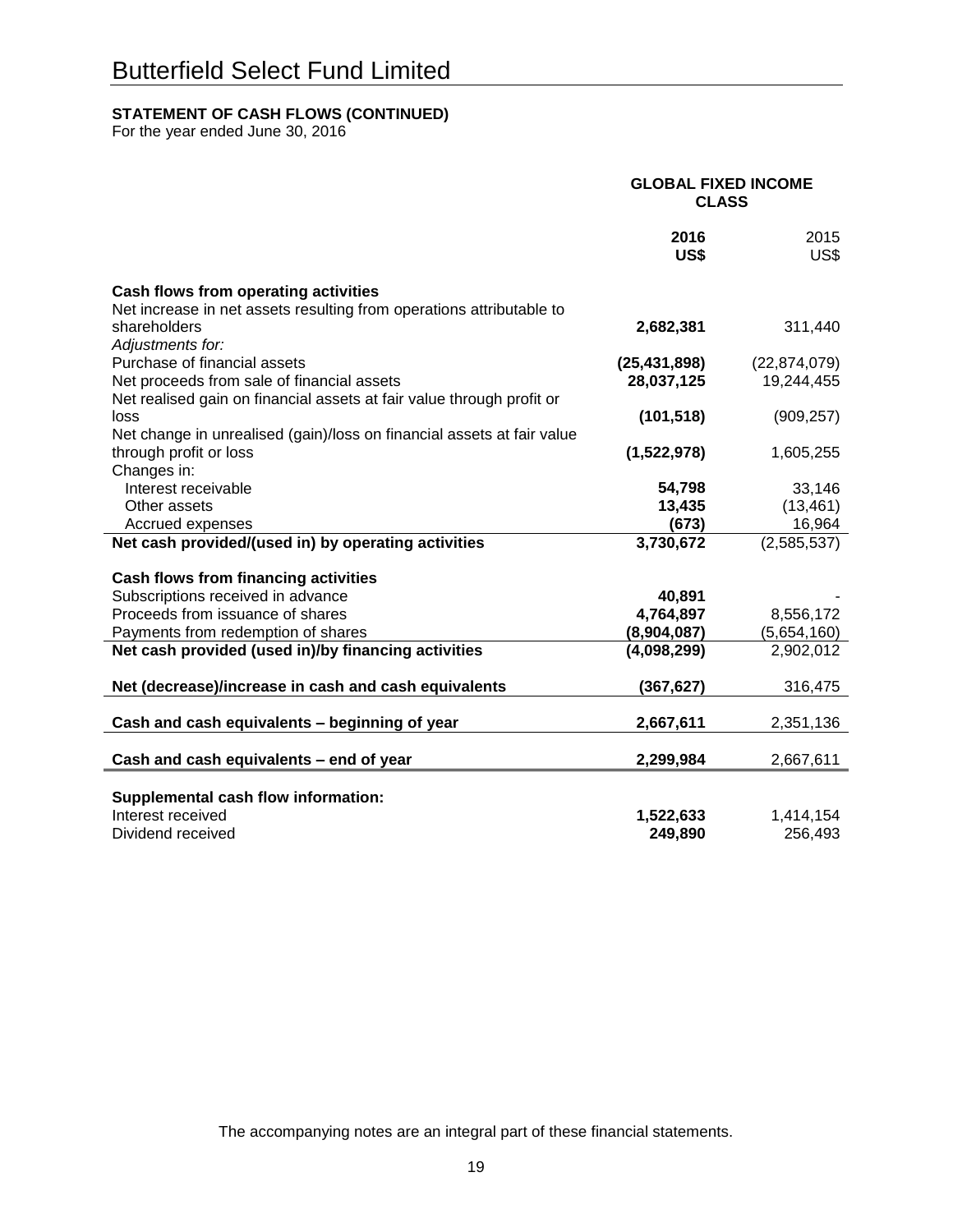# **STATEMENT OF CASH FLOWS (CONTINUED)**

For the year ended June 30, 2016

#### **ALTERNATIVE CLASS**

|                                                                       | 2016<br>US\$  | 2015<br>US\$   |
|-----------------------------------------------------------------------|---------------|----------------|
| Cash flows from operating activities                                  |               |                |
| Net (decrease)/increase in net assets resulting from operations       |               |                |
| attributable to shareholders                                          | (3, 419, 677) | 1,554,388      |
| Adjustments for:<br>Purchase of financial assets                      | (23,047,523)  | (59, 558, 739) |
| Net proceeds from sale of financial assets                            | 15,236,573    | 66,670,451     |
| Net realised gain on financial assets at fair value through profit or |               |                |
| loss                                                                  | (319, 757)    | (8,635,861)    |
| Net change in unrealised loss on financial assets at fair value       |               |                |
| through profit or loss                                                | 2,462,565     | 6,009,090      |
| Changes in:                                                           |               |                |
| Other assets                                                          | 770           | (20, 300)      |
| Accrued expenses                                                      | 6,407         | 29,526         |
| Net cash (used in)/provided by operating activities                   | (9,080,642)   | 6,048,555      |
| Cash flows from financing activities                                  |               |                |
| Subscriptions received in advance                                     | 231,024       |                |
| Proceeds from issuance of shares                                      | 15,301,065    | 5,246,552      |
| Payments from redemption of shares                                    | (8,320,021)   | (5,988,794)    |
| Net cash by/(used in) financing activities                            | 7,212,068     | (742, 242)     |
| Net (decrease)/increase in cash and cash equivalents                  | (1,868,574)   | 5,306,313      |
|                                                                       |               |                |
| Cash and cash equivalents - beginning of year                         | 7,128,324     | 1,822,011      |
| Cash and cash equivalents - end of year                               | 5,259,750     | 7,128,324      |
|                                                                       |               |                |
| Supplemental cash flow information:                                   |               |                |
| Interest received                                                     | 5,857         | 6,520          |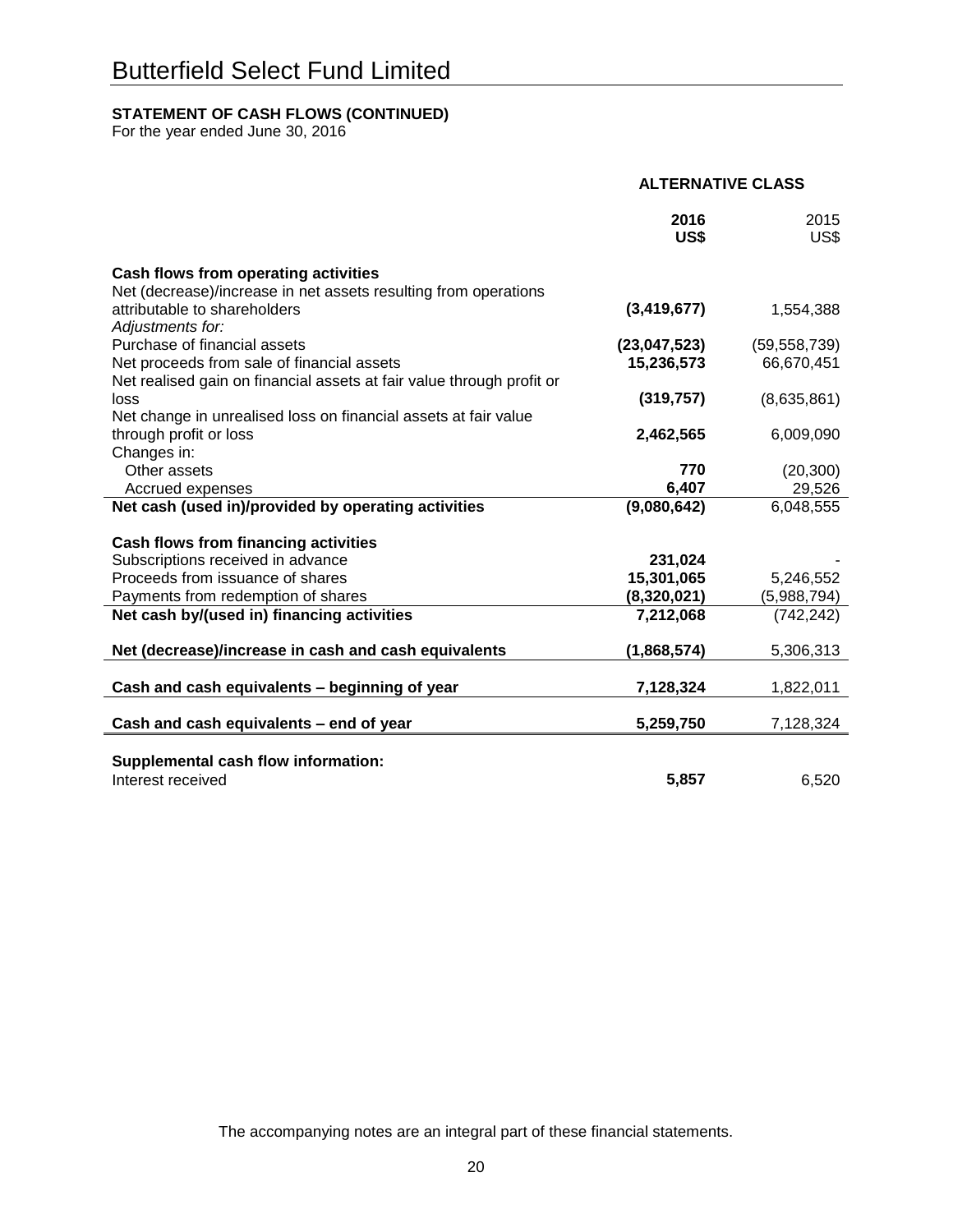# **NOTES TO THE FINANCIAL STATEMENTS**

For the year ended June 30, 2016

# **1. CORPORATE INFORMATION**

Butterfield Select Fund Limited (the "Fund") is an open-ended investment company which was incorporated under the laws of Bermuda on January 31, 2000.

The Fund commenced operations on February 17, 2000. Butterfield Trust (Bermuda) Limited acts as custodian (the "Custodian"). Butterfield Asset Management Limited acts as investment adviser (the "Investment Adviser"). MUFG Fund Services (Bermuda) Limited acts as registrar and transfer agent and as accountants/administrator (the "Registrar and Transfer Agent" or "Administrator") for the Fund. The Custodian and Investment Adviser are wholly owned subsidiaries of The Bank of N.T. Butterfield & Son Limited (the "Bank").

The registered address of the Fund is c/o MUFG Fund Services (Bermuda) Limited, The Belvedere Building 69 Pitts Bay Road, Pembroke HM 08, Bermuda.

The Investment Adviser, Custodian and Bank each maintains separate business units, roles and responsibilities to ensure segregation between different functions.

Brown Brothers Harriman & Co. acts as sub-custodian (the "Sub-custodian") for the Equity Class and the Alternative Investment Class. The Sub-custodian fees are paid by the Custodian.

On December 4, 2014, the Fund entered into an agreement with Grosvenor Capital Management, L.P. to provide sub-advisory services to the Fund. These services were previously provided by International Asset Management Limited. All sub-advisory fees are paid by the Investment Adviser on behalf of the Fund.

The objective of the Fund is to achieve long term capital growth in the value of the assets, offering a convenient and efficient vehicle for investing in mutual fund products which are anticipated to provide the best opportunities for capital appreciation having regard to diversification.

For the Equity Class, the policy of the Fund is to hold a global portfolio by investing in international and Bermuda equity funds and international equity index-linked instruments.

For the Global Fixed Income Class, the policy of the Fund is to hold a portfolio of international fixed income mutual funds and/or securities.

For the Alternative Investment Class, the policy of the Fund is to invest in underlying funds with professional money managers who invest in common and preferred stocks (including small cap stocks), options, warrants, convertible securities, bonds, foreign securities, foreign currencies, commodities, commodity futures, financial futures, derivatives, mortgage backed and mortgage related securities, real estate and other assets of investment grade or below investment grade.

All three classes may also hold money market instruments or mutual funds for cash management purposes.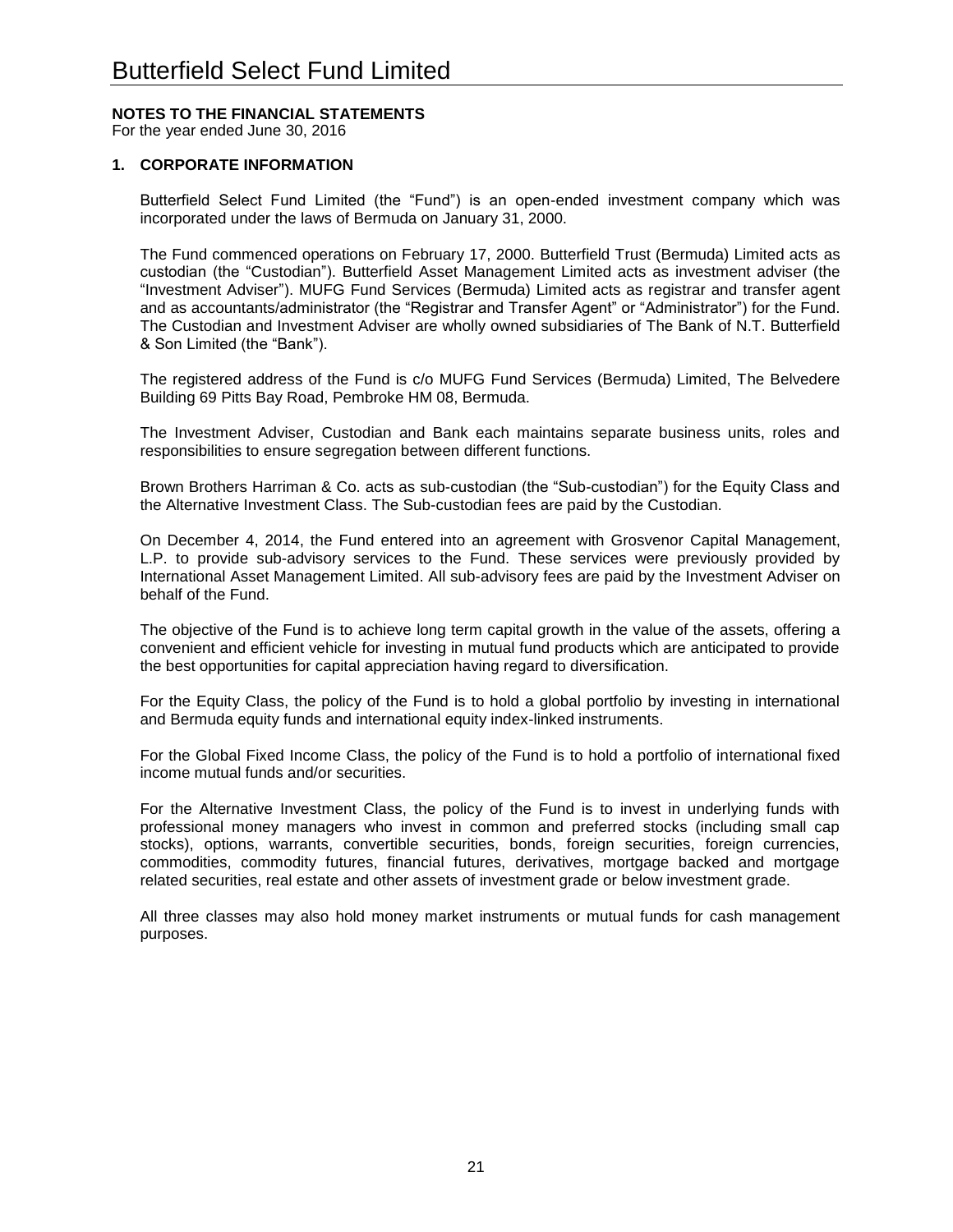For the year ended June 30, 2016

### **2. BASIS OF PREPARATION**

#### **Accounting convention**

The financial statements have been prepared in accordance with IFRS issued by the International Accounting Statements Board ("IASB"). The financial statements have been prepared on a historicalcost basis, except for financial assets held at fair value through profit or loss.

The financial statements are presented in United States dollars, which is the functional currency of the Fund, and all values are rounded to the nearest dollar, except when otherwise stated.

The Fund presents its statement of financial position in order of liquidity.

#### **Summary of significant accounting polices**

#### **a) Significant accounting judgements, estimates and assumptions**

The preparation of financial statements in conformity with IFRS requires the Fund's management to make judgements, estimates and assumptions that affect the amounts reported and disclosures made in the financial statements, and accompanying notes. Management believes that the estimates and judgements utilised in preparing the Fund's financial statements are reasonable and prudent. Actual results could differ from these estimates.

#### **b) Financial Instruments**

#### **i. Classification**

The Fund classifies its financial assets and financial liabilities at initial recognition into the following categories, in accordance with IAS 39 'Financial Instruments: Recognition and Measurement'.

#### **Financial assets and liabilities at fair value through profit or loss**

The category of financial assets and liabilities at fair value through profit or loss is subdivided into:

Financial assets and liabilities held for trading: financial assets are classified as held for trading if they are acquired for the purpose of selling and/or repurchasing in the near term. This category includes investment funds, exchange traded funds, equities and other interest bearing investments. These assets are acquired principally for the purpose of generating a profit from short-term fluctuations in price. All derivatives and liabilities from short sales of financial instruments are classified as held for trading. The Fund's policy is not to apply hedge accounting.

Financial instruments designated at fair value through profit or loss upon initial recognition: these include investment funds, exchange traded funds, equities and other interest bearing investments and derivatives not held for trading. The Fund did not hold any financial instruments designated at fair value through profit or loss upon initial recognition as at June 30, 2016 and 2015.

#### **Receivables**

Receivables are non-derivative financial assets with fixed or determinable payments that are not quoted in an active market.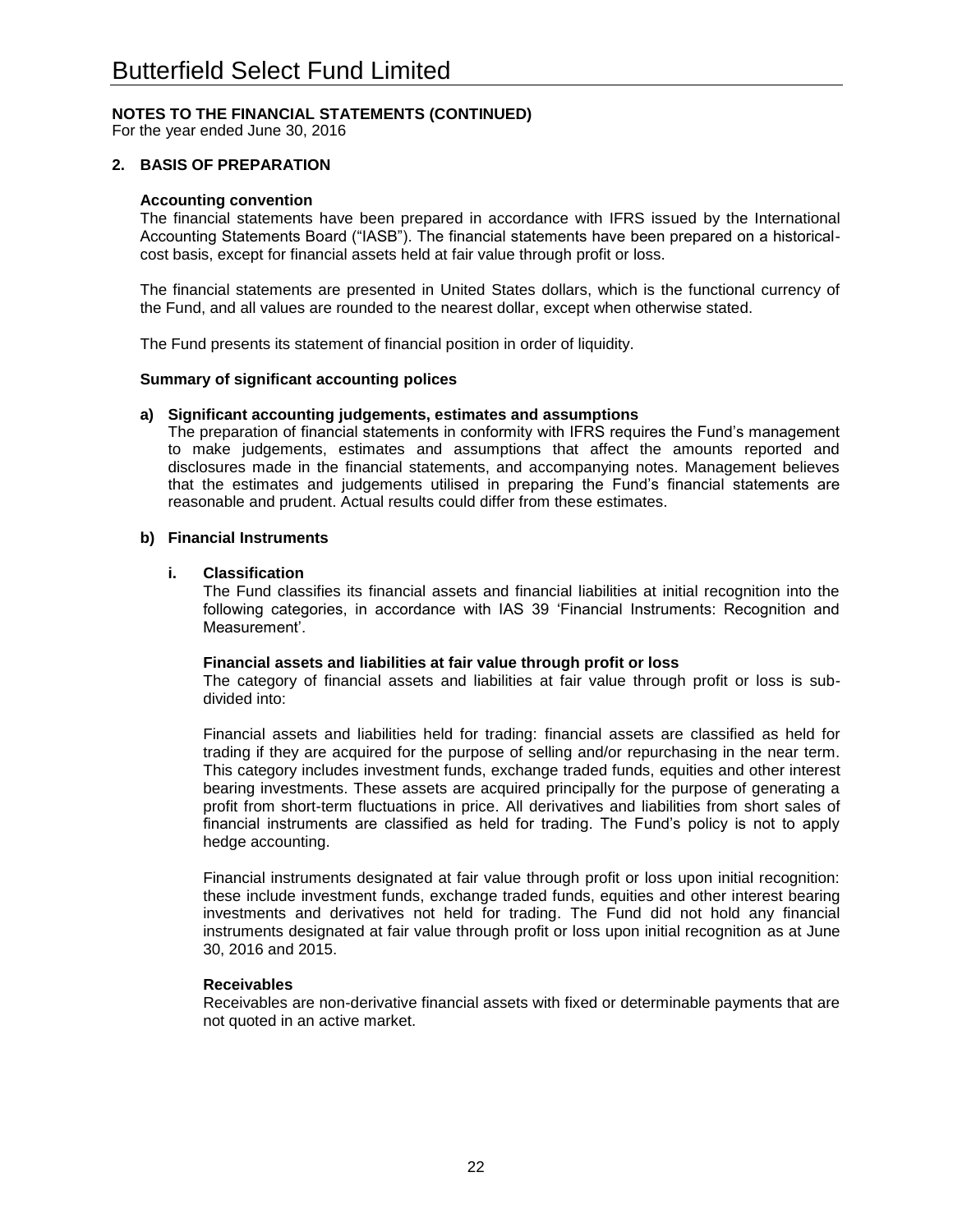For the year ended June 30, 2016

#### **2. BASIS OF PREPARATION (Continued)**

#### **Summary of significant accounting polices (continued)**

#### **b) Financial Instruments (continued)**

#### **i. Classification (continued)**

#### **Other financial liabilities**

This category includes all financial liabilities, other than those classified as held for trading. The Fund includes in this category amounts for other short-term payables.

#### **ii. Recognition**

The Fund recognises a financial asset or a financial liability when it becomes a party to the contractual provisions of the instrument.

Purchases or sales of financial assets that require delivery of assets within the time frame generally established by regulation or convention in the market place (regular way trades) are recognised on the trade date, i.e., the date that the Fund commits to purchase or sell the asset.

#### **iii. Initial measurement**

Financial assets and financial liabilities at fair value through profit or loss are recorded in the statement of financial position at fair value. All transaction costs for such instruments are recognised directly in profit or loss.

Receivables and financial liabilities (other than those classified as held for trading) are measured initially at their fair value plus any directly attributable incremental costs of acquisition or issue.

For financial assets and liabilities where the fair value at initial recognition does not equal the transaction price, the Fund recognises the difference in the statement of comprehensive income, unless specified otherwise.

#### **iv. Subsequent measurement**

After initial measurement, the Fund measures financial instruments which are classified as at fair value through profit or loss, at fair value. Subsequent changes in the fair value of those financial instruments are recorded in net change in unrealised gain or loss on financial assets and liabilities at fair value through profit or loss. Interest and dividend earned or paid on these instruments are recorded separately in interest income or expense and dividend income or expense.

Receivables are carried at amortised cost using the effective interest method less any allowance for impairment. Gains and losses are recognised in profit or loss when the loans and receivables are derecognised or impaired, as well as through the amortisation process.

Financial liabilities, other than those classified as at fair value through profit or loss, are measured at amortised cost using the effective interest method. Gains and losses are recognised in profit or loss when the liabilities are derecognised, as well as through the amortisation process.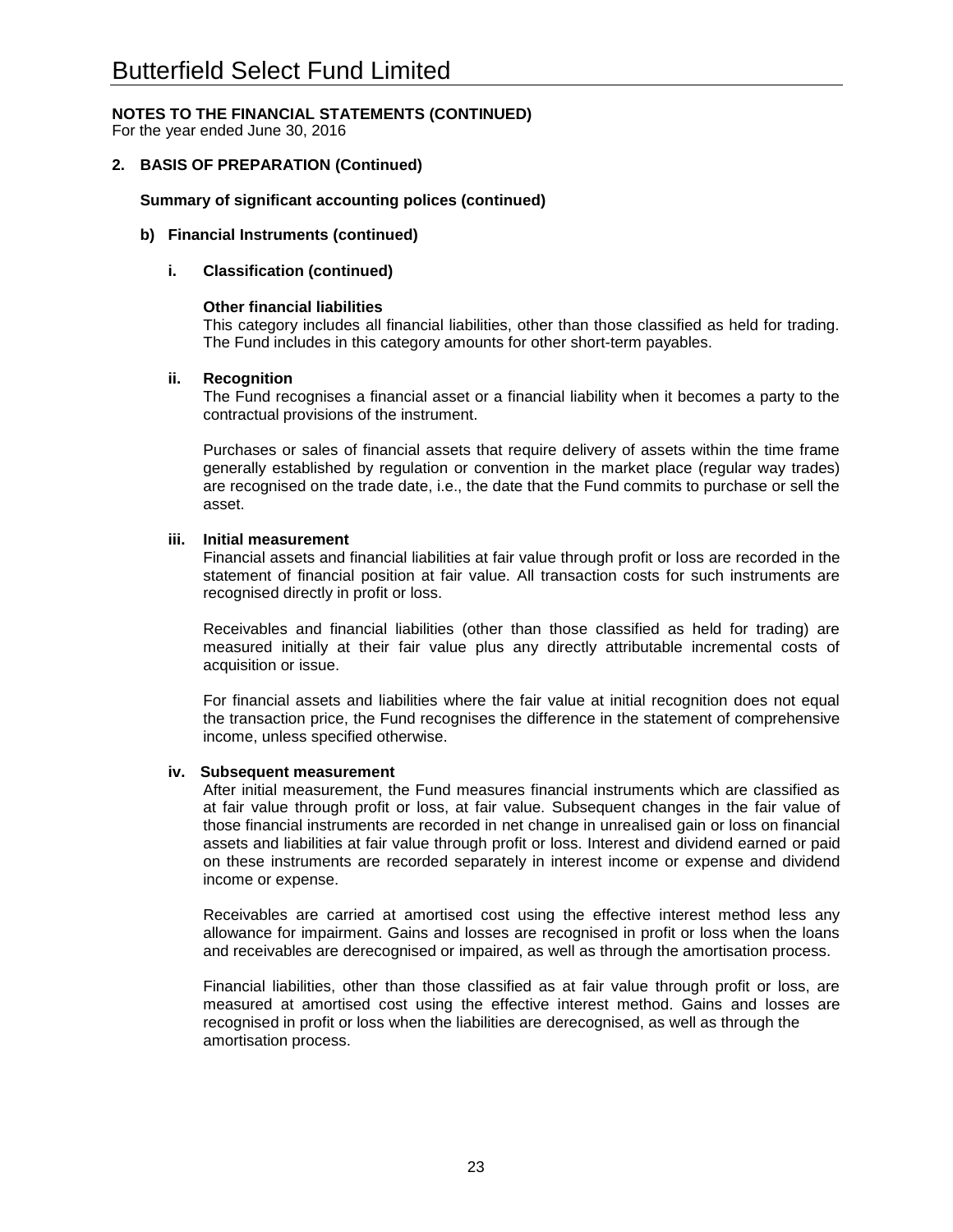For the year ended June 30, 2016

#### **2. BASIS OF PREPARATION (Continued)**

#### **Summary of significant accounting polices (continued)**

#### **b) Financial instruments (continued)**

#### **v. Derecognition**

A financial asset (or, where applicable, a part of a financial asset or a part of a group of similar financial assets) is derecognised where the rights to receive cash flows from the asset have expired or the Fund has transferred its rights to receive cash flows from the asset or has assumed an obligation to pay the received cash flows in full without material delay to a third party under a pass-through arrangement and either: the Fund has transferred substantially all the risks and rewards of the asset, or the Fund has neither transferred nor retained substantially all the risks and rewards of the asset, but has transferred control of the asset.

When the Fund has transferred its right to receive cash flows from an asset (or has entered into a pass-through arrangement), and has neither transferred nor retained substantially all of the risks and rewards of the asset nor transferred control of the asset, the asset is recognised to the extent of the Fund's continuing involvement in the asset. In that case, the fund also recognises an associated liability. The transferred asset and the associated liability are measured on a basis that reflects the rights and obligations that the fund has retained. The Fund derecognises a financial liability when the obligation under the liability is discharged, cancelled or expired.

#### **c) Fair value measurement**

The fair value of an asset or a liability is measured using the assumptions that market participants would use when pricing the asset or liability, assuming that market participants act in their economic best interest. The fair value for financial instruments traded in active markets at the reporting date is based on their quoted price or binding dealer price quotations, without any deduction for transaction costs.

It is the policy of the Fund to value any asset quoted, listed, traded or dealt with on an exchange or market by reference to the last traded price on or prior to the relevant Valuation Day on the major exchange or market in which the assets are dealt, to the extent that such valuation is based on a price within the bid-ask spread that is most representative of fair value on valuation date. In circumstances where the last traded price is not within the bid-ask spread, the Directors will determine the point within the bid-ask spread that is most representative of fair value.

Investments in underlying funds are carried at fair value, which is based on the net asset value (NAV) of each share of the Fund's investments in or the pro-rata interest in the net assets of such investment funds as published or otherwise reported by the investment fund's administrators. The underlying investments of each fund are accounted for at fair value as described in each investment fund's financial statements.

The Directors at their absolute discretion may permit some other method of valuation to that described above if they consider such valuation better reflects the fair value of any investment.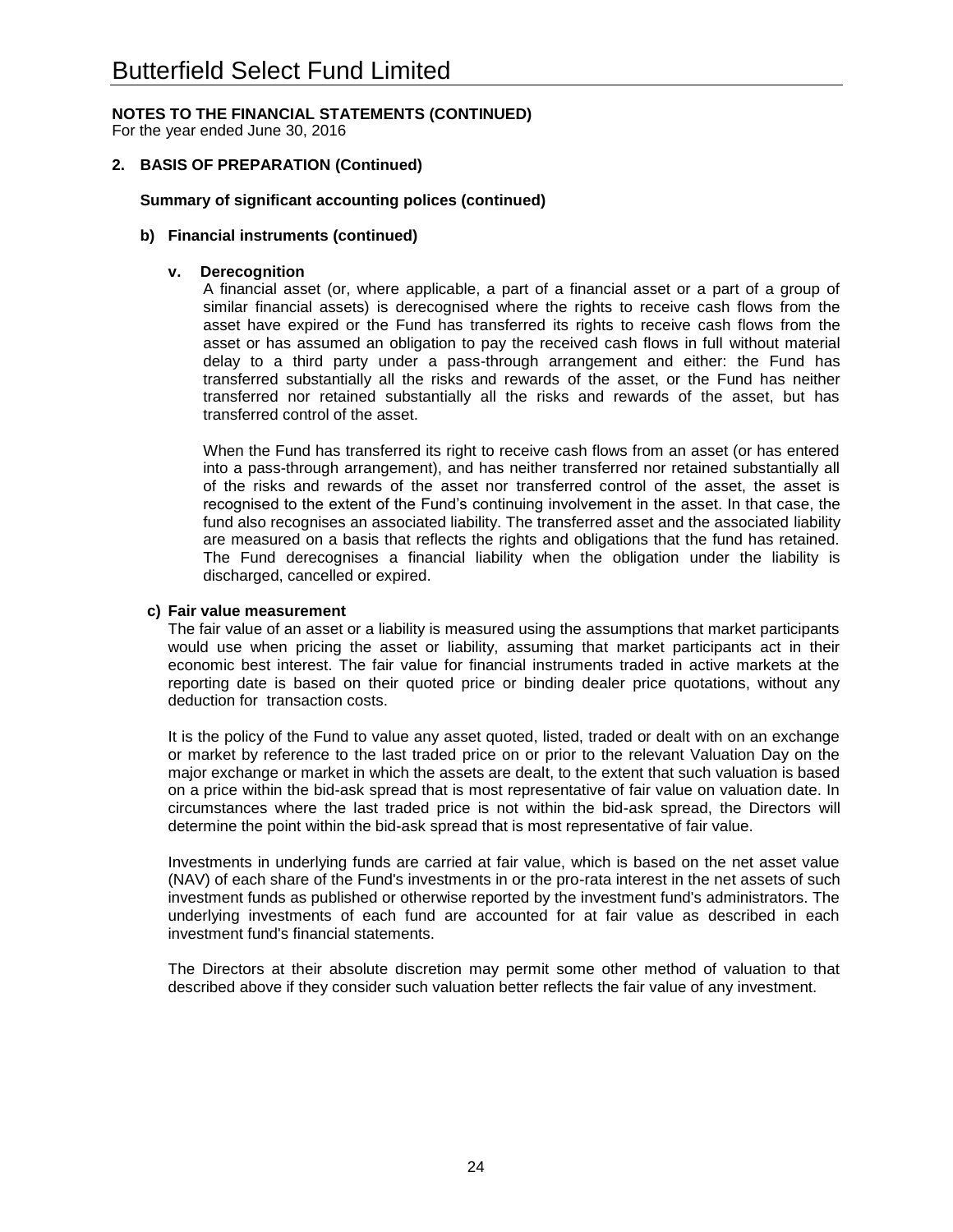For the year ended June 30, 2016

### **2. BASIS OF PREPARATION (Continued)**

#### **Summary of significant accounting polices (continued)**

#### **d) Impairment of financial assets**

The Fund assesses at each reporting date whether a financial asset or group of financial assets is impaired if, and only if, there is objective evidence of impairment as a result of one or more events that have occurred after the initial recognition of the asset (an incurred loss event) and that loss event has an impact on the estimated future cash flows of the financial asset or the group of financial assets that can be reliably estimated. Evidence of impairment may include indications that the debtor/counterparty or a group of debtors/counterparties is experiencing significant financial difficulty, default or delinquency in interest or principal payments, the probability that they will enter into bankruptcy or other financial reorganisation and where observable data indicate that there is a measurable decrease in the estimated future cash flows, such as changes in arrears or economic conditions that correlate with defaults. If there is objective evidence that an impairment loss has been incurred, the amount of the loss is measured as the difference between the asset's carrying amount and the present value of estimated future cash flows (excluding future expected credit losses that have not yet been incurred) discounted using the asset's original effective interest rate.

#### **e) Functional and presentation currency**

The Fund's functional currency is the United States Dollar (US Dollar), which is the currency of the primary economic environment in which it operates. The Fund's performance is evaluated and its liquidity is managed in US Dollars. Therefore, the US Dollar is considered as the currency that most faithfully represents the economic effects of the underlying transactions, events and conditions. The Fund's presentation currency is also the US Dollars.

#### **f) Offsetting and financial instruments**

Financial assets and financial liabilities are offset and the net amount reported in the statement of financial position if there is a currently enforceable legal right to offset the recognised amounts and there is an intention to settle on a net basis, or to realise the asset and settle the liability simultaneously.

Management has determined that, as at June 30, 2016 and 2015, there were no assets and liabilities offset in the statement of financial position, nor were there any assets or liabilities available for offset. The Fund does not have a legally enforceable right to offset, nor does it have master netting agreements or similar arrangements that would allow for related amounts to be set off.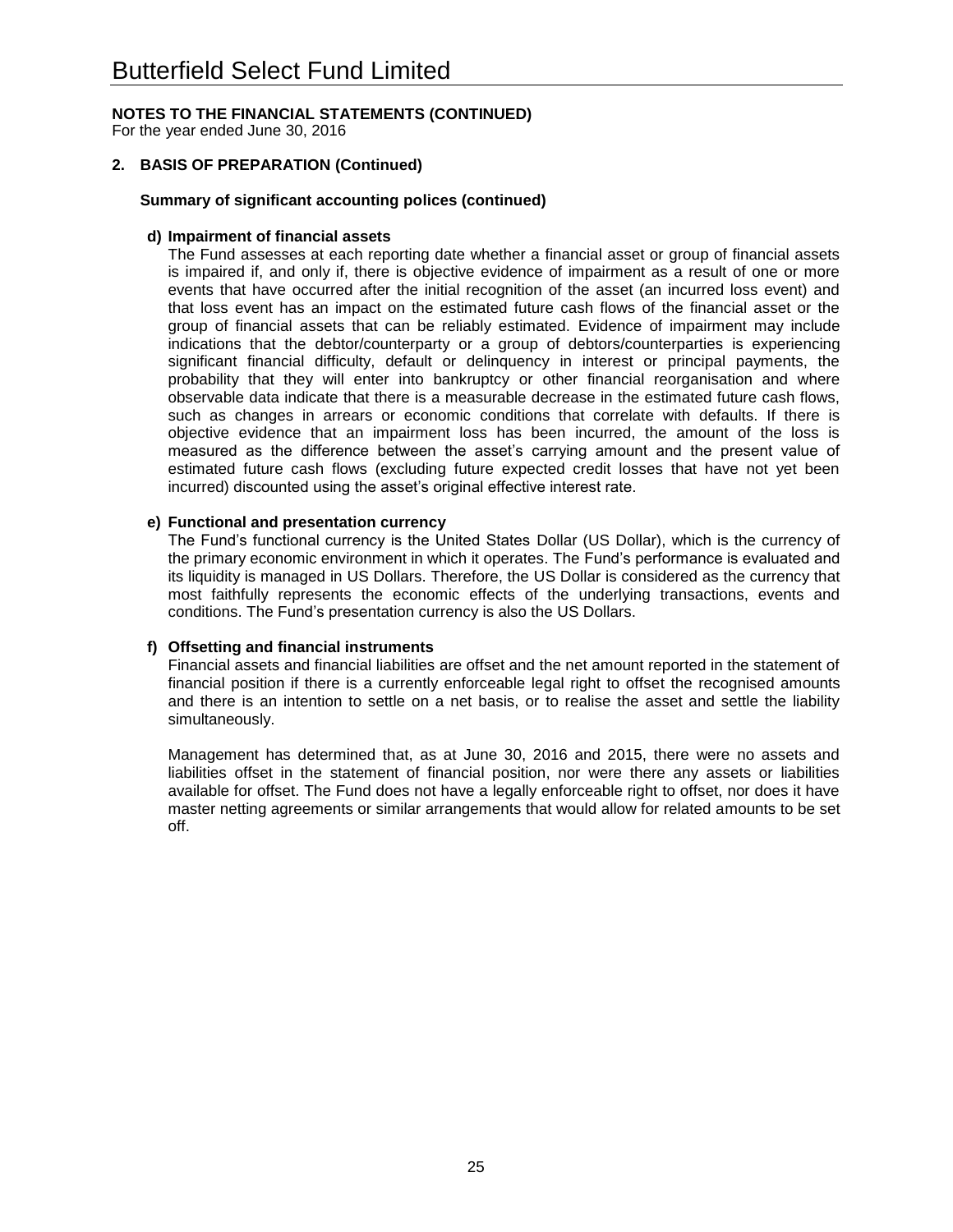For the year ended June 30, 2016

### **2. BASIS OF PREPARATION (Continued)**

#### **Summary of significant accounting polices (continued)**

#### **g) Foreign currency translations**

Assets and liabilities that are denominated in foreign currencies are translated into US dollars at rates of exchange on the period end date. Transactions during the period are translated at the rate in effect at the date of the transaction. Foreign currency translation gains and losses are included in the statement of comprehensive income.

#### **h) Cash and cash equivalents**

Cash and cash equivalents in the statement of financial position comprise cash on hand and short-term deposits in banks that are readily convertible to known amounts of cash and which are subject to an insignificant risk of changes in value, with original maturities of three months or less.

Cash and cash equivalents does not include bank overdraft. Where applicable, bank overdraft is shown as a liability in the statement of financial position as well as in the statement of cash flows.

#### **i) Interest income and expense**

Interest income and expense are recognised in the statement of comprehensive income for all interest-bearing financial instruments using the effective interest method.

#### **j) Dividend income and expense**

Dividend income is recognised on the date on which the investments are quoted ex-dividend or, where no ex-dividend date is quoted, when the Fund's right to receive the payment is established. Dividend income is presented gross of any non-recoverable withholding taxes, which are disclosed separately in the statement of comprehensive income. Dividend expense relating to equity securities sold short is recognised when the shareholders' right to receive the payment is established.

#### **k) Realised and change in unrealised gains and losses**

Realised and change in unrealised gains/(losses) on financial assets at fair value through profit or loss are recognised in the statement of comprehensive income. The cost of investments sold is accounted for using the average cost basis.

#### **l) Expenses**

All expenses (including management fees) are recognised in the statement of comprehensive income on an accrual basis.

#### **m)Going concern**

The Fund's management has assessed the Fund's ability to continue as a going concern and is satisfied that the Fund has the resources to continue in business for the foreseeable future. Furthermore, management is not aware of any material uncertainties that may cast significant doubt upon the Fund's ability to continue as a going concern. Therefore, the financial statements continue to be prepared on the going concern basis.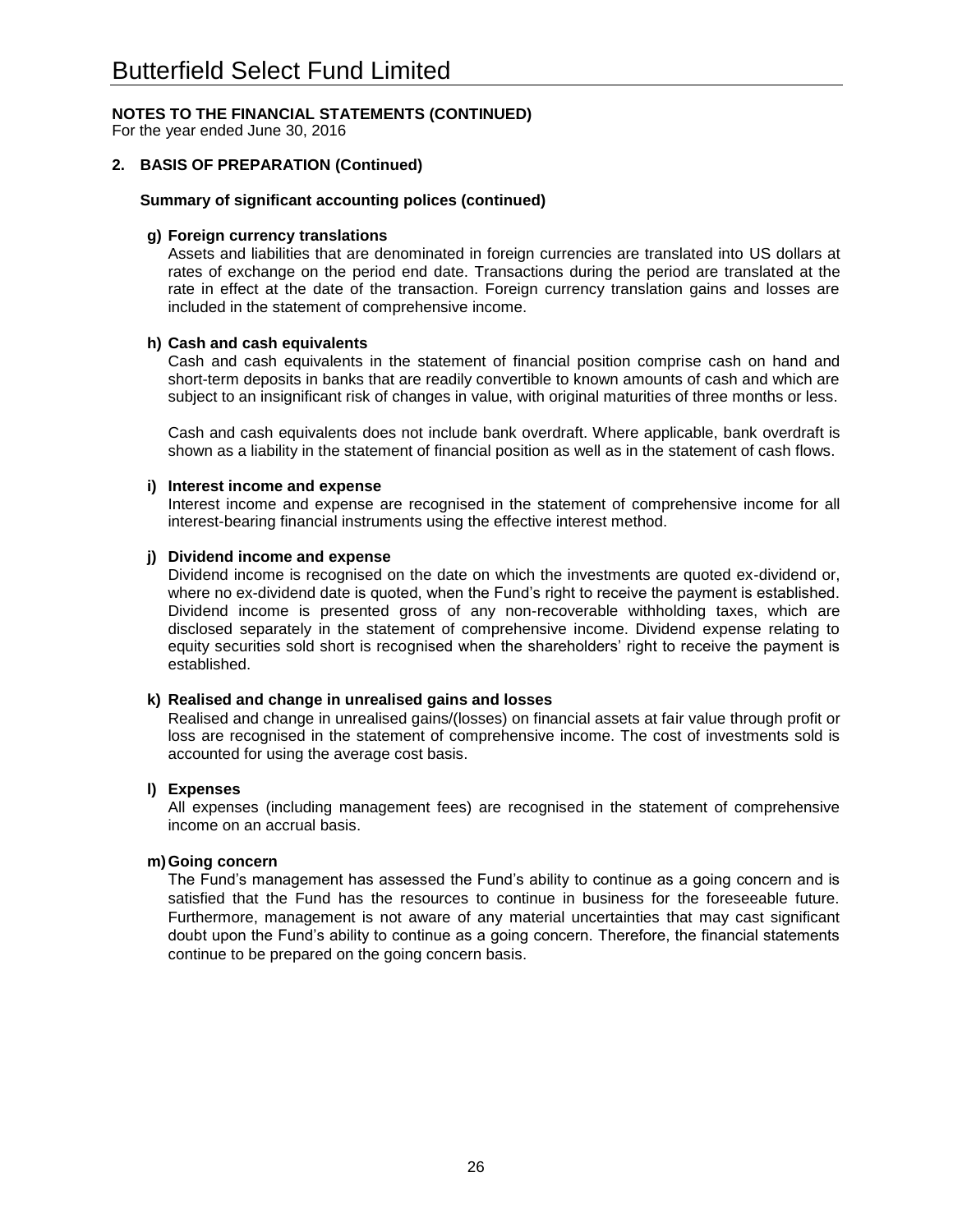For the year ended June 30, 2016

### **2. BASIS OF PREPARATION (Continued)**

#### **Summary of significant accounting polices (continued)**

#### **n) Share capital**

The Fund's Organisational Shares are classified as equity in accordance with the Fund's articles of association. These shares do not participate in the profits of the Fund.

#### **o) Redeemable participating shares**

Redeemable participating shares are redeemable at the shareholder's option and are classified as financial liabilities. The redeemable participating shares can be put back to the Fund on any dealing day at a value equal to a proportionate share of the Fund's net asset value ("NAV"). The net asset value per share is calculated by dividing the net assets attributable to shareholders with the total number of outstanding redeemable shares.

#### **p) Impact of accounting pronouncements issued but not yet effective IFRS 9 – Financial Instruments**

In July 2014, the IASB issued the final version of IFRS 9 Financial Instruments which reflects all phases of the financial instruments project and replaces IAS 39 Financial Instruments: Recognition and Measurement and all previous versions of IFRS 9. The standard introduces new requirements for classification and measurement, impairment, and hedge accounting. IFRS 9 is effective for annual periods beginning on or after January 1, 2018, with early application permitted. Retrospective application is required but comparative information is not compulsory. Early application of previous versions of IFRS 9 (2009, 2010 and 2013) is permitted if the date of initial application is before February 1, 2015. The Fund is currently assessing the impact of IFRS 9 and plans to adopt the new standard on the required effective date.

# **IFRS 15 – Revenue from Contracts with Customers**

IFRS 15 was issued in May 2014 and establishes a new five-step model that will apply to revenue arising from contracts with customers. Under IFRS 15 revenue is recognised at an amount that reflects the consideration to which an entity expects to be entitled in exchange for transferring goods or services to a customer. The principles in IFRS 15 provide a more structured approach to measuring and recognising revenue. The new revenue standard is applicable to all entities and will supersede all current revenue recognition requirements under IFRS. Either a full or modified retrospective application is required for annual periods beginning on or after January 1, 2017 with early adoption permitted. The Fund is currently assessing the impact of IFRS 15 and plans to adopt the new standard on the required effective date.

#### **q) Investment entity**

IFRS 10 defines an investment entity and requires a reporting entity that meets the definition of an investment entity not to consolidate but instead to measure its investments at fair value through profit or loss in its financial statements.

To qualify as an investment entity, a reporting entity is required to:

- Obtain funds from one or more investors for the purpose of providing them with investment management services;
- Commit to its investor(s) that its business purpose is to invest funds solely for returns from capital appreciation, investment income, or both; and
- Measure and evaluate performance of substantially all of its investments

Management has determined that the Fund meets the definition of an investment entity and recognizes all investments at fair value through profit and loss.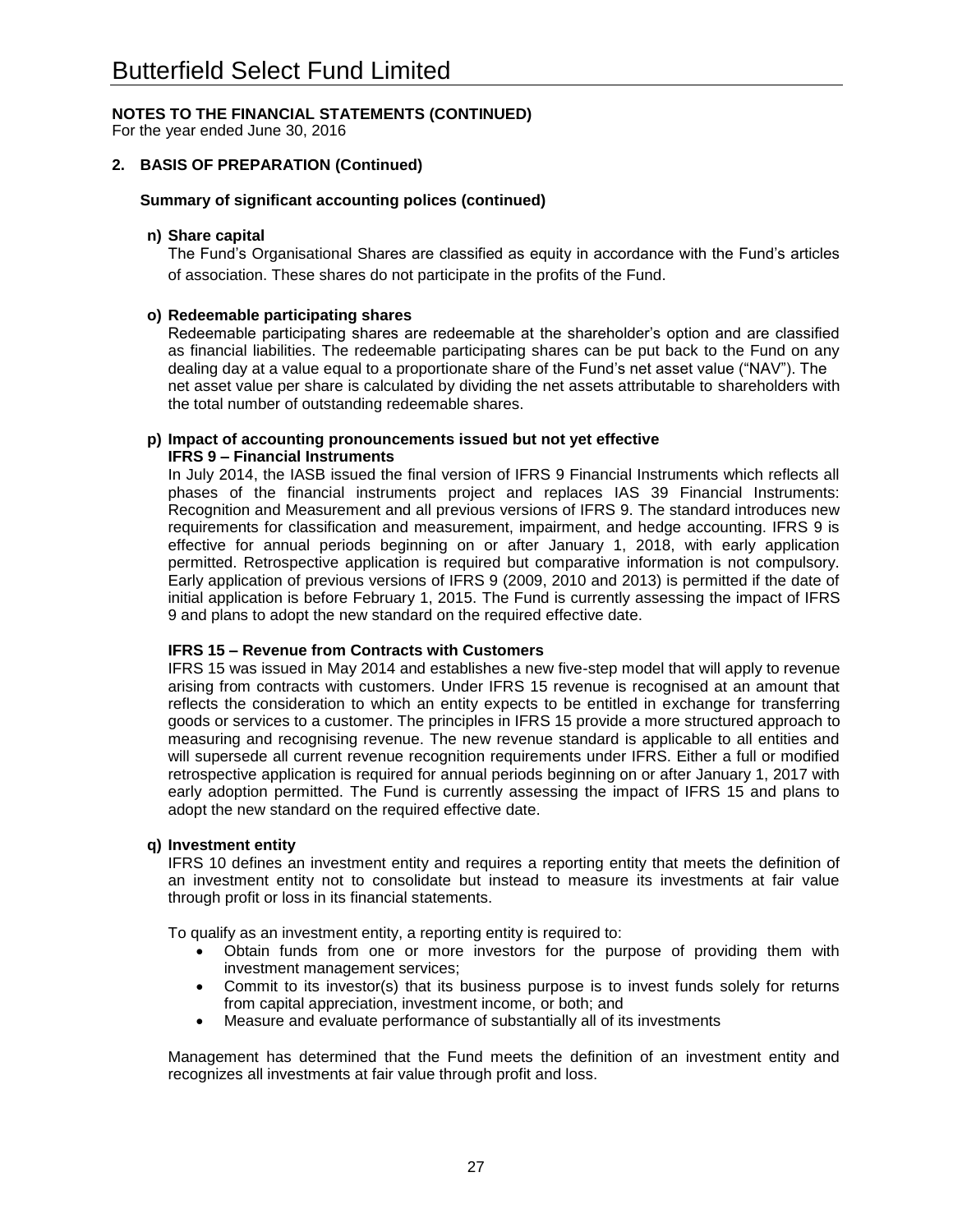For the year ended June 30, 2016

### **3. FINANCIAL RISK MANAGEMENT**

The Fund's overall risk management approach includes formal guidelines to govern the extent of exposure to various types of risk. The Investment Adviser also has various internal controls to oversee the Funds' investment activities, including monitoring compliance with the investment objective and strategies, internal guidelines and securities regulations.

#### **Credit Risk**

Credit risk is the risk that counterparty to a financial instrument will fail to discharge an obligation or commitment that it has entered into with the Fund. Financial instruments that potentially expose the Fund to credit and counterparty risk consist primarily of cash and cash equivalents, balances held at the brokers/custodian/sub-custodian and investments in debt securities.

The value of such balances on the statement of financial position includes consideration of the creditworthiness of the issuer, and, accordingly represents the maximum credit risk exposure of the Fund.

Credit ratings below represent ratings of Global Fixed income Class' debt securities provided by Standard & Poor's and are subject to change, which could be material.

|                                         | % of Portfolio | % of Portfolio |
|-----------------------------------------|----------------|----------------|
|                                         | 2016           | 2015           |
| <b>Debt Securities by Credit Rating</b> |                |                |
| AAA                                     | 4.71           | 3.46           |
| AA+                                     | 1.92           | 22.13          |
| AA                                      | 0.74           | 2.63           |
| AA-                                     | 10.18          | 10.15          |
| A+                                      | 3.70           | 3.90           |
| A                                       | 7.20           | 3.91           |
| A-                                      | 3.49           | 4.36           |
| BBB+                                    | 21.91          | 18.32          |
| <b>BBB</b>                              | 6.81           | 17.41          |
| BBB-                                    | 18.28          | 7.01           |
| BB                                      | 2.36           | 2.49           |
| BB-                                     | 0.00           | 1.13           |
| Not Rated by S&P                        | 18.70          | 3.10           |
|                                         | 100.00         | 100.00         |

Credit ratings below represent ratings of Global Fixed Income Class' debt securities provided by Moody's for the debt securities not rated by Standard & Poor's and are subject to change, which could be material.

|                                         | % of Portfolio | % of Portfolio |
|-----------------------------------------|----------------|----------------|
| <b>Debt Securities by Credit Rating</b> | 2016           | 2015           |
| Aa1                                     | 0.00           | 3.10           |
| Aaa                                     | 18.70          | 0.00           |
|                                         | 18.70          | 3.10           |

Substantially all of the assets of the Fund are held by the Fund's Custodian, Sub-custodian and the Bank. The Fund monitors its risk by monitoring the credit quality of the Custodian, Sub-custodian and the Bank. As at June 30, 2016, the credit ratings of the Custodian and the Bank, as provided by Standard and Poor's, were both BBB (2015 – BBB). As at June 30, 2016, the credit rating of the Fund's Sub-custodian, as provided by Fitch Ratings, was A+ (2015 – A+).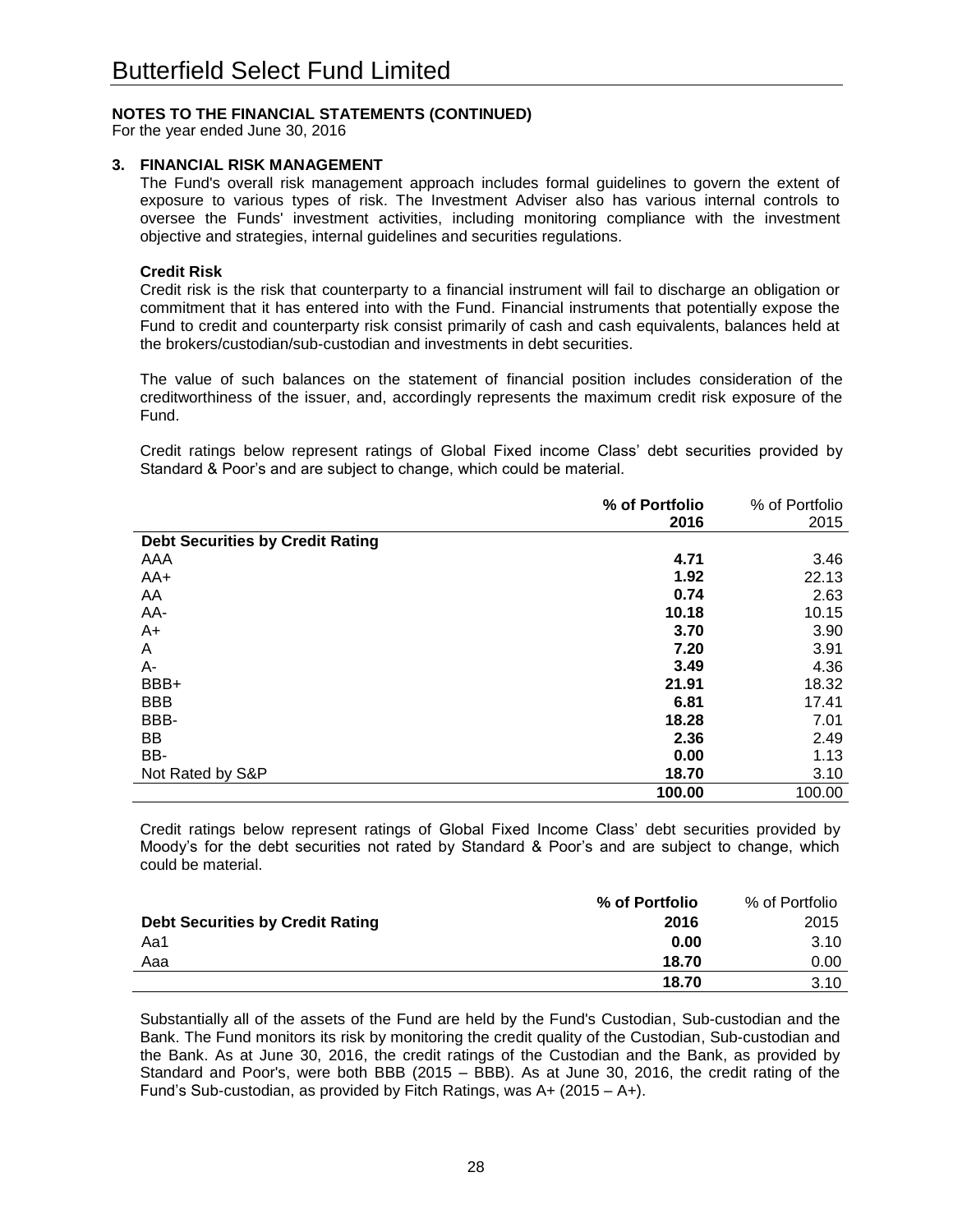For the year ended June 30, 2016

#### **3. FINANCIAL RISK MANAGEMENT (Continued)**

#### **Currency Risk**

Currency risk is the risk that the value of an investment will fluctuate due to changes in foreign exchange rates. The Fund invests in securities and other investments that are denominated in currencies other than the US Dollar. Accordingly, the value of the Fund's assets may be affected favourably or unfavourably by fluctuations in currency rates and therefore the Fund will necessarily be subject to foreign exchange risks.

The primary purpose of the Fund's foreign currency economic hedging activities is to protect against the volatility associated with investments denominated in foreign currencies and other assets and liabilities denominated in foreign currencies created in the normal course of business. The Fund utilises foreign currency forward exchange contracts to hedge foreign-currency-denominated financial instruments. Increases or decreases in the fair values of the Fund's foreign-currency-denominated financial assets and liabilities are partially offset by gains and losses on the economic hedging instruments.

As at June 30, 2016 and 2015, the Fund's exposure to currencies other than the Fund's reporting currency was limited to small balances of cash and cash equivalents denominated in foreign currencies which are not significant to the Fund as a whole.

#### **Interest Rate Risk**

Interest rate risk is the risk that the fair value or future cash flows of a financial instrument will fluctuate because of changes in market interest rates. Prices of fixed income securities generally increase when interest rates decline, and decrease when interest rates rise. As at June 30, 2016, had the interest rates increased or decreased by 25 basis points and assuming a parallel shift in the yield curve, the net assets of Global Fixed Income Class would have increased or decreased by approximately US\$134,629 (2015: US\$138,271). This analysis assumes that all other variables remained unchanged. In practice, actual results may differ from this analysis and the difference could be material. All other assets and liabilities are not subject to interest rate risk. With regard to the Equity Class and Alternative Investment Class, neither is subject to significant interest rate risk.

#### **Liquidity Risk**

Liquidity risk is the risk that the Fund will encounter difficulty in meeting obligations associated with financial liabilities. The Fund is exposed to liquidity risk by way of weekly cash redemptions of redeemable units. Each Fund Class retains sufficient holdings in underlying funds which offer redemptions on a quarterly, monthly, weekly and daily basis or actively traded marketable securities which combined with cash and cash equivalents provide adequate liquidity to address the risk of cash redemptions of redeemable units.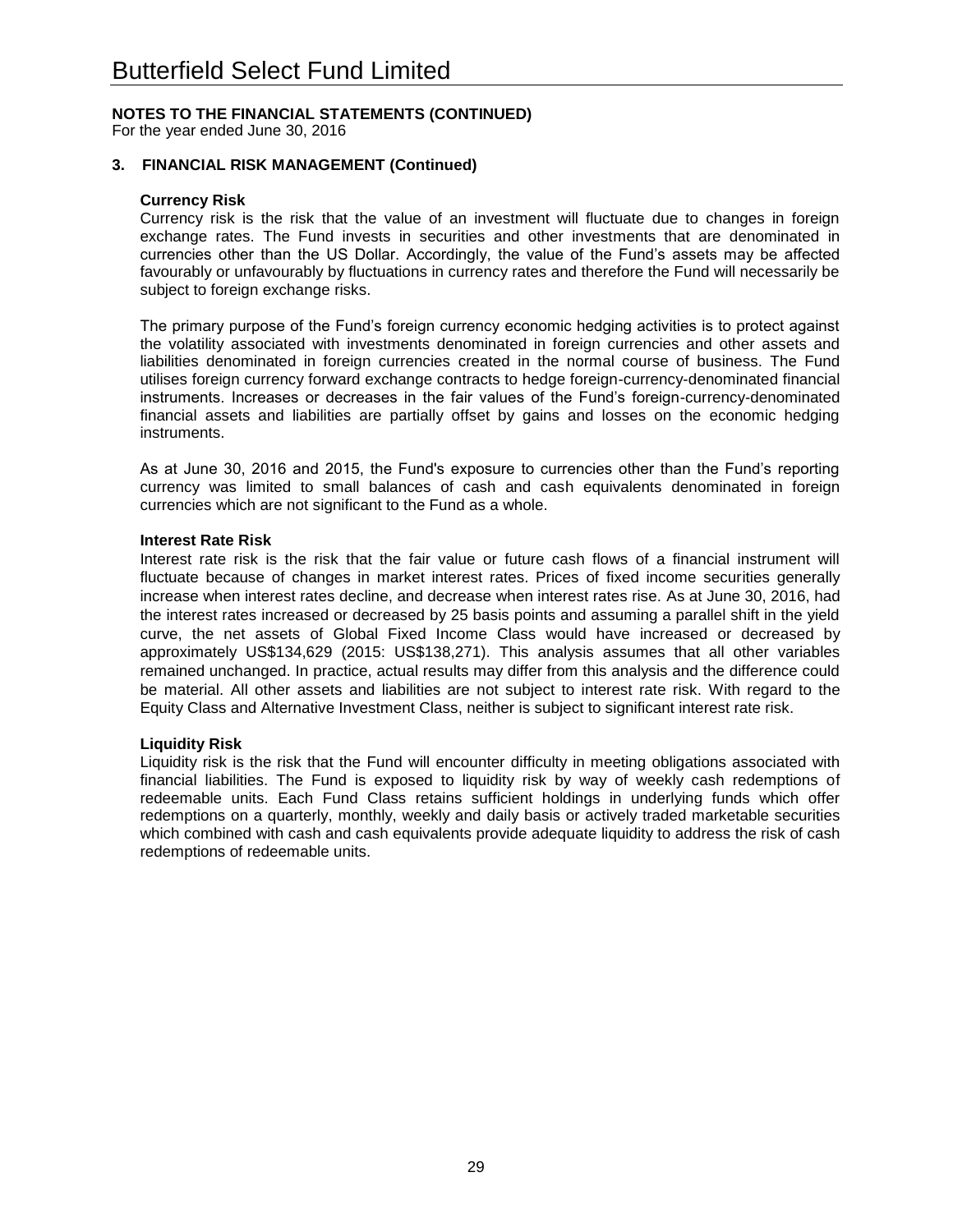For the year ended June 30, 2016

# **3. FINANCIAL RISK MANAGEMENT (Continued)**

#### **Liquidity Risk (continued)**

The table below indicates the Global Fixed Income Class' holdings in debt securities by remaining term to maturity:

|                                             | <b>Fair Value</b> |            |  |  |
|---------------------------------------------|-------------------|------------|--|--|
| <b>Debt Securities by Maturity</b>          | 2016              | 2015       |  |  |
|                                             | US\$              | US\$       |  |  |
| Less than 1 year                            | ٠                 | 1,319,042  |  |  |
| $1 - 3$ years                               | 1,306,215         | 2,065,613  |  |  |
| $3 - 5$ years                               | 8,127,156         | 6,504,407  |  |  |
| Greater than 5 years                        | 32,487,659        | 29,833,491 |  |  |
| No stated maturity                          |                   | 484,600    |  |  |
| Non-interest bearing (1-3 years)            | 486,945           | 475,016    |  |  |
| Non-interest bearing (Greater than 5 years) | 2,203,259         | 2,025,413  |  |  |
|                                             | 44,611,234        | 42,707,582 |  |  |

As of June 30, 2016, investment funds held by the Equity Class representing US\$105,399,821 (100%) offer redemptions on a daily basis. As of June 30, 2015, investment funds held by the Equity Class representing US\$121,647,709 (100%) offer redemptions on a daily basis.

As of June 30, 2016 and 2015, all investment funds (2016: - US\$6,684,178; 2015: - US\$9,568,561) held by the Global Fixed Income Class offer redemptions on a daily basis.

As of June 30, 2016, investment funds held by the Alternative Investment Class representing US\$17,753,927 (29.93%) offer redemptions on a quarterly basis, US\$35,610,682 (60.03%) offer redemptions on a monthly basis, US\$5,886,268 (9.92%) offer redemptions on a weekly basis, and US\$72,014 (0.12%) have redemption restrictions. As of June 30, 2015, investment funds held by the Alternative Investment Class representing US\$22,016,666 (42.02%) offer redemptions on a quarterly basis, US\$19,771,762 (37.72%) offer redemptions on a monthly basis, US\$8,203,496 (15.66%) offer redemptions on a daily basis, US\$2,315,754 (4.42%) offer redemptions on a weekly basis, and US\$92,277 (0.18%) have redemption restrictions.

The Fund also has a credit facility in place to further mitigate liquidity risk.

#### **Price/Market Risk**

Price/market risk is the risk that the value of investments will fluctuate as a result of market conditions. The Investment Adviser attempts to mitigate price/market risk by selecting appropriate portfolio investments based on the Fund's strategy.

As at June 30, 2016, all of the Equity Class' investments were exposed to changes in portfolio prices. As at June 30, 2016, if portfolio prices had been 5% higher or lower with all other variables held constant, the net assets of the Equity Class would have been US\$5,269,991 (2015 - US\$6,082,385) higher or lower.

As at June 30, 2016, all of the Global Fixed Income Class' investments were exposed to changes in portfolio prices. As at June 30, 2016, if portfolio prices had been 5% higher or lower with all other variables held constant, the net assets of the Global Fixed Income Class would have been US\$2,564,771 (2015 - US\$2,613,807) higher or lower.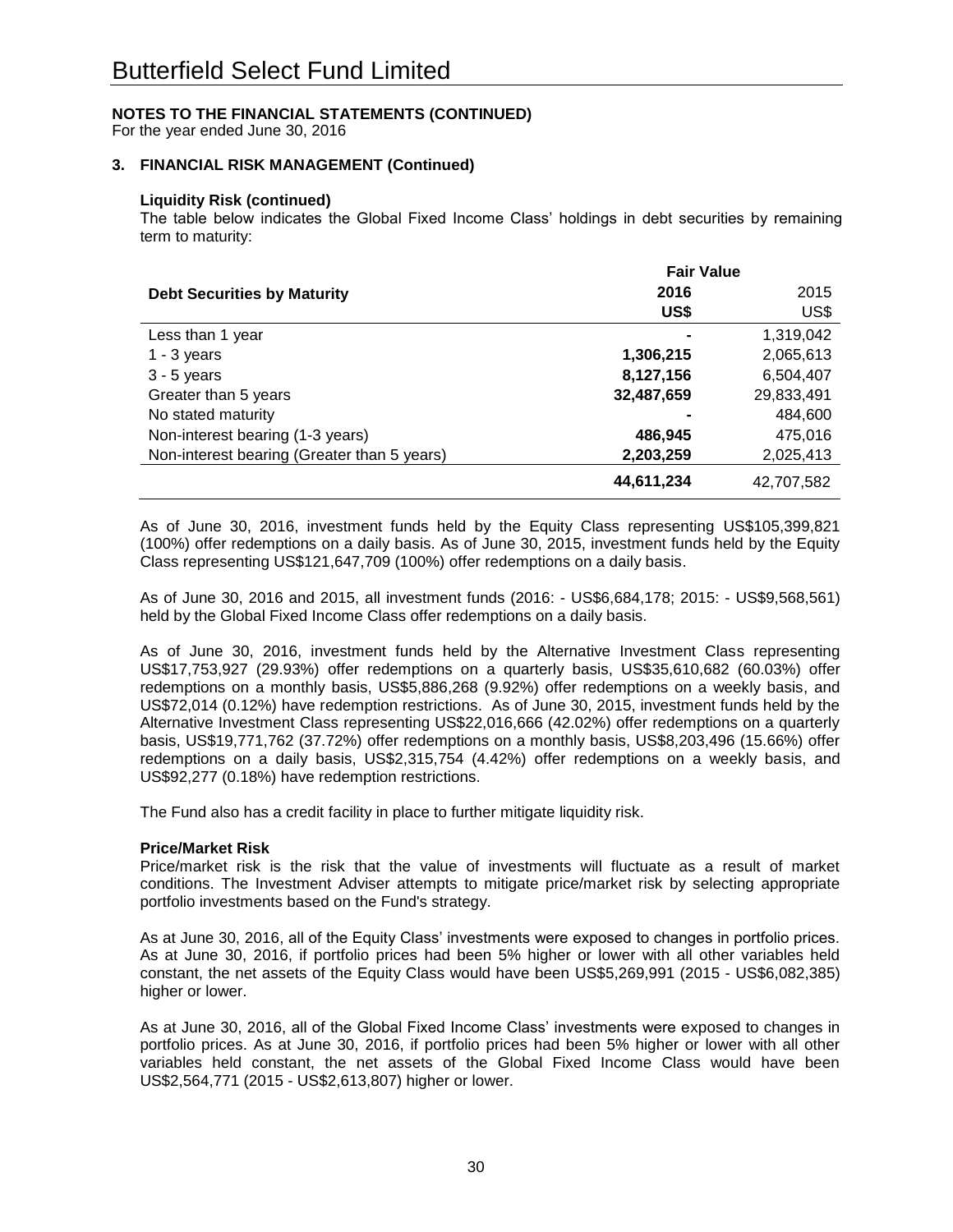For the year ended June 30, 2016

### **3. FINANCIAL RISK MANAGEMENT (Continued)**

#### **Price/Market Risk (continued)**

As at June 30, 2016, all of the Alternative Investment Class' investments were exposed to changes in portfolio prices. As at June 30, 2016, if portfolio prices had been 5% higher or lower with all other variables held constant, the net assets of the Alternative Investment Class would have been US\$2,966,145 (2015 - US\$2,619,998) higher or lower.

A sensitivity rate of 5% is used when reporting other price/market risk internally to key management personnel and represents management's assessment of possible change in market prices.

#### **4. FAIR VALUE OF FINANCIAL ASSETS**

The following table provides an analysis of financial instruments that are measured subsequent to initial recognition at fair value, grouped into Levels 1 to 3 based on the degree to which the fair value is observable:

- Level 1 unadjusted quoted prices in active markets for identical assets or liabilities;
- Level 2 inputs other than quoted prices included within Level 1 that are market observable for the asset or liability, either directly or indirectly;
- Level 3 inputs for the asset or liability that are not based on observable market data, including the Fund's own assumptions in determining the fair value of investments.

In certain cases, the inputs used to measure fair value may fall into different levels of the fair value hierarchy. In such cases, an investment's level within the fair value hierarchy is based upon the lowest level of any input that is significant to the fair value measurement. However, the determination of what constitutes "observable" requires significant judgment by the Fund. The Fund considers observable data to be market data which is readily available, regularly distributed or updated, reliable and verifiable, not proprietary, and provided by independent sources that are actively involved in the relevant market. The inputs or methodology used for valuing securities are not necessarily an indication of the risk associated with investing in those securities.

The inputs used by the Fund to value its investments in each of the investment funds or other financial instruments may differ from the inputs used to value the underlying holdings of such investment funds or other financial instruments. Thus, an investment fund with all of its underlying investments classified as Level 1 may be classified as a Level 2 or Level 3 investment.

The Fund measures the fair value of its investments in investment funds on the basis of the NAV per share (or its equivalent) of such investment funds.

Unless the investment funds have been suspended or are subject to similar liquidity restrictions, the Fund has the ability to redeem its investments in investment funds at NAV per share (or its equivalent) and the investments in investment funds are categorized as Level 2. Where the investment fund is suspended for an extended period, the Fund classifies its investments in investment funds as Level 3.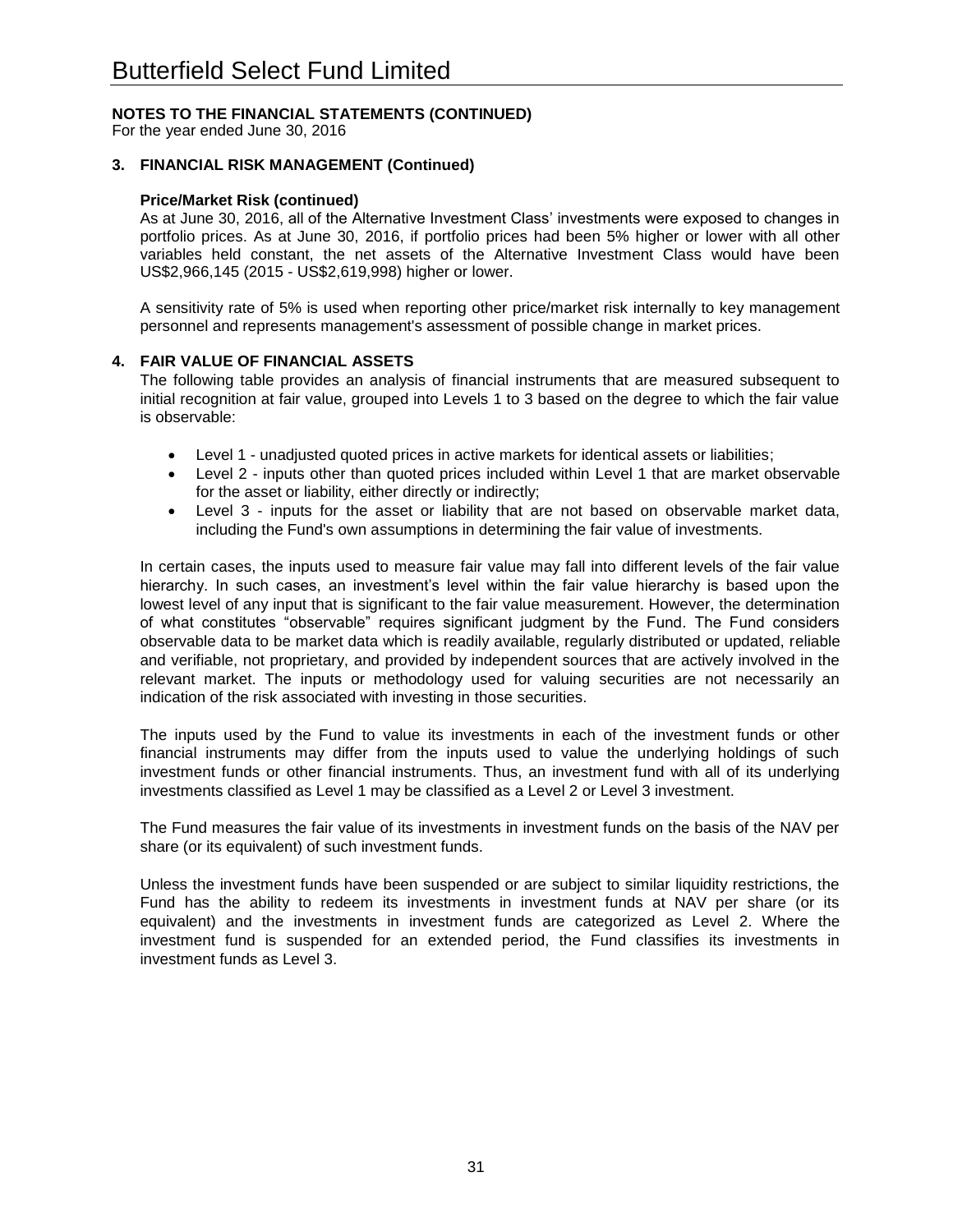For the year ended June 30, 2016

# **4. FAIR VALUE OF FINANCIAL ASSETS (Continued)**

#### **2016**

# **EQUITY CLASS**

|                         | Level 1    | Level 2    | Level 3                  | Total       |
|-------------------------|------------|------------|--------------------------|-------------|
| <b>Classification</b>   | US\$       | US\$       | US\$                     | US\$        |
| <b>Financial assets</b> |            |            |                          |             |
| Investment funds        | ۰          | 79.004.674 | $\blacksquare$           | 79.004.674  |
| Exchange traded funds   | 26.395.147 | ٠          | $\blacksquare$           | 26.395.147  |
| Total financial assets  | 26,395,147 | 79,004,674 | $\overline{\phantom{a}}$ | 105,399,821 |

#### **GLOBAL FIXED INCOME CLASS**

|                               | Level 1        | Level 2    | Level 3        | Total      |
|-------------------------------|----------------|------------|----------------|------------|
| <b>Classification</b>         | US\$           | US\$       | US\$           | US\$       |
| <b>Financial assets</b>       |                |            |                |            |
| Corporate and government debt |                |            |                |            |
| securities                    | $\blacksquare$ | 44,611,234 | $\blacksquare$ | 44.611.234 |
| Investment funds              | $\blacksquare$ | 6,684,178  | ۰              | 6,684,178  |
| <b>Total financial assets</b> | $\blacksquare$ | 51,295,412 | -              | 51,295,412 |

### **ALTERNATIVE INVESTMENT CLASS**

|                         | Level 1        | Level 2    | <b>Level 3</b> | Total      |
|-------------------------|----------------|------------|----------------|------------|
| <b>Classification</b>   | US\$           | US\$       | US\$           | US\$       |
| <b>Financial assets</b> |                |            |                |            |
| Investment funds        | $\blacksquare$ | 59.250.877 | 72.014         | 59.322.891 |
| Total financial assets  | ۰              | 59.250.877 | 72.014         | 59,322,891 |

#### 2015

#### EQUITY CLASS

|                         | Level 1    | Level 2    | Level 3        | Total       |
|-------------------------|------------|------------|----------------|-------------|
| <b>Classification</b>   | US\$       | US\$       | US\$           | US\$        |
| <b>Financial assets</b> |            |            |                |             |
| Investment funds        |            | 72,380,007 | $\blacksquare$ | 72,380,007  |
| Exchange traded funds   | 46,158,542 |            | ۰              | 46,158,542  |
| Open-ended fund         |            | 3.109.160  |                | 3,109,160   |
| Total financial assets  | 46,158,542 | 75,489,167 | $\blacksquare$ | 121,647,709 |

#### GLOBAL FIXED INCOME CLASS

|                               | Level 1 | Level 2    | Level 3                  | Total      |
|-------------------------------|---------|------------|--------------------------|------------|
| <b>Classification</b>         | US\$    | US\$       | US\$                     | US\$       |
| <b>Financial assets</b>       |         |            |                          |            |
| Corporate and government debt |         |            |                          |            |
| securities                    | ۰       | 42,707,582 | $\blacksquare$           | 42,707,582 |
| Investment funds              | ۰       | 9,568,561  | $\blacksquare$           | 9,568,561  |
| Total financial assets        | ٠       | 52,276,143 | $\overline{\phantom{a}}$ | 52,276,143 |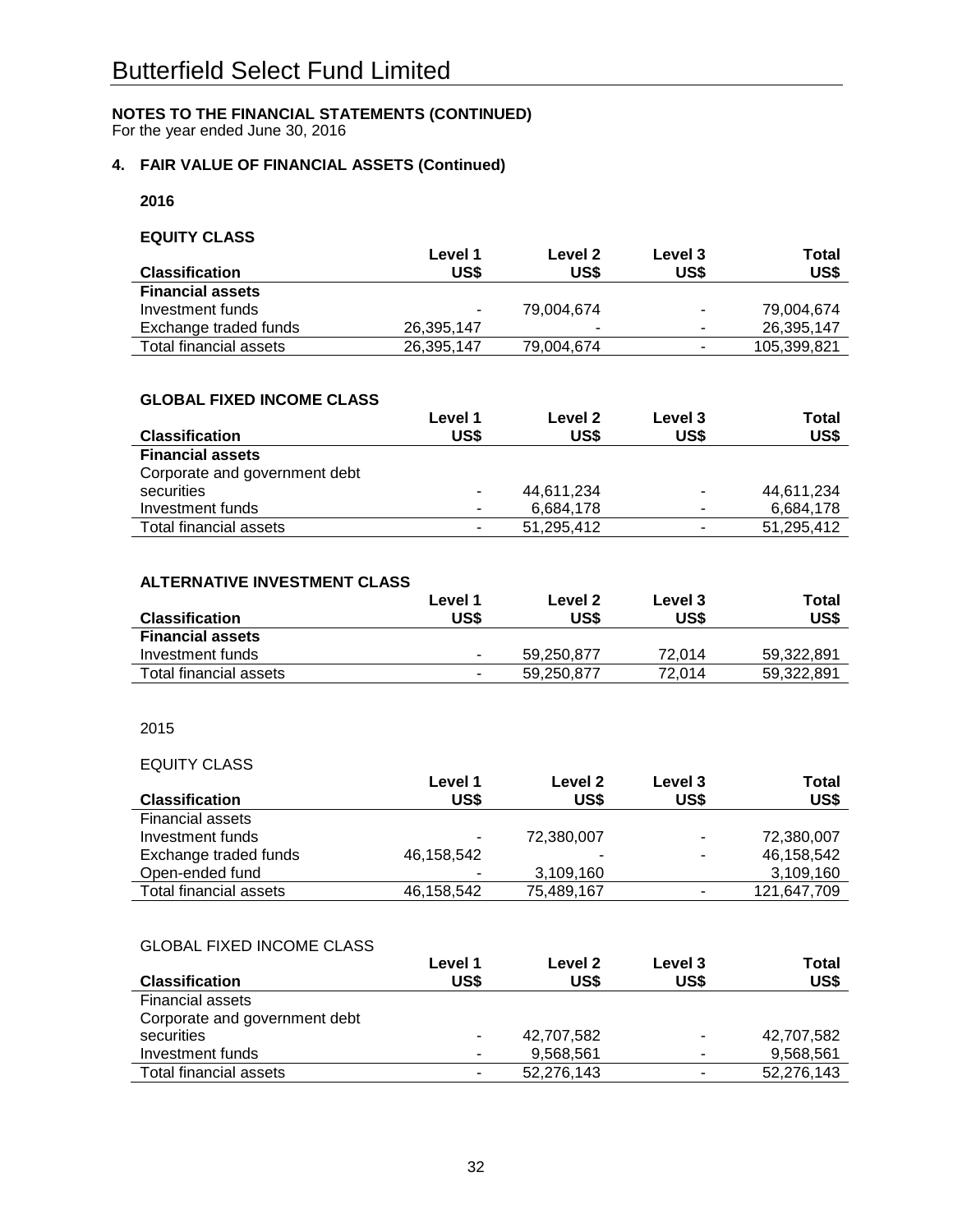For the year ended June 30, 2016

### **4. FAIR VALUE OF FINANCIAL ASSETS (Continued)**

2015

# ALTERNATIVE INVESTMENT CLASS

|                        | Level 1        | Level 2    | Level 3 | Total      |
|------------------------|----------------|------------|---------|------------|
| <b>Classification</b>  | US\$           | US\$       | US\$    | US\$       |
| Financial assets       |                |            |         |            |
| Investment funds       | $\blacksquare$ | 52.307.678 | 92.277  | 52,399,955 |
| Total financial assets | -              | 52,307,678 | 92.277  | 52,399,955 |

#### **Transfers of Assets between Level 1 and Level 2**

Financial assets and liabilities transferred from Level 1 to Level 2 are the result of the securities no longer being traded in an active market. There were no transfers of financial assets and liabilities from Level 1 to Level 2 during the years ended June 30, 2016 and 2015. Financial assets and liabilities transferred from Level 2 to Level 1 are the result of the securities now being traded in an active market. There were no transfers of financial assets and liabilities from Level 2 to Level 1 during the years ended June 30, 2016 and 2015.

#### **Reconciliation of Financial Asset and Liability Movement - Level 3**

The movement in financial assets held in the Alternative Investment Class classified as Level 3 is as follows:

|                               | 2016      | 2015      |
|-------------------------------|-----------|-----------|
|                               | US\$      | US\$      |
| Beginning balance             | 92.277    | 102.101   |
| Sales/redemptions             | (22, 037) | (11, 225) |
| Realised loss                 | (9,511)   | (2,737)   |
| Net change in unrealised gain | 11,285    | 4,138     |
| Ending balance                | 72,014    | 92,277    |
|                               |           |           |

Net change in unrealised loss included in the statement of comprehensive income related to Level 3 investments still held at year end **11,285** 4,138

The Fund's Equity Class and Global Fixed Income Class did not hold any Level 3 investments at the beginning, during, or at the end of the year ended June 30, 2016 and June 30, 2015.

#### **5. SHARES ISSUED AND OUTSTANDING**

The authorised share capital of the Fund is US\$100,000,000 divided into 1,000,000,000 shares of US\$0.10 par value each, of which 120,000 shares of US\$0.10 par value have been designated as non-participating, voting organisational shares and have been allotted for cash at par to the Investment Adviser and its nominees.

The remaining share capital consists of 999,880,000 participating, non-voting common shares of US\$0.10 divided into three classes designated as Equity Class, Global Fixed Income Class, and Alternative Investment Class.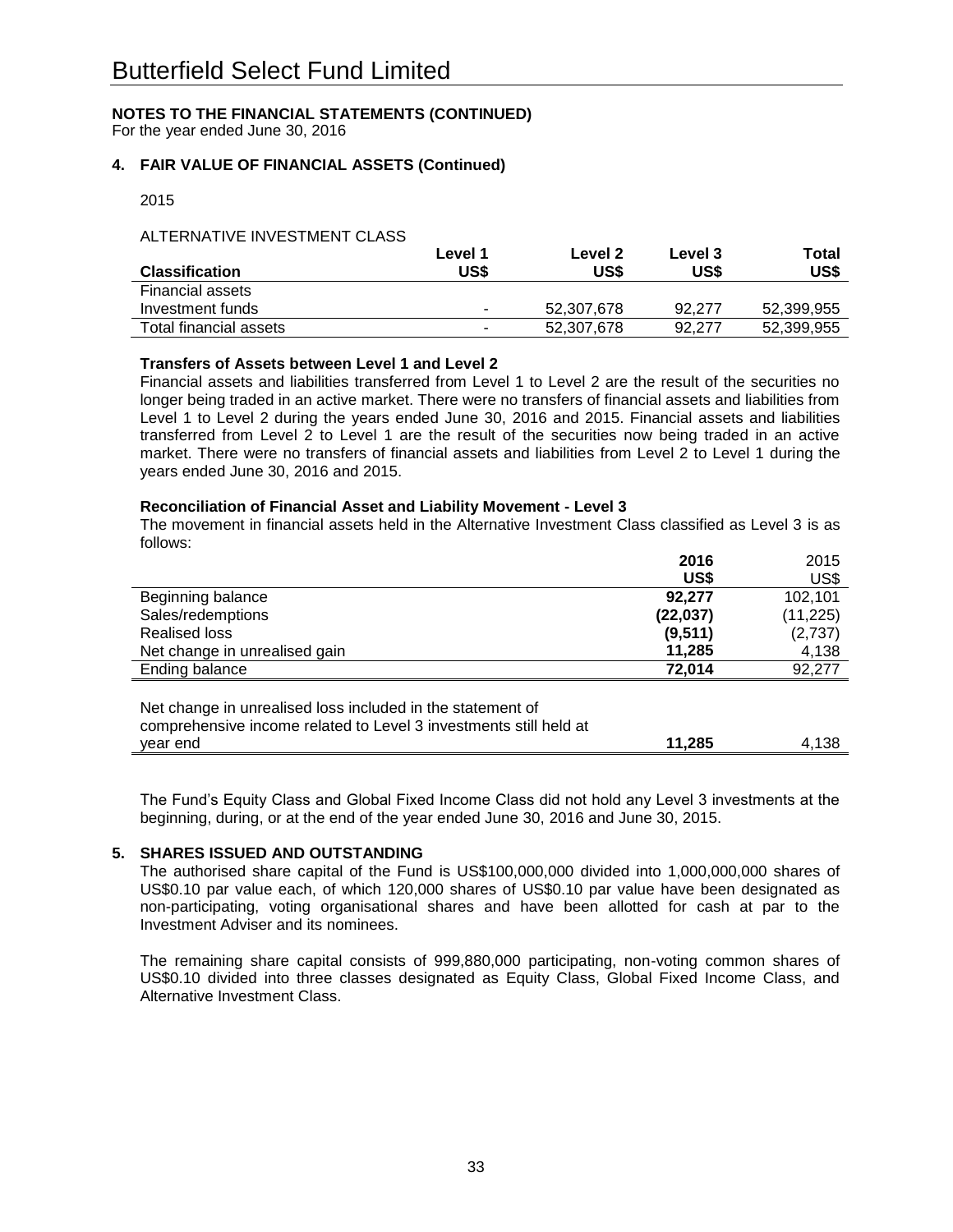For the year ended June 30, 2016

#### **5. SHARES ISSUED AND OUTSTANDING (Continued)**

Under the By-Laws, the organisational shares have only nominal rights if and so long as there are any other shares of the Fund in issue.

Details of shares issued and outstanding during the years ended June 30, 2016 and 2015 were as follows:

#### **EQUITY CLASS COMMON SHARES**

|                             | 2016          | 2015        |
|-----------------------------|---------------|-------------|
| Balance – beginning of year | 9,364,778     | 9,802,529   |
| Issue of common shares      | 668.368       | 644.496     |
| Redemption of common shares | (1, 419, 688) | (1,082,247) |
| Balance – end of year       | 8,613,458     | 9,364,778   |

#### **GLOBAL FIXED INCOME CLASS COMMON SHARES**

|                             | 2016      | 2015       |
|-----------------------------|-----------|------------|
| Balance – beginning of year | 2,974,678 | 2,819,184  |
| Issue of common shares      | 253,890   | 459.324    |
| Redemption of common shares | (476.689) | (303, 830) |
| Balance – end of year       | 2,751,879 | 2,974,678  |

#### **ALTERNATIVE INVESTMENT CLASS COMMON SHARES**

|                             | 2016      | 2015       |
|-----------------------------|-----------|------------|
| Balance – beginning of year | 3,881,143 | 3,929,833  |
| Issue of common shares      | 1,000,095 | 337.569    |
| Redemption of common shares | (549.226) | (386, 259) |
| Balance – end of year       | 4.332.012 | 3,881,143  |

Common shares are allotted to subscribers at a value determined by reference to the weekly valuation of the net assets of the Fund. Shares may be redeemed weekly for an amount equal to the net asset value per share as at the close of business on the Valuation Day, following receipt of the properly completed request for redemption, subject to the power of the directors to deduct therefrom an amount sufficient in their opinion to meet sale and fiscal charges incurred in realising assets to provide funds to meet the request.

The Directors of the Fund will use commercially reasonable efforts to timely meet redemption requests for the Alternative Class. However, because the liquidity of the investments in investment funds does not match the liquidity offered to shareholders of the Alternative Class, the Directors have determined it is in the best interest of the Alternative Class to retain the discretion to impose a gate, from time to time, as deemed necessary in the sole and absolute discretion of the Directors, the effect of which would be to limit the redemptions of the Alternative Class as of any dealing day.

#### **Capital Management**

As a result of the ability to issue, repurchase and resell shares, the capital of the Fund can vary depending on the demand for redemptions and subscriptions to the Fund. The Fund is not subject to externally imposed capital requirements and has no legal restrictions on the issue, repurchase or resale of redeemable shares beyond those included in the Fund's Prospectus.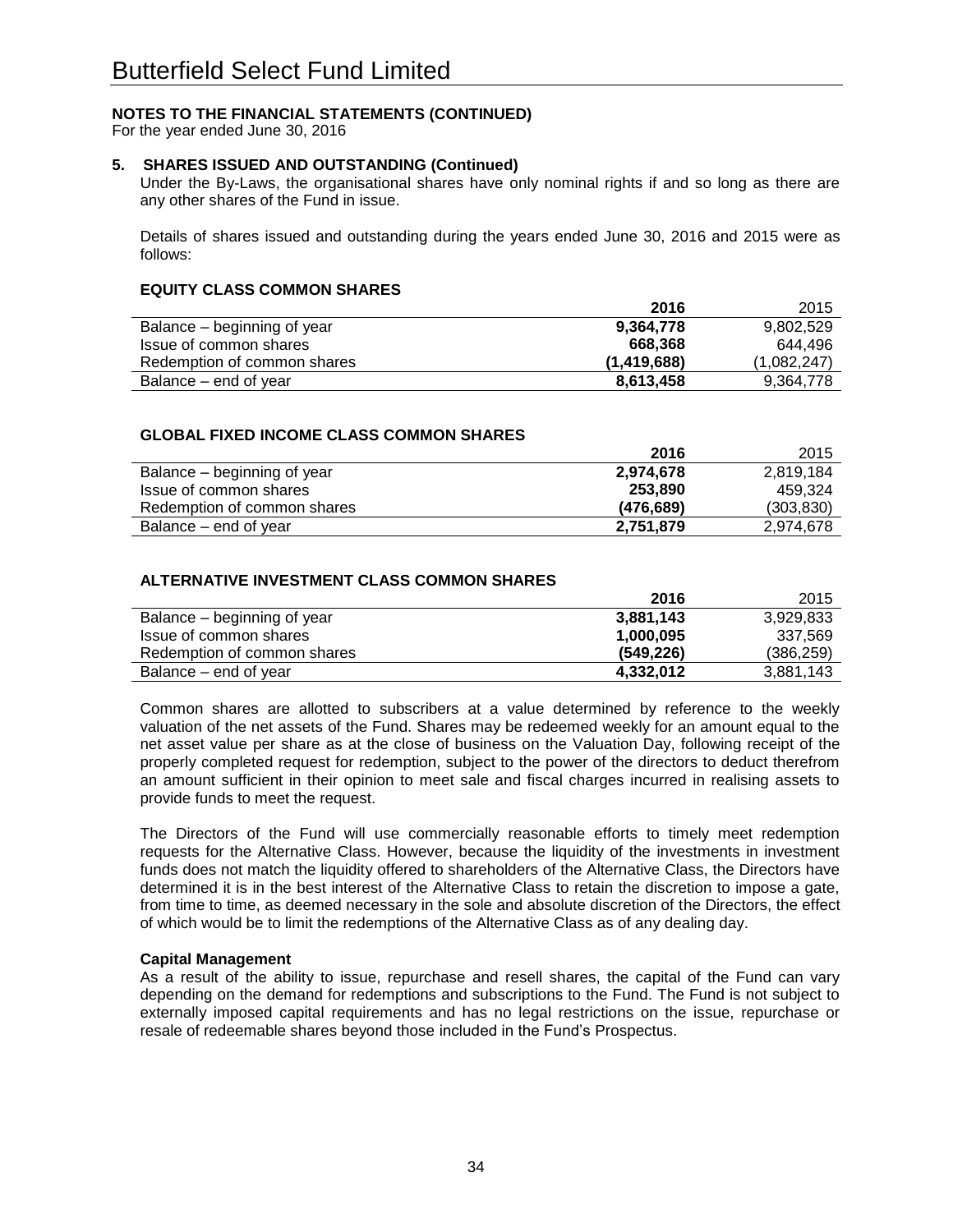For the year ended June 30, 2016

### **6. RELATED PARTY TRANSACTIONS**

#### **a) Management Fee**

The Investment Adviser is related to the Fund through common directorship.

Under the terms of the management agreement, the Investment Adviser is entitled to receive a monthly fee calculated at the rate of no more than 1% per annum of the net asset value of each of the Equity and Global Fixed Income Classes and 2% (2015: 1.5%) per annum of the Alternative Investment Class. Presently, the monthly fee is calculated at the rate of 0.875% per annum for each of the Equity and Global Fixed Income Classes and 1.5% to 1.75% (2015: 1.5%) per annum for the Alternative Investment Class.

Management fees are accrued daily and paid on the last valuation day of each month. Details of management fees charged and payable, as at June 30, 2016 and 2015 for each class are set out in the table below.

|                        | <b>Management fees charged</b> |           | Management fees payable |        |
|------------------------|--------------------------------|-----------|-------------------------|--------|
|                        | 2016                           | 2015      | 2016                    | 2015   |
| <b>Class</b>           | US\$                           | US\$      | US\$                    | US\$   |
| Eauity                 | 969.290                        | 1.091.179 | 90,885                  | 99.265 |
| Global Fixed           | 457.519                        | 456.668   | 43.574                  | 42,854 |
| Alternative Investment | 1.021.417                      | 841.163   | 99,604                  | 75.570 |

#### **b) Custodian Fee**

In accordance with the custodian agreement, the Custodian receives a fee based on the fair value of assets under administration at the rate of 3.25 basis points per annum, subject to a minimum of US\$10,000 for each of the Fund's classes. Relevant out-of-pocket expenses may also be charged to the Fund by the Custodian. Details of custodian fees charged and payable, as at June 30, 2016 and 2015 for each class are set out in the table below.

|                        | Custodian fees charged |        | <b>Custodian fees payable</b> |        |  |
|------------------------|------------------------|--------|-------------------------------|--------|--|
|                        | 2016                   | 2015   | 2016                          | 2015   |  |
| <b>Class</b>           | US\$                   | US\$   | US\$                          | US\$   |  |
| Equity                 | 35.720                 | 40.896 | 8,804                         | 10.176 |  |
| Global Fixed           | 17,535                 | 17.284 | 4,340                         | 4.527  |  |
| Alternative Investment | 20,775                 | 18,980 | 5,085                         | 4,825  |  |

# **c) Investment Transactions**

As of June 30, 2016, Butterfield Select Invest Fund Limited ("Select Invest") held 718,651 shares (2015: 657,174) having a fair value of US\$8,882,527 (2015:US \$8,556,410) in the Equity Class, 324,904 shares (2015: 386,883) having a fair value of US\$6,358,365 (2015: US\$7,192,150) in the Global Fixed Income Class and 163,344 shares (2015: 106,725) having a fair value of US\$2,420,758 (2015: US\$1,668,117) in the Alternative Investment Class. Select Invest is related through common directorship. In addition, Select Invest is also managed by the Fund's Investment Adviser.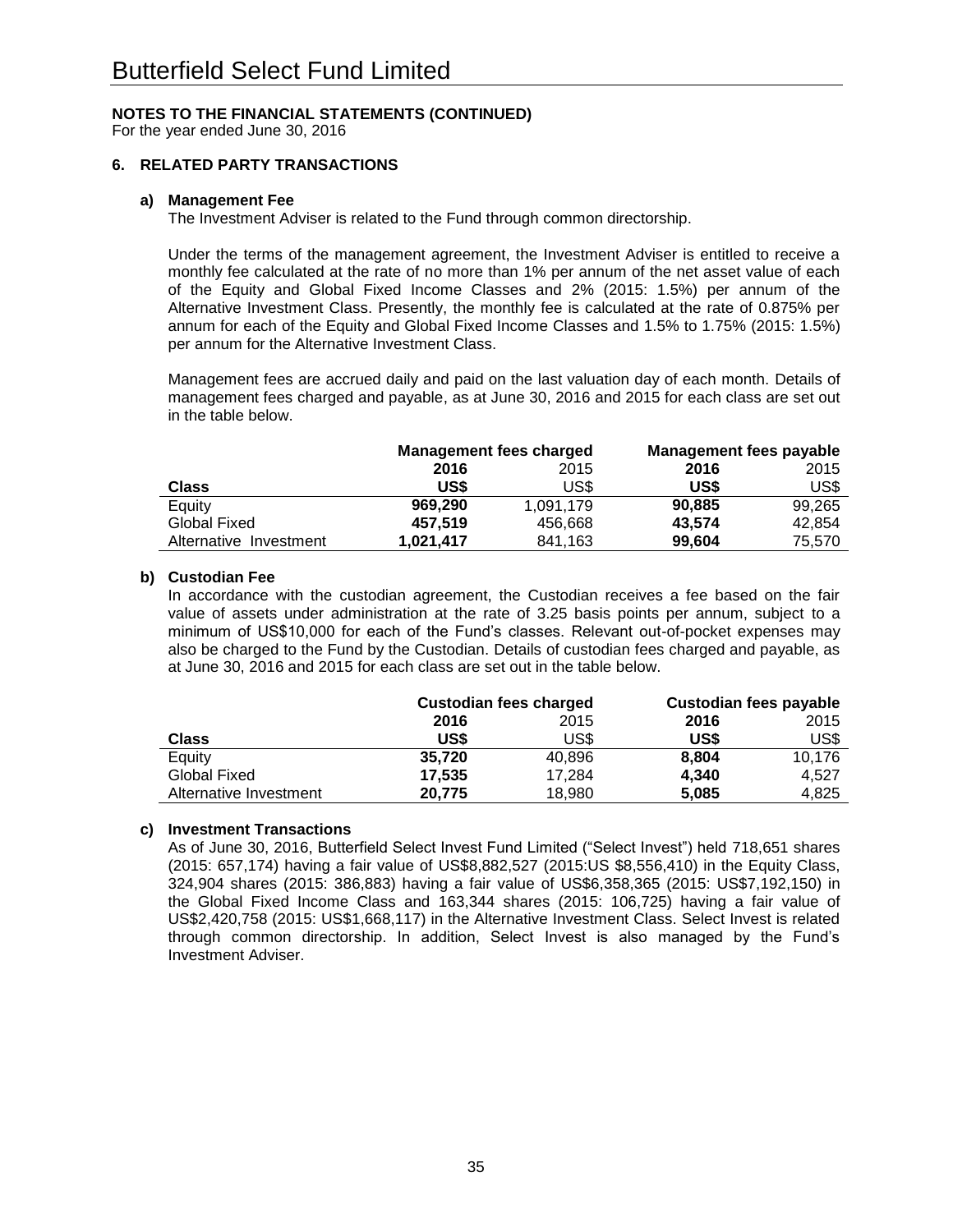For the year ended June 30, 2016

### **6. RELATED PARTY TRANSACTIONS (continued)**

#### **d) Credit Facility**

On July 4, 2014, the Fund renewed the unsecured credit facility agreement with the Bank in the amount of US\$29,000,000 (2014: US\$28,500,000). The individual classes of the Fund will be limited to \$12,000,000 (2014: US\$9,500,000) for the Equity Class; US\$5,000,000 (2014: US\$7,500,000) for the Global Fixed income Class; US\$12,000,000 (2014: US\$11,500,000) for the Alternative Investment Class. Advances will be limited to 10% of the class net asset value, except for Alternative Investment Class which will be limited to 20% of its net asset value. The agreement bears an interest rate of 1% per annum above the higher of the LIBOR or the funding costs incurred by the Bank in making the revolving facility available on any date of drawdown with all accrued interest payable monthly in arrears.

On June 26, 2015, the Fund renewed the unsecured credit facility agreement with the Bank. The terms remain unchanged from the previous agreement, as outlined above, with the exception of the repayment terms. The renewed agreement states that the full amount of any amount advanced under the revolving facility, together with the accrued interest and other amounts payable by the Borrower to the Bank, is payable on the earlier of sixty days following the utilization date or the expiry date, unless extended at the Bank's sole discretion. If any payment falls due and payable on a day which is not a business day the payment shall be made on the next following business day. The renewed unsecured facility expired on June 30, 2016.

On July 12, 2016 the Bank extended the credit facility limits from June 26, 2015 renewed agreement to August 15, 2016 in order to allow sufficient time to issue new facility letters.

On August 30, 2016, the Fund renewed the unsecured credit facility agreement with the Bank. The terms remain unchanged from the previous agreement, as outlined above. The renewed unsecured facility expires on June 30, 2017.

#### **e) Investment Services Fee**

The investment services fee is paid to the Bank for additional registrar and transfer agent services provided to the Fund which had been previously provided by the administrator. The investment services fee is a set fee for the Butterfield group of funds, allocated to the individual funds based on their proportion of Net Asset Value. The fee for 2016 was US\$71,544 (2015: US\$72,073). Details of investment services fees charged and payable, as at June 30, 2016 and 2015 for each class are set out in the table below.

|                        | Investment services fees<br>charged |        | Investment services fees<br>payable |      |
|------------------------|-------------------------------------|--------|-------------------------------------|------|
|                        | 2016                                | 2015   | 2016                                | 2015 |
| <b>Class</b>           | US\$                                | US\$   | US\$                                | US\$ |
| Equity                 | 36,180                              | 37.741 | $\blacksquare$                      |      |
| Global Fixed           | 16,560                              | 15,732 | $\blacksquare$                      |      |
| Alternative Investment | 18,804                              | 18,600 | $\blacksquare$                      | 216  |

# **f) Other**

The Bank owns 2,823,531 shares and 854,735 shares (2015 – 2,823,531 shares and 688,281 shares) of the Equity Class and Alternative Investment Class, respectively. The Bank did not own shares of the Global Fixed Income Class as at June 30, 2016 and 2015.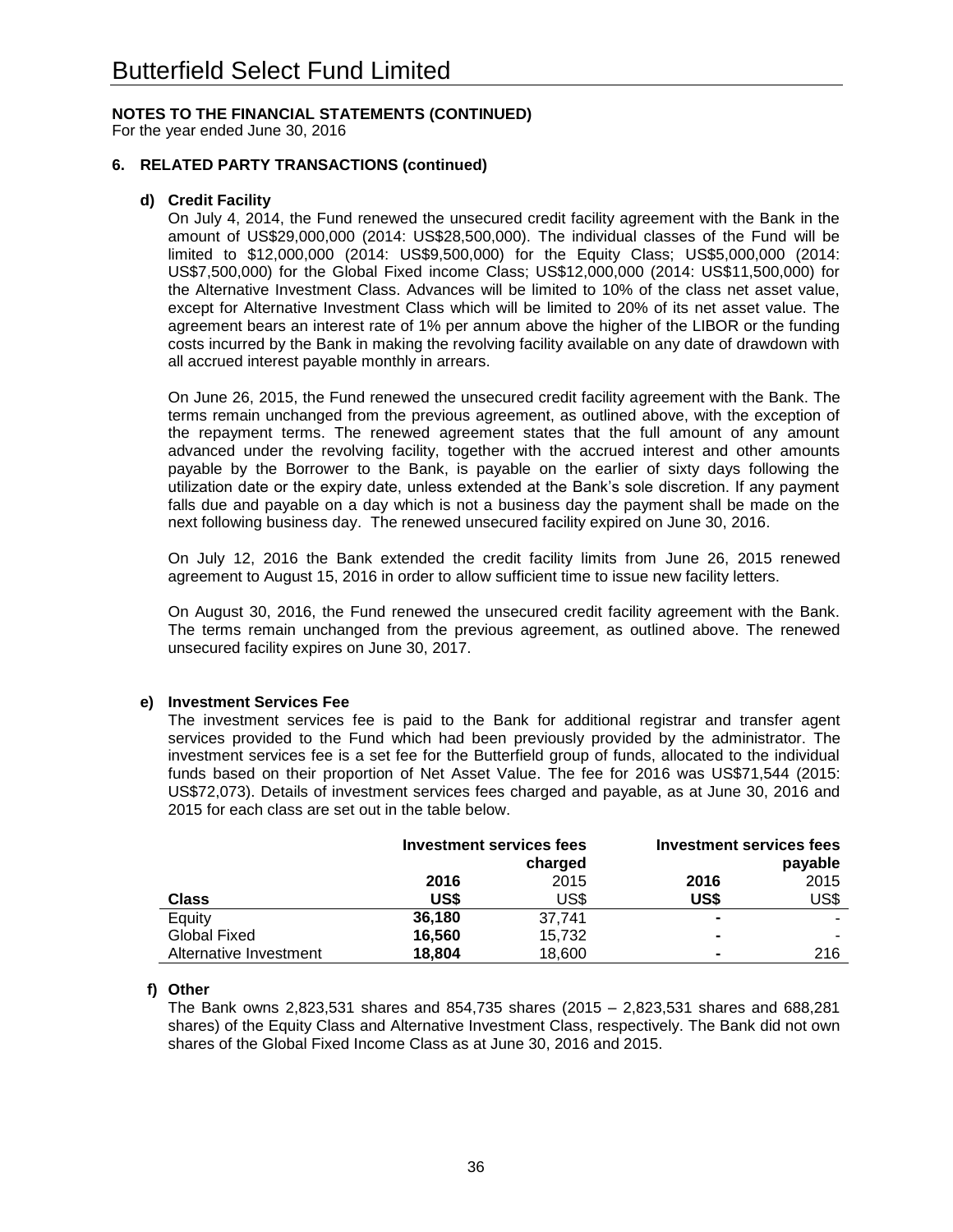For the year ended June 30, 2016

#### **7. ADMINISTRATION FEE**

In accordance with the administration agreement, the Administrator receives a fee based upon the nature and extent of the services provided. Details of administration fees charged and payable, as at June 30, 2016 and 2015 for each class are set out in the table below. Administration fees payable at June 30, 2016 and 2015 are included in accrued expenses in the Statements of Financial Position.

|                        | <b>Administration fees charged</b> |         | <b>Administration fees payable</b> |        |  |
|------------------------|------------------------------------|---------|------------------------------------|--------|--|
|                        | 2016                               | 2015    | 2016                               | 2015   |  |
| <b>Class</b>           | US\$                               | US\$    | US\$                               | US\$   |  |
| Equity                 | 249.032                            | 275.320 | 62.085                             | 68,806 |  |
| Global Fixed           | 122.262                            | 118,550 | 32.126                             | 30,661 |  |
| Alternative Investment | 144.599                            | 133,098 | 37,205                             | 32.497 |  |

#### **8. TAXATION**

Under current Bermuda law, the Fund is not obligated to pay taxes in Bermuda on either income or capital gains. The Fund has received an undertaking from the Minister of Finance in Bermuda, pursuant to the provisions of the exempted undertaking Tax Protection Act, 1966 which exempts the Fund from any such Bermuda taxes until March 28, 2016.

In March 2011, the Bermuda Government enacted the Exempted Undertakings Tax Protection Amendment Act 2011, allowing the Minister of Finance to grant assurance up to March 31, 2035. On January 29, 2015 the minister granted assurance to the Fund up to that date.

#### **9. COMMITMENTS AND CONTINGENCIES**

Management has determined that the Fund had no commitments or contingencies as at June 30, 2016 (2015: none).

### **10. SUBSEQUENT EVENTS**

The Fund has evaluated all the events or transactions that occurred after June 30, 2016 through October 6, 2016, the date the financial statements were available to be issued. During this period, the Fund did not have any material subsequent events.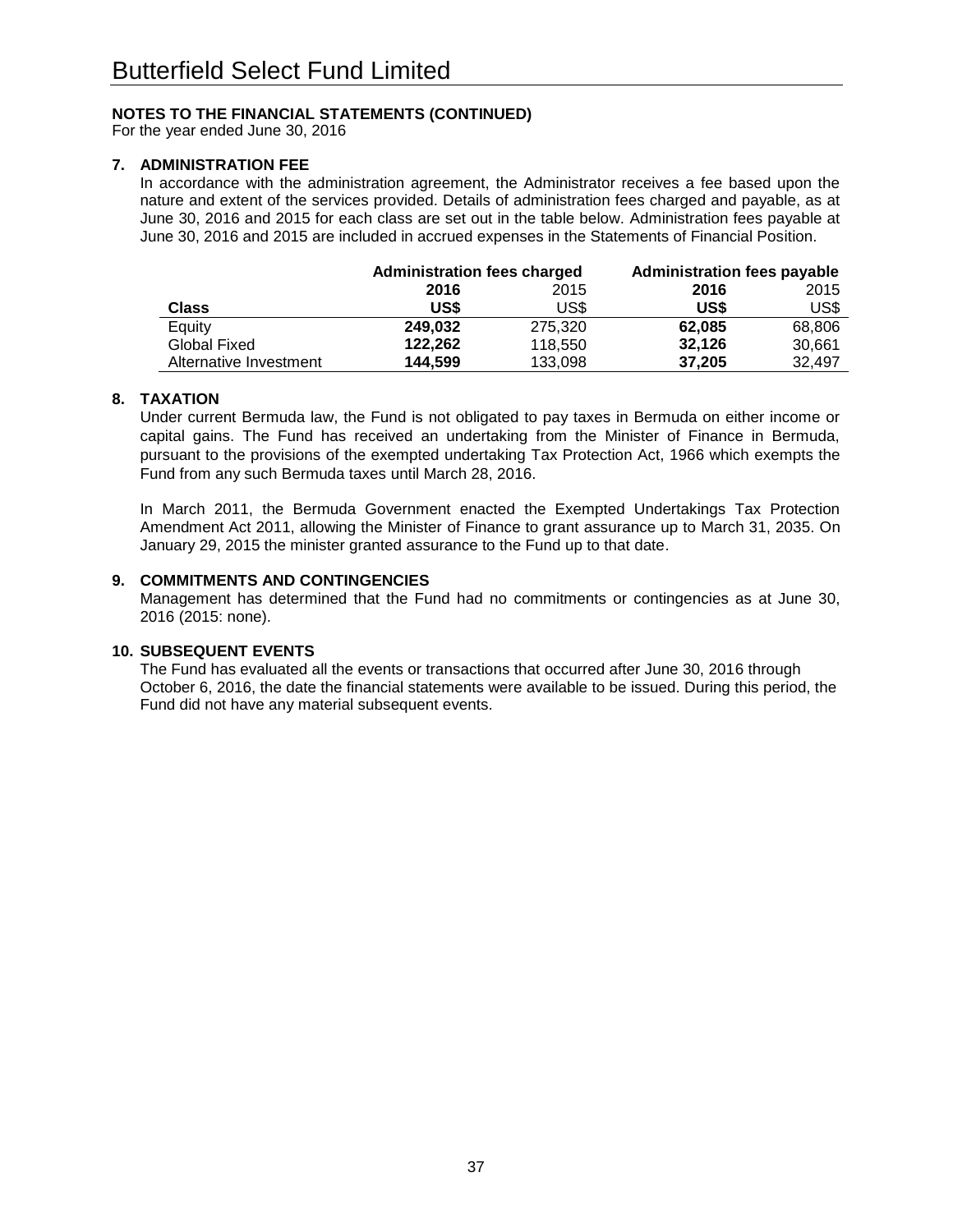For the year ended June 30, 2016

# **11. FINANCIAL HIGHLIGHTS**

| 2016                                                         | <b>EQUITY</b><br><b>CLASS</b> |    | <b>GLOBAL</b><br><b>FIXED</b><br><b>INCOME</b><br><b>CLASS</b> |    | <b>ALTERNATIVE</b><br><b>INVESTMENT</b><br><b>CLASS</b> |
|--------------------------------------------------------------|-------------------------------|----|----------------------------------------------------------------|----|---------------------------------------------------------|
| <b>Per Share Information</b>                                 |                               |    |                                                                |    |                                                         |
| Net asset value - beginning of year                          | \$<br>13.02                   | S  | 18.59                                                          | S  | 15.63                                                   |
| Net investment income from operations                        |                               |    |                                                                |    |                                                         |
| Net investment gain/(loss)****                               | 0.08                          |    | 0.37                                                           |    | (0.30)                                                  |
| Net realised and change in unrealised<br>gain on investments | (0.74)                        |    | 0.61                                                           |    | (0.51)                                                  |
| Total from investment operations                             | (0.66)                        |    | 0.98                                                           |    | (0.81)                                                  |
| Net asset value - end of year                                | \$<br>12.36                   | \$ | 19.57                                                          | \$ | 14.82                                                   |
| <b>Ratios / Supplemental Data</b>                            |                               |    |                                                                |    |                                                         |
| Total net assets - end of year                               | \$<br>106,444,625             | \$ | 53,851,536                                                     | \$ | 64,209,789                                              |
| Weighted average net assets*                                 | \$<br>109,607,536             | \$ | 53,968,387                                                     | \$ | 64,014,276                                              |
| Ratio of expenses to weighted average<br>net assets          | 1.39%                         |    | 1.20%                                                          |    | 2.00%                                                   |
| Portfolio turnover rate**                                    | 41.18%                        |    | 53.98%                                                         |    | 23.69%                                                  |
| Annual rate of return***                                     | (5.07%)                       |    | 5.27%                                                          |    | (5.18%)                                                 |

\* Weighted average net assets are calculated using net assets on the last valuation date of each month.

\*\* Portfolio turnover rate is calculated using the lesser of purchases or sales of investments for the year divided by the weighted average value of investments, calculated using the last valuation date of each month.

\*\*\* Annual rate of return is calculated by comparing the end of year net asset value to the beginning of year net asset value.

\*\*\*\*Net investment gain/(loss) represents interest, dividend income and other income net of expenses.